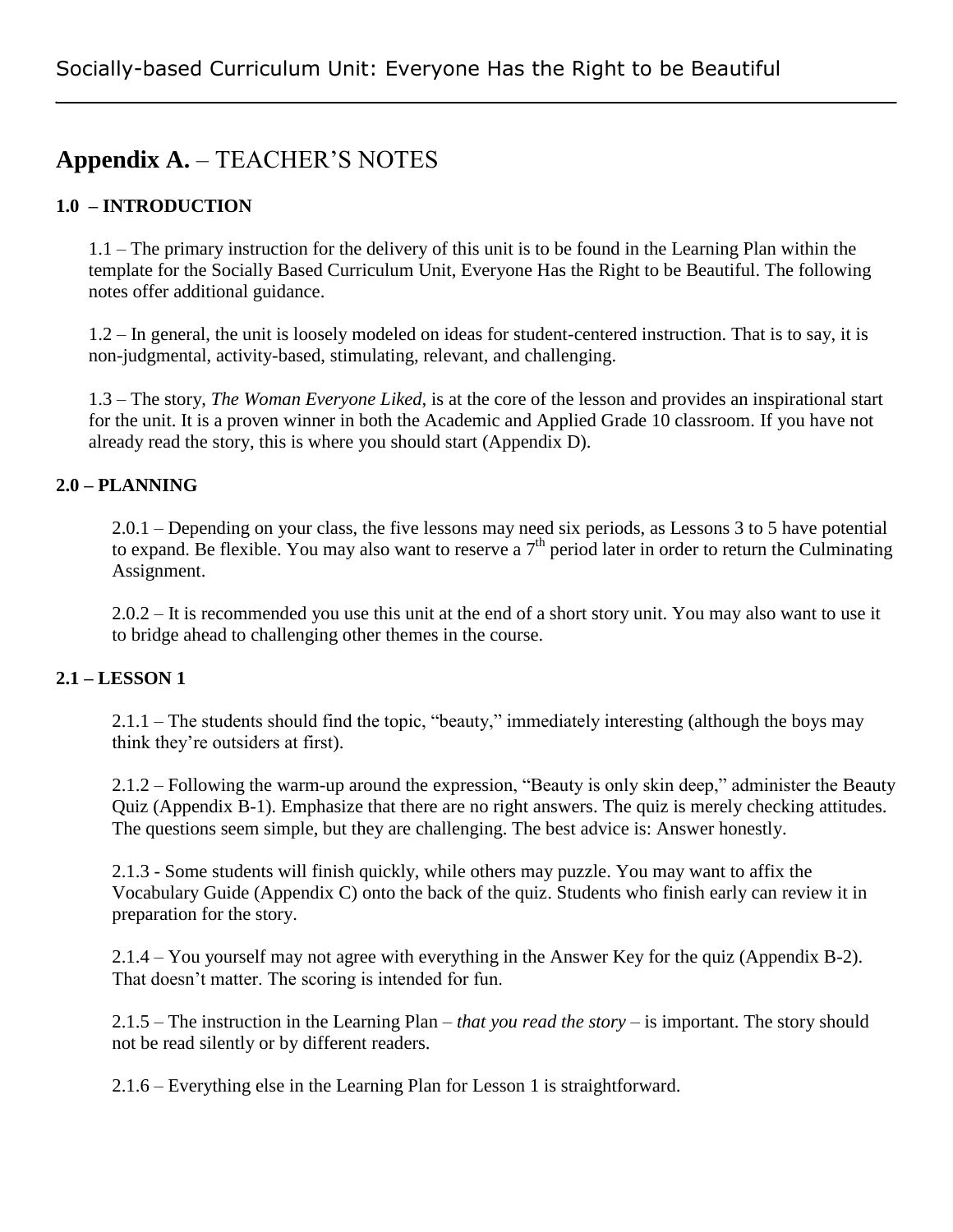## **2.2 – LESSON 2**

2.2.0 – The class"s Skin Deep score from the quiz is calculated as an average out of 10. The closer the score is to 10, the more "spiritual" (or non-superficial) is the class's idea of beauty.

NOTE: At some point in the unit, it may be necessary to explain that surface beauty or the beauty of objects is "objective." But as human beings are subjects or actors, not objects, and are experienced in time, human beauty is more subtle. Character – especially moral character – emerges as a factor.

2.2.1 – GROUP TASK 1 – Now we get down to business!

2.2.1.1 – You have pre-composed the groups, but members will assign themselves the different roles. The Actor/ Character role can be duplicated if there is a  $5<sup>th</sup>$  member in a group, or it can be left blank if someone is absent.

2.2.1.2 – Each group is responsible for a different story element. So they are not in competition with each other. In addition, what each group does will be of assistance to the other groups later in the unit. Apart from their distinct roles, the group works together to complete the group report sheet.

2.2.1.3 – The secretary must ensure that there are two copies of the group report sheet – a draft copy to be handed in to you, and an official copy that the artist will take home to do his or her drawing on. This task is captured at Question 6.

2.2.1.4 – Apart from the artist"s drawing, the group task should be fairly easily accomplished within the period.

2.2.1.5 – Actively support the groups by walking from group to group. Answer questions for clarification. Otherwise, encourage the groups to work independently. Try not to be pulled about from group to group. If a group is obviously stuck, then intervene.

2.2.1.6 – The E-1 group may need a prompt for Question 2. You could start the list by suggesting "treedemon" under Something Old and "bike" under Something New. Be prepared to prompt the other groups in the same way.

2.2.1.7 – Once again, emphasize that the questions are not cut and dried. Some answers will be better than others. Some questions are seeking an opinion only. The really challenging task is to follow – Group Task 2!

## **2.3 - LESSON 3**

2.3.1 – The different names given for "Sarud"s story" from Question 1, common to all groups, should offer a relaxing warm-up to the group reports.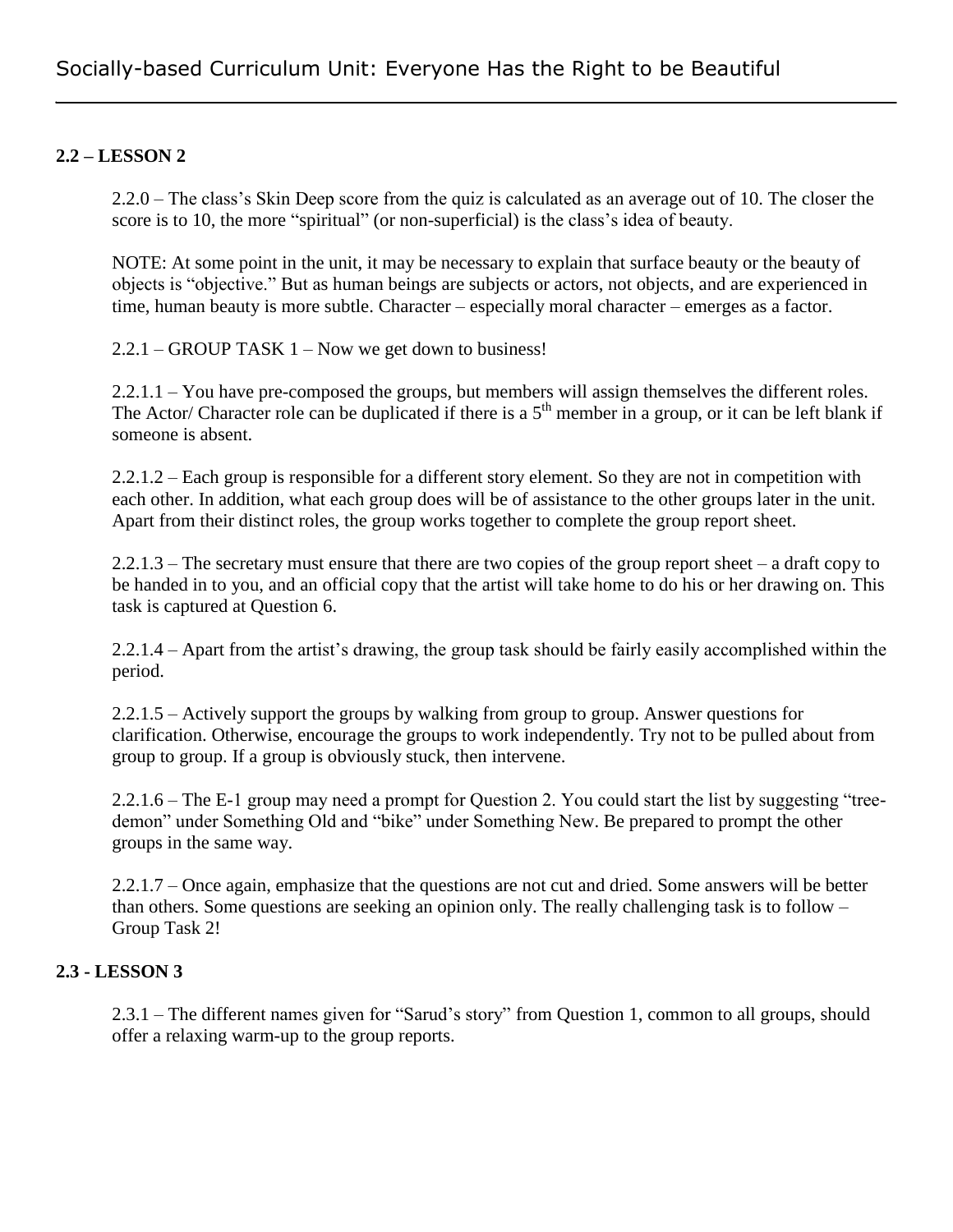2.3.2 – Aid the group reports by prompting lightly as necessary, mainly to ensure clarity. Once again, this is not a formal presentation but a sharing. Ideally, the presentations will average 5-7 minutes, but less or more (e.g., 3-10 minutes) is acceptable.

2.3.3 – Some answers are clear: E-1 Question  $3 - c$ ) 78 years (102-24 = 78); E-2 Question  $4 - b$ ) YES; E-4 Question  $2 - a$ ) Sarud / the author, b) first / third; E-5 – Question  $2 - b$ ) Tan-i Anya / Kendo, c) The Woman Everyone Liked / the fish story; Question 3 – the silver necklace with the ruby pendant. Allow amendments to the official group report sheet as necessary.

2.3.4 – Note that the report for E-4 (Narration) includes a brief recitation from memory by the actor/character to illustrate the "oral story" effect.

2.3.5 – The Learning Plan instructions for Lesson 3 are otherwise clear.

2.3.6 – Note that Group Task 2 is discussed under Lesson 4 below.

## **2.4 – LESSON 4**

2.4.0 – Group Task 2 is a level up. This will be clear from the board prompt showing the words: class, race, gender, age, and ability. Tread lightly.

2.4.1 – The poem, "Stereotypes," by Alys Skel (Appendix G) will break the ice. Hand it out.

2.4.2 – GROUP TASK 2

2.4.2.1 – Once again, you have pre-composed the groups. They may be the same or different. That will depend on the particular composition and dynamic of your class. Gender and race may be particularly sensitive. For example, do not place three boys and one girl in the gender group. I have tried to assure, however, that no one would feel uncomfortable in any group.

2.4.2.2 – Distribute the group exercise hand-outs (Appendix F). The brief definition of each core term, e.g., class, is first filtered through the unit story. The questions, however, are slightly more demanding, more interesting and real-world in focus.

2.4.2.3 – For each group, the reverse page broadens out to data and considerations around the core concept in general. All questions are similarly formatted.

2.4.2.4 – Question 4 is a 10-statement True/False exercise where the group is made to understand, following the prompt, that they are to make a best "guess." They are not being marked, and there is no reason for them to know the correct answers for this item. Note that the answers are current to 2008 or for the date shown. You may wish to freshen some of the items up with updated statistics.

NOTE: Scoring is straightforward since in each group only the  $7<sup>th</sup>$  statement [g] is False (correct answers below). All the other statements are True.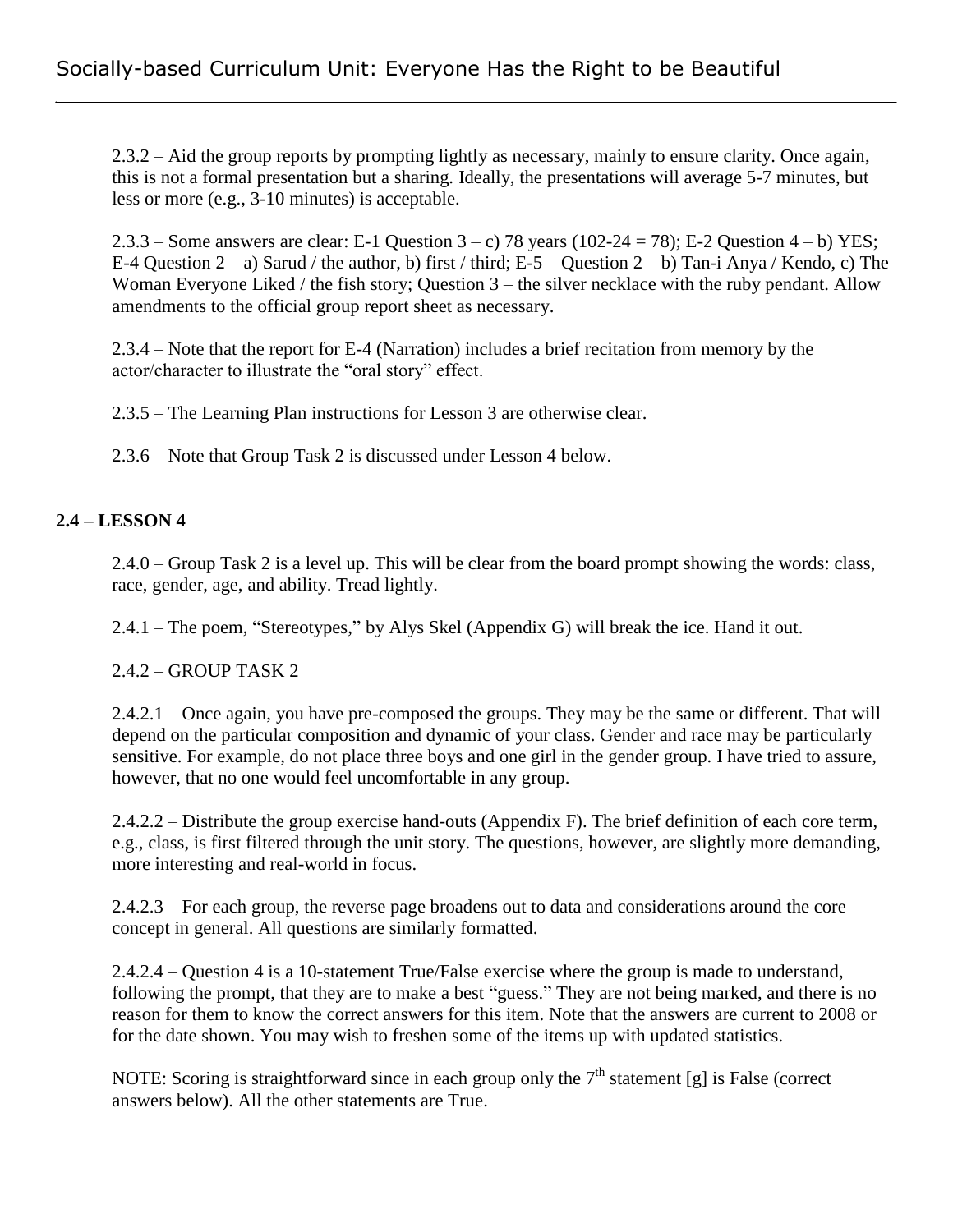2.4.2.5 – Once again, facilitate the work of the groups. There will likely be more questions for clarification, including for vocabulary, than for Group Task 1. Be prepared.

2.4.2.6 – Follow the Learning Plan for the remainder of the instructions.

NOTE: Prior to the next lesson, *you will need to prepare the resource package hand-out that will be needed for the Culminating Assignment*. This will consist mainly of a copy of the group report sheet for both groups for each student. It will also include the Author's Statement (Appendix H) and the (optional) Proclamation of Education Rights for Teens (Appendix J-1).

## **2.5 – LESSON 5**

2.5.1 – The board prompt will show the false statements (g) in each group"s Question 4. They are as follows:

- 1. CLASS 497 billionaires are as rich as half the world, or all of the poor. (False They are *twice* as rich.)
- 2. RACE Irish drink, Muslims are terrorists, and Chinese are karate experts. (False These are stereotypes.)
- 3. GENDER Men's death in war compared to women  $\&$  children is 3 out of 4. (False It's the other way around.)
- 4. AGE Epebiphobia is the irrational fear of children and infants. (False Epebiphobia is the irrational fear of *teenagers*. Pedophobia is the fear of children and infants.)
- 5. ABILITY 5% of North American teenagers with *anorexia nervosa* are males. (False The answer is 10%)

2.5.2 – The instructions in the Learning Plan for this lesson are otherwise clear.

2.5.3 – Note that the role of Critic has a reporting part when the group reports are made. Note also that the artist's drawing this time is self-standing or separate from the group report sheet. All the artist's drawings should be posted (with the artist's permission, of course!)

2.5.4 – The Culminating Assignment (Appendix I) can be given a deadline of a week to ten days. Evaluation of this assignment and of other elements in the unit, including Question 6 in Group Task 2, is subject to the course parameters and other rubrics as appropriate.

## **3.0 – SUPPLEMENTARY MATERIALS**

3.0.1 – These are Appendices G, H, and J – the Poems by Alys Skel, the Author"s Statement, and the Proclamation of Education Rights for Teens. Use at your discretion.

3.1 – APPENDIX G – POEMS BY ALYS SKEL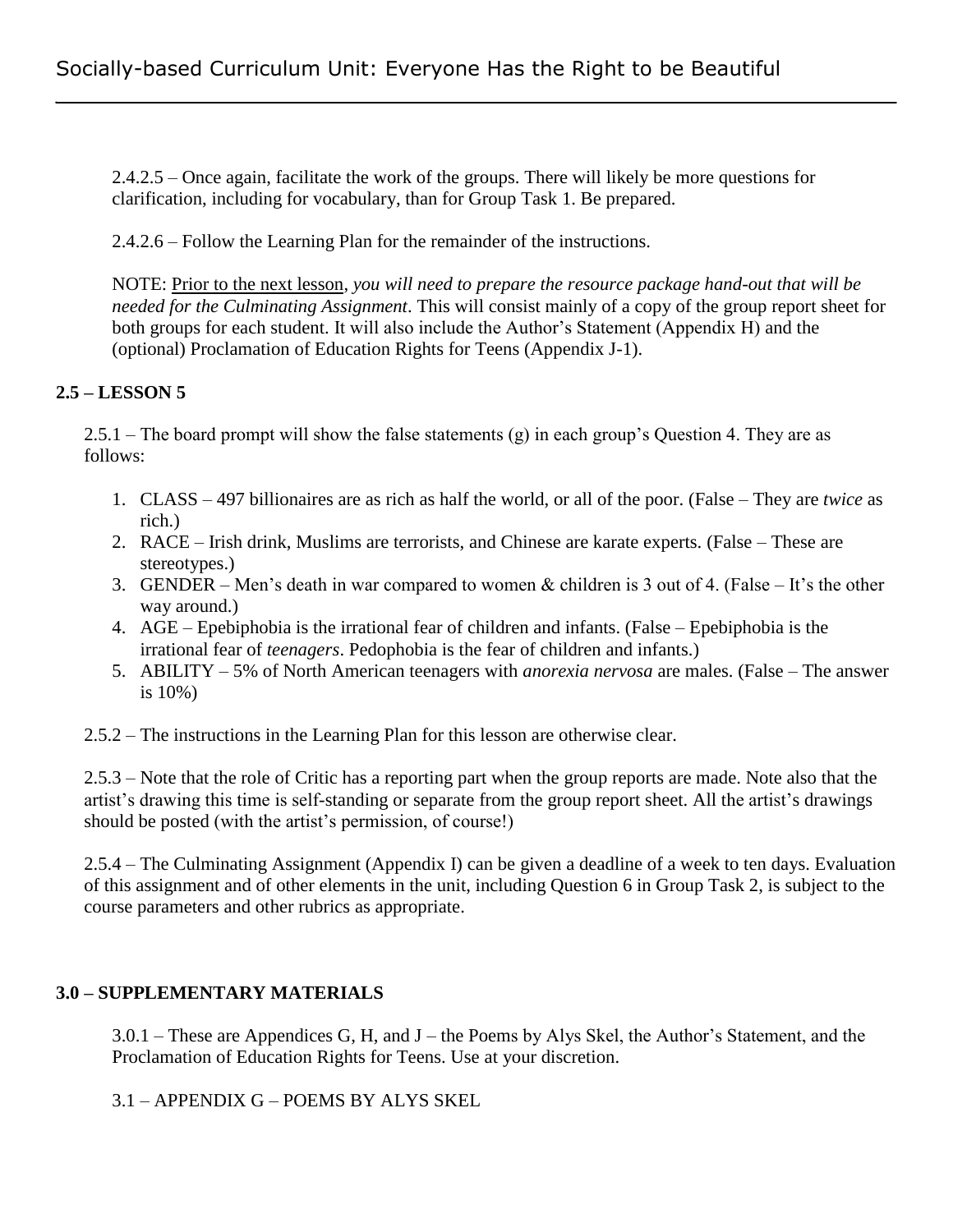3.1.1 – Alys Skel is the pseudonym for a Toronto poet.

3.1.2 – The first two poems, "Stereotypes" and "Gay Pride," are gender-themed. The first is incorporated into the Learning Plan. The second suggests that what might at first appear "rude" is really a cause for celebration (or "pride") in our complex differences as human beings.

3.1.3 – The next two poems, "The Sea" and "Atlantis," connect ideas of beauty to reality. In the first, Aphrodite, the goddess of beauty, is shown as pregnant, suggesting that beauty is tied to creation, a reproductive lure. In the second, a vase from the "drowned city" of Thera in ancient Crete, thought by some scholars to be the lost city of Atlantis, gives piquant validity to a beautiful legend.

3.1.4 – "Fuse" touches on the relationship between adults and children. It is pertinent to the F-4 themes and activity in Group Task 2.

3.1.5 – "I Am a Racist" and "Mass Media" are race-themed. The first poem challenges the reader to action. The second illustrates that racism or genocide is not necessarily based on ideas of "colour," although the "cockroach" could be argued as signifying the Belgian colonizer.

3.1.6 – "The Insane Asylum" is a summary poem for the whole group and should perhaps come at the end. The idea is that confronted with experience – as war, love, bad luck, disease – good intentions or purity of heart, even courage, can founder and go mad.

3.1.7 – "The Oligarchs" is an attack on the privilege. It is pertinent to the F-1 activity in Group Task 2.

3.1.8 – "The Peavey" refers to a type of pike used by log drivers to free logs in a river. The poem hints at the ugly reality behind the prosperity enjoyed by First World countries.

3.1.9 – "Sappho, Grown Old" and "Old Bulls" are poems about age. The first is a translation of a new poem by Sappho found in 2005.

3.1.10 – Finally, "Space," "The Eagle" and "Sad Dad" are poems about love and pain in the family setting. They are pertinent to the F-5 activity in Group Task 2.

3.1.11 – Since the whole collection is somewhat dark in tone, you may want to be selective about which poems you use or how many.

3.2 – APPENDIX H – The Author"s Statement is referenced in Lesson 5 and might be used by the student in the Culminating Assignment. It is mainly directed at the teacher, but students should find it independently interesting as well. It is valuable as a clue to how fictional works get made.

3.3 – APPENDIX J – This is intended as a fun item. It is connected mainly to Group Task 2 on Age. Only J-1 need be handed out. Article 5 and its ten sub-clauses make the document of special interest. J-2 is a commentary to assist the teacher in the event a subsequent lesson or lessons might be planned around the theme of student rights.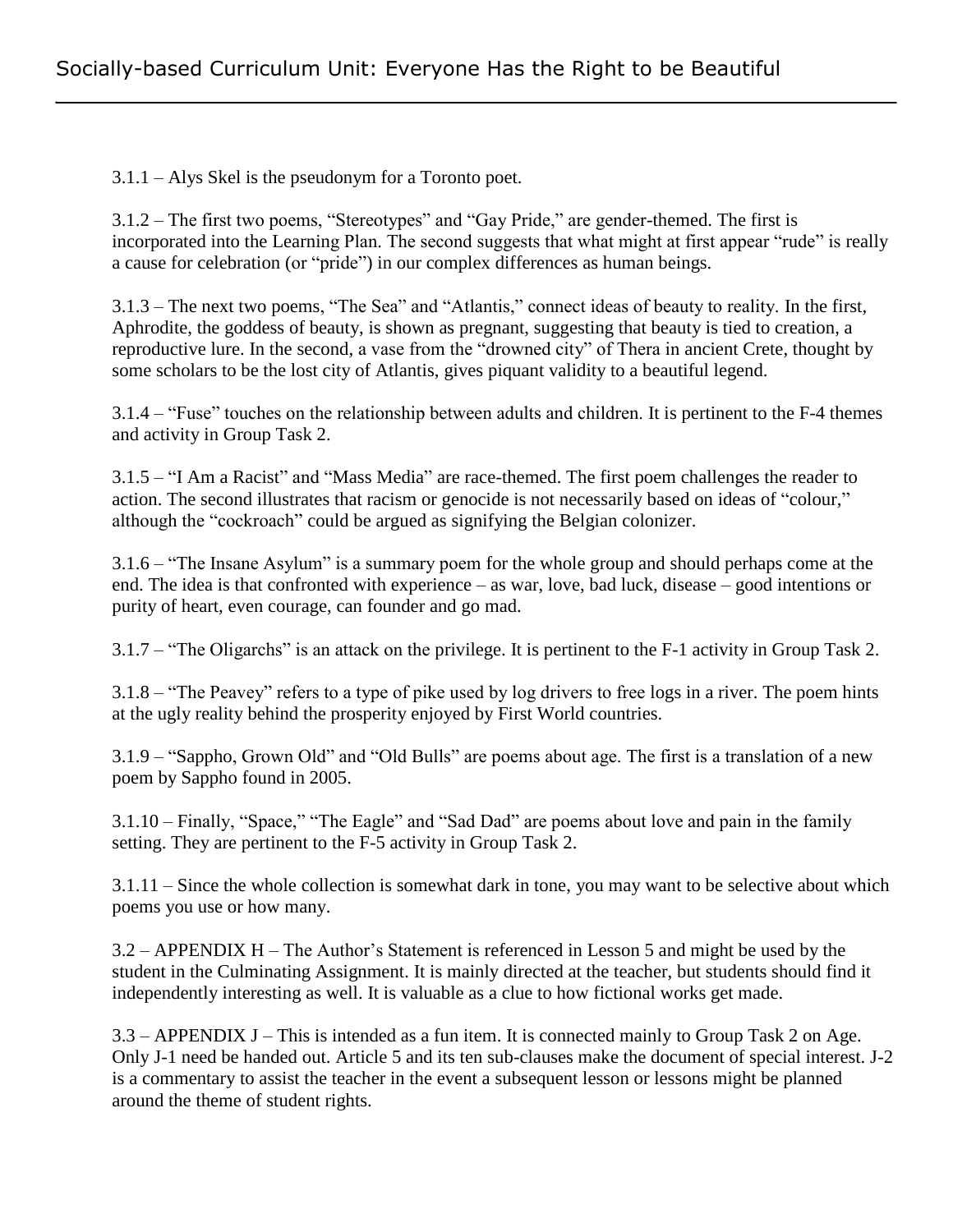# Appendix **B-1** – THE BEAUTY QUIZ

Is beauty only skin deep? Answer the following questions to find out what you think!

| 1. An ugly thing can look beautiful.                                                |                               |              |  |
|-------------------------------------------------------------------------------------|-------------------------------|--------------|--|
| I agree                                                                             | I disagree                    | I'm not sure |  |
| 2. Jewels are more beautiful if the jewels are real, not fake.                      |                               |              |  |
| I agree                                                                             | I disagree                    | I'm not sure |  |
| 3. The rich are more beautiful than the poor.                                       |                               |              |  |
| I disagree<br>I agree                                                               |                               | I'm not sure |  |
| 4. Something is beautiful when everything is the right size and in the right place. |                               |              |  |
| I agree                                                                             | I disagree                    | I'm not sure |  |
| 5. Beauty is in the eye of the beholder.                                            |                               |              |  |
| I agree                                                                             | I disagree                    | I'm not sure |  |
| 6. Small is beautiful. For example, a big foot is not beautiful.                    |                               |              |  |
| I disagree<br>I agree                                                               | <u> 1990 - Jan Barnett, p</u> | I'm not sure |  |
| 7. Dreams are more beautiful than reality.                                          |                               |              |  |
| I agree                                                                             | I disagree                    | I'm not sure |  |
| 8. An old person can be beautiful even if they don't look too nice.                 |                               |              |  |
| I agree                                                                             | I disagree                    | I'm not sure |  |
| 9. You are more beautiful if you accept who you are.                                |                               |              |  |
| I agree                                                                             | I disagree                    | I'm not sure |  |
| 10. Everyone has the right to be beautiful.                                         |                               |              |  |
| I agree                                                                             | I disagree                    | I'm not sure |  |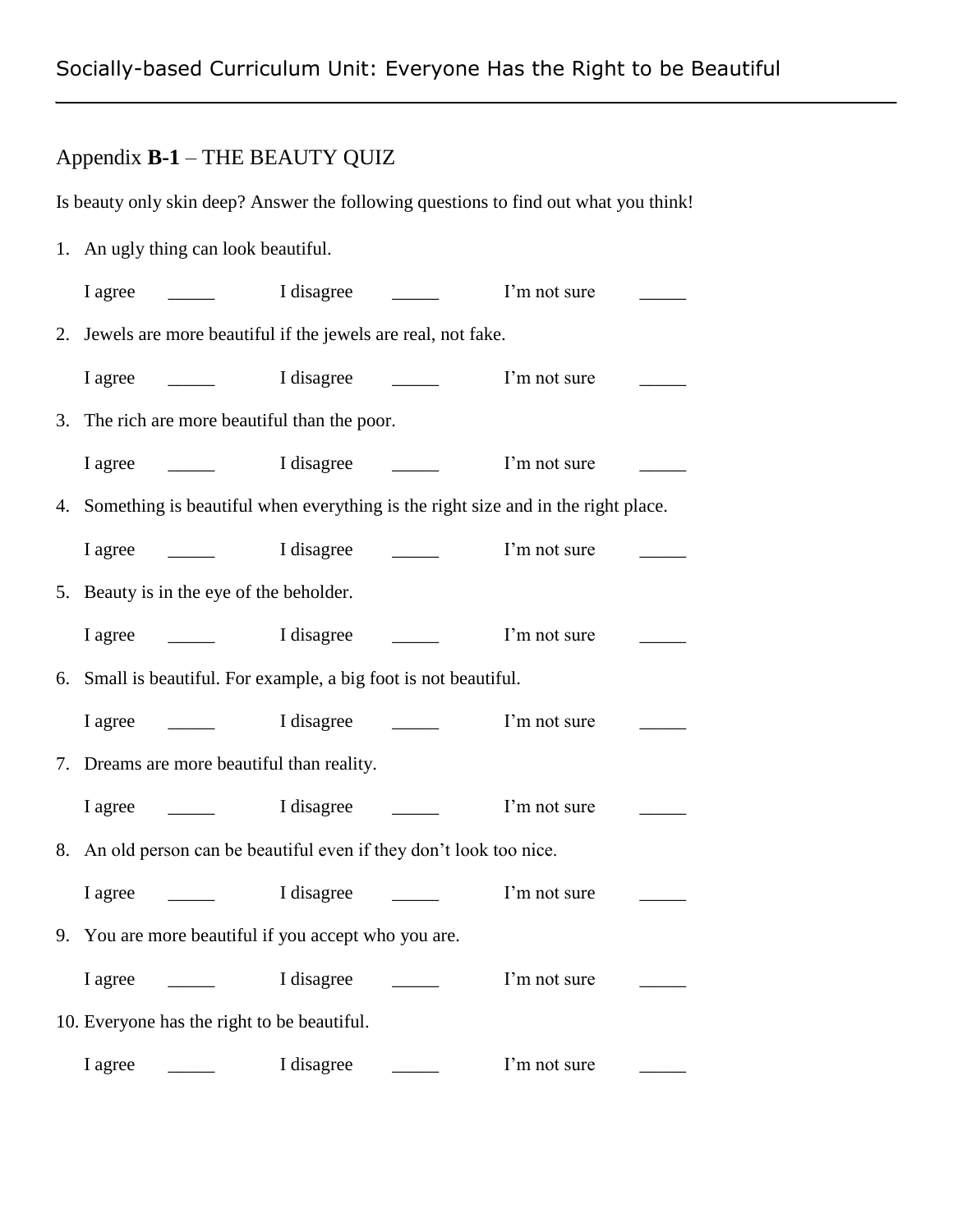# **B-2** – ANSWER KEY

*The view that "beauty is only skin deep" yields a maximum score of 10. The translation is: True beauty is more than surface glitter.*

*NOTE: The multiple choice answer, "I'm not sure," is always a .5 score.*

1. An ugly thing can look beautiful. I AGREE = 1. I DISAGREE = 0.

The devil, pimps, Venus flytraps, a dictator's shoes: these are examples of how appearances can be deceiving.

2. Jewels are more beautiful if the jewels are real, not fake. I AGREE  $= 1$ .

The point is that knowledge of the actual character of something is important to judging its beauty. One might add that jewelry with a personal meaning is even more beautiful (as the story shows). So beauty has layers.

3. The rich are more beautiful than the poor. I DISAGREE  $= 1$ .

The point is that the rich look more beautiful because they can afford it. They have power, beautiful things, nice teeth, cosmetic surgery, and so on. But their hearts are often cold.

4. Something is beautiful when everything is the right size and in the right place. I DISAGREE  $= 1$ .

This is the tricky item in the quiz. The answer, "I agree," would admit that beauty has an "objective" meaning of proportion or symmetry in appearance. But this is still a skin deep measure. So "I disagree" scores the point.

5. Beauty is in the eye of the beholder. I AGREE  $= 1$ .

This cliché is consistent with the other – that beauty is only skin deep. It also introduces the idea of taste, that the sense of beauty is personal or learned.

6. Small is beautiful. For example, a big foot is not beautiful. I DISAGREE  $= 1$ .

Women are smaller than men. Is that why they are thought beautiful and men thought something else? The example also foreshadows a challenge offered by the story. Does gender, or culture or race, define beauty?

7. Dreams are more beautiful than reality. I DISAGREE  $= 1$ .

This could be a tough one for young people, for whom dreams are important. But the artist cannot dream a painting; he or she must make it. In the story, the island of Balin Sadok, which proved ugly, becomes just a dream.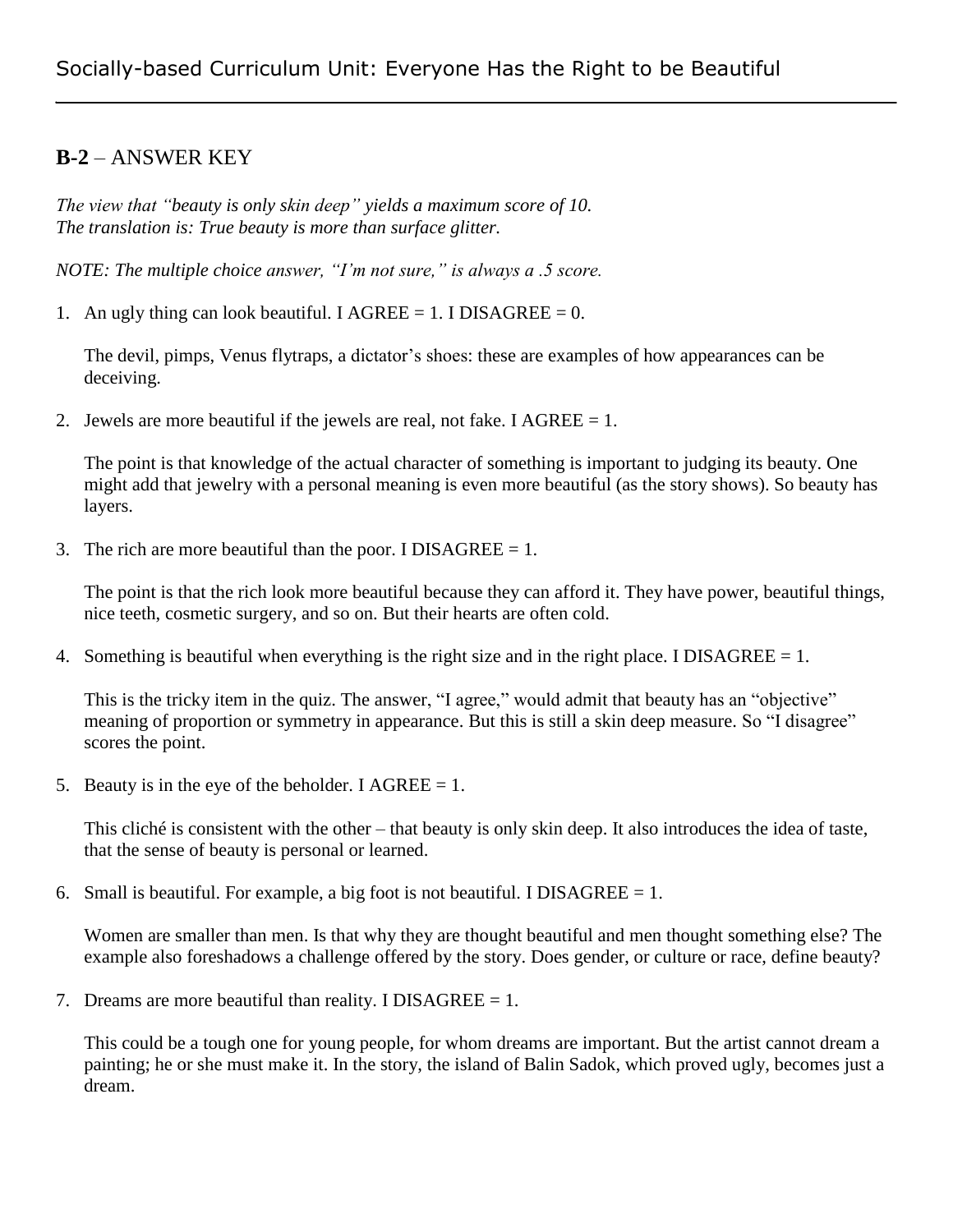8. An old person can be beautiful even if they don't look too nice. I AGREE  $= 1$ .

This one is obvious. Tan-i Anya, at 102, is also Dinava, at 24. The students may have fondness for a grandparent of their own. They may have pictures of their grandparent"s youth, or simply the sense of a fineness in age.

9. You are more beautiful if you accept who you are. I AGREE  $= 1$ .

This item introduces the power of love, so radiantly expressed in the story. People shine when they are loved by others, but also when (not selfishly or vainly) they love themselves. That's why Sarud dances at the end.

10. Everyone has the right to be beautiful. I AGREE  $= 1$ .

This is the summary point – that no matter who you are, no matter where you come from, or how poor you are – you have the right to be beautiful, to be yourself, and to love and be loved.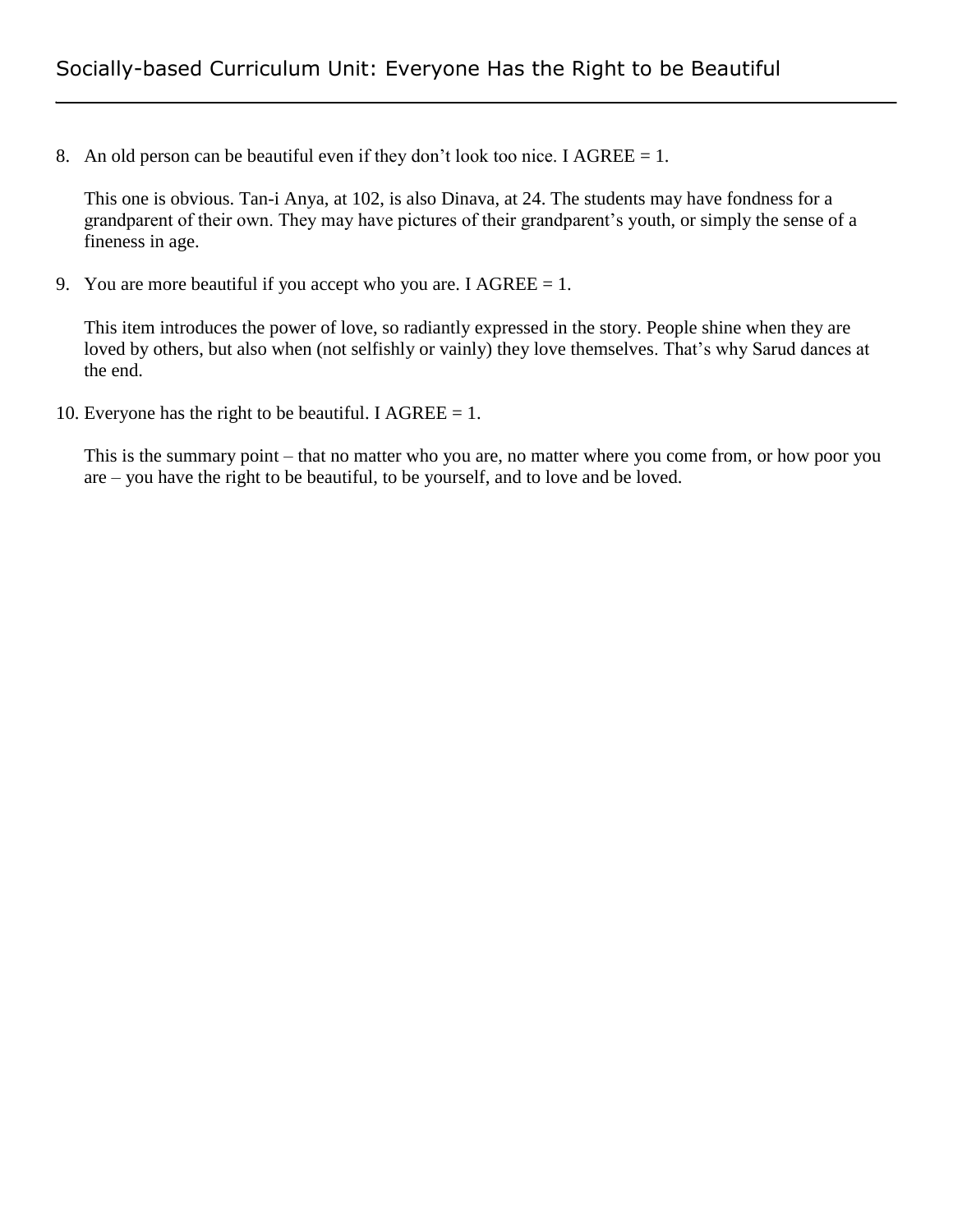# Appendix **C.** – VOCABULARY GUIDE

| tan-i          |          | grandmother                                  |
|----------------|----------|----------------------------------------------|
| duhat biscuits | $=$      | a type of biscuit                            |
| knead          | $\equiv$ | rub and press with your knuckles like dough  |
| snigger        | $=$      | laugh in a partly hidden way                 |
| contempt       | $=$      | having a superior attitude                   |
| gyrations      | $=$      | twisting and turning, as in dancing          |
| lunar          | $=$      | having to do with the moon                   |
| mercilessly    | $=$      | without sympathy                             |
| pavilion       | $=$      | a building or shelter, often like a big tent |
| entreaties     | $=$      | prayers                                      |
| <b>Butot</b>   | $=$      | a god                                        |
| Otherside      | $=$      | the underworld, or heaven                    |
| kanuti         | $=$      | a stringed instrument                        |
| sage           | $=$      | wise                                         |
| beckon         | $=$      | signal to come near                          |
| incessant      | $=$      | endless                                      |
| pendant        | $=$      | a hanging jewel                              |
| desolate       | $=$      | empty, abandoned                             |
| incandescence  | $\equiv$ | clear, bright light                          |
| torrent        | $=$      | rush or pull, strongly felt                  |
|                |          |                                              |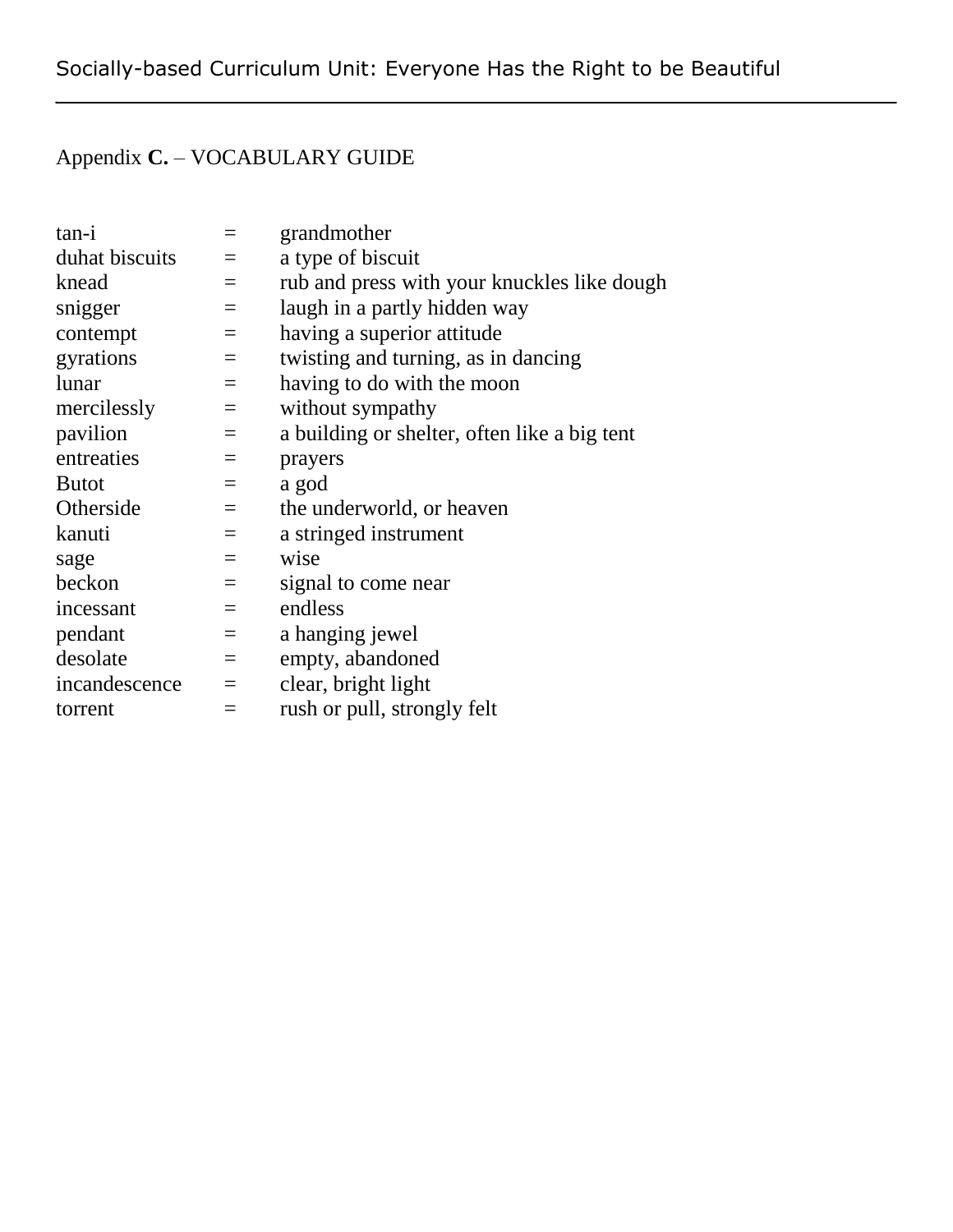## Appendix D. – THE WOMAN EVERYONE LIKED by Voltaire R. de Leon

(Reprinted with the permission of the author.)

Mother told me to visit my great-grandmother, Tan-i Anya. She said, "Sarud, your tan-i is dying. She wants you to tell her a story before she goes." My tan-i is one hundred two years old.

I jumped on my bike and raced across the island.

I grew up with my tan-i. We were each other"s favourite companion. After school, I would go to her hut first before my own father"s because she would brew a sweet-scented tea that only she knew how. We would sit at her small round table eating *duhat* biscuits and sipping the hot beverage. She would tell me all kinds of stories, stories that I would never in my life read anywhere. The one I liked best was The Woman Everyone Liked.

My parents did not like it nor her other stories nor the long hours I spent with tan-i. They said that tan-i was turning my brain into rice pudding. My math and science grades were the lowest in school. Father turned the report card this way and that as if reading in the dark even though he was holding it in the sunlight. I was sure to repeat Grade Five.

"Feel that," father said one night after dinner, kneading my head. "It"s getting soft." The family sniggered. He went on, "What great wisdom did the old woman impart to you this time?"

"Never climb trees at the time of the full moon," I said.

"What?"

"Tan-i said that the only reason why the town has not been drowned by the sea is because of tree-demons."

"What tree-demons?" my three sisters asked in contempt, looking up from their television.

"Tree-demons," I explained patiently, "dance all night. Their gyrations reverse the lunar gravity that swells the tide when the moon is full. They are exhausted by dawn and need to rest before the next dance. Climbing trees at this time will only disturb their sleep."

Father looked at Mother sadly and sighed, "Sarud will spend more time with me from now on. He might still straighten out." Mother stared at me mercilessly, "To the ovens, tomorrow." Father was the village baker. Spending time with him meant endless kneading, rolling, cutting and shaping the dough, and shoving it into the fiery holes. I would rather be a tree-demon than the next village baker.

The family was relieved when sometime later the village elders decided to move tan-i to the Dying People"s Pavilion at the other side of the island. There, she was to spend her last days praying and singing entreaties to Butot, a god of the Otherside, for safe passage to his realm.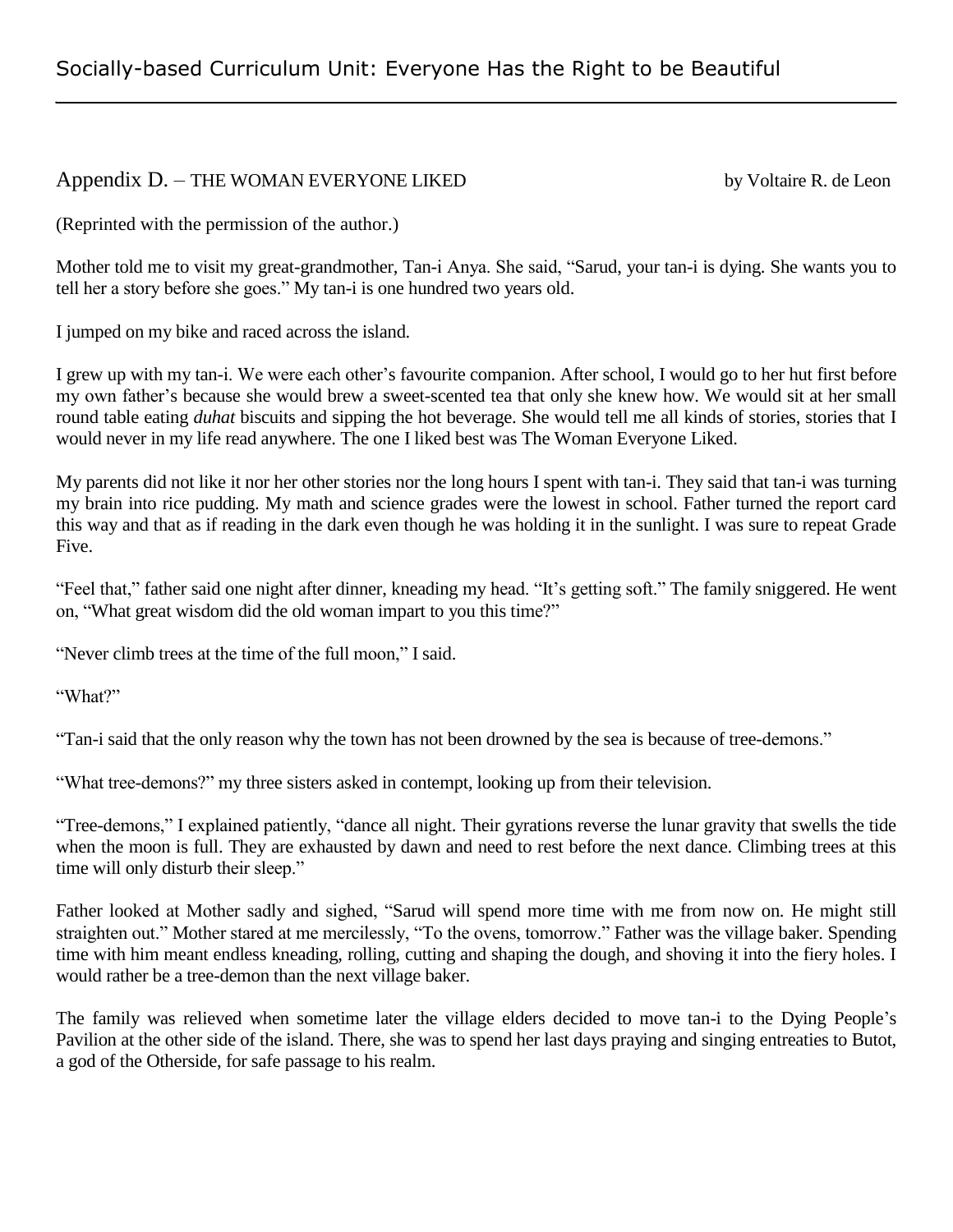It wasn"t just my family, but it seemed that the school was losing patience with me, too. Yesterday, two friends of mine and I were instructed to play the five-stringed *kanuti* section of the class orchestra. I had added four strings to each of our kanutis in order to increase the range. The teacher found out and shouted at us. "If God wanted to hear nine-stringed kanutis, he would have instructed the ancient and sage musician, Aldipa Kanuti, to construct the instrument with nine strings, not five." He kicked us out. Now, my two friends kept their distance at their parents' bidding.

I arrived at my tan-i"s place in the late afternoon. I walked into her bedroom where she was lying on the floor mat. She beckoned me to her. I touched her forehead with mine and sat next to her. She spoke almost immediately, "Get me out of here."

"What?" I cried, sounding like my father.

"I said, get me out of here. These damned fools are driving me nuts with their incessant praying and singing."

"Tan-i. The council is already mad at you for missing out on hymn times. Can you imagine what they"ll do if they found out you left your room during meditation?"

"What! They'll shoot me? I'm dying, for godsakes."

"But that"s why you"re here. You"re supposed to pray and sing."

"Sarud, do you seriously think your tan-i wants to spend her last hours singing praises to some fat Othersider just because he has the keys? Do you? I never even met him!"

It made sense. "What about me?" I asked.

"Oh. They can"t do anything to you. You"re only twelve. Come, my son. Help me."

As I lifted her, so small and surprisingly light as a leaf, I was thinking that perhaps she drifted here from another solar system. I laid her down on the bench out in the courtyard. "That"s better," she said. She was right. It felt good to be out in the open air and the lukewarm sun.

Not far from us, the tide was coming in.

"Why are you so quiet?" she asked as I sat thinking how I was without friends that day. I told her about the business with the kanutis. I looked at my tan-i and couldn"t understand why her eyes shone. She was smiling as if she had won the lottery. Finally, she said, "Now, I think it's time that you tell me the story of The Woman Everyone Liked. Have you learned it by heart?" I nodded. I had prepared for this moment which I wanted to fill with the total recall of her best children's story:

Once there was an island called Balin Sadok, just over the horizon east of us. In one of the villages, there lived a woman whom everyone liked. Her name was Dinava. Her mother and father were farmers. Malaru was a small village. Everybody knew everybody else and, certainly, they knew Dinava. Her neighbour, old man Bashawi, liked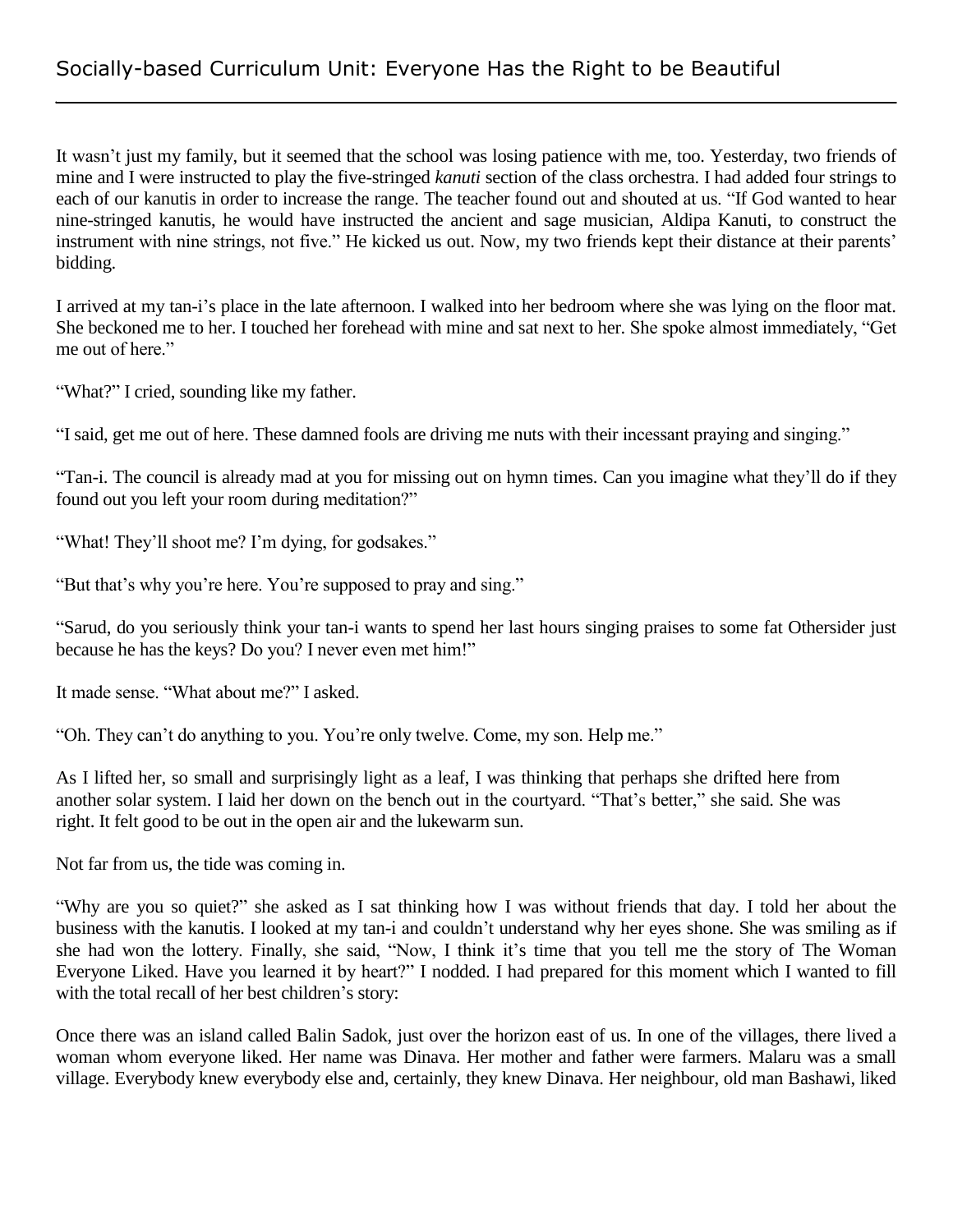her. Her teacher, Mrs. Kayunta, liked her. Merika, the woman who owned a variety store, liked her. Santik, a young rich farmer, liked her. Fisherman Kendo liked her. The temple priest liked her.

There were many reasons why everyone liked her.

If you asked her neighbour Bashawi, "Why do you like Dinava?" Bashawi would answer, "I like her because she runs errands for her neighbours. If I want a box of matches, I ask Dinava and she would buy it for me."

Ask Mrs. Kayunta and she"ll answer, "Because she is intelligent, well-read and she helps her classmates with their homework."

Ask the shopkeeper Merika and she"ll answer, "She buys all kinds of things from my store."

Ask Santik. He'll answer, "She is a good cook. Her house is very clean. She is healthy and will bear many children."

Ask Kendo. He"ll simply smile. Dinava always bought fish from Kendo. They always argued about the price of fish but in the end they agreed on a lower price. Then they talked of other things.

Ask the priest at the temple. He's sure to show you the still-lighted candles that Dinava offered to the gods every evening.

Dinava"s father liked her because she was obedient. Her mother liked her because she was helpful. Being the eldest, she did many of the house chores. She fetched water. She cooked. She cleaned. She fed the chickens and the pigs in the backyard. She took care of her two brothers and two sisters.

But nobody said that they liked her because she was beautiful.

In Balin Sadok, a woman must have certain qualities to be beautiful. Her skin must be fair. Her bones must be thin. Her feet must be small. Her eyes must be big. The bridge of her nose must be high.

Dinava's skin was brown. Her bones were thick. She had big feet. Her eyes were small. She had a flat nose. That's why nobody said she was beautiful.

Later her sisters got married. One sister got married to Bashawi"s brother. Another sister got married to an American tourist. Dinava turned twenty-four. Still, no one asked for her hand. She didn"t go to school anymore but she still helped Mrs. Kayunta teach the students.

Santik got tired of his three wives who each bore him one child only. Santik said, "I want a woman who can cook and bear children. I want to buy more farm land. I need more sons to look after the land. I will marry Dinava."

"How can you marry Dinava?" asked Merika as she lay next to him one night when he wanted to get away from his wives. "She looks so ugly."

"It"s not a problem," answered Santik. "I will wear a blindfold when we go to bed." And they laughed.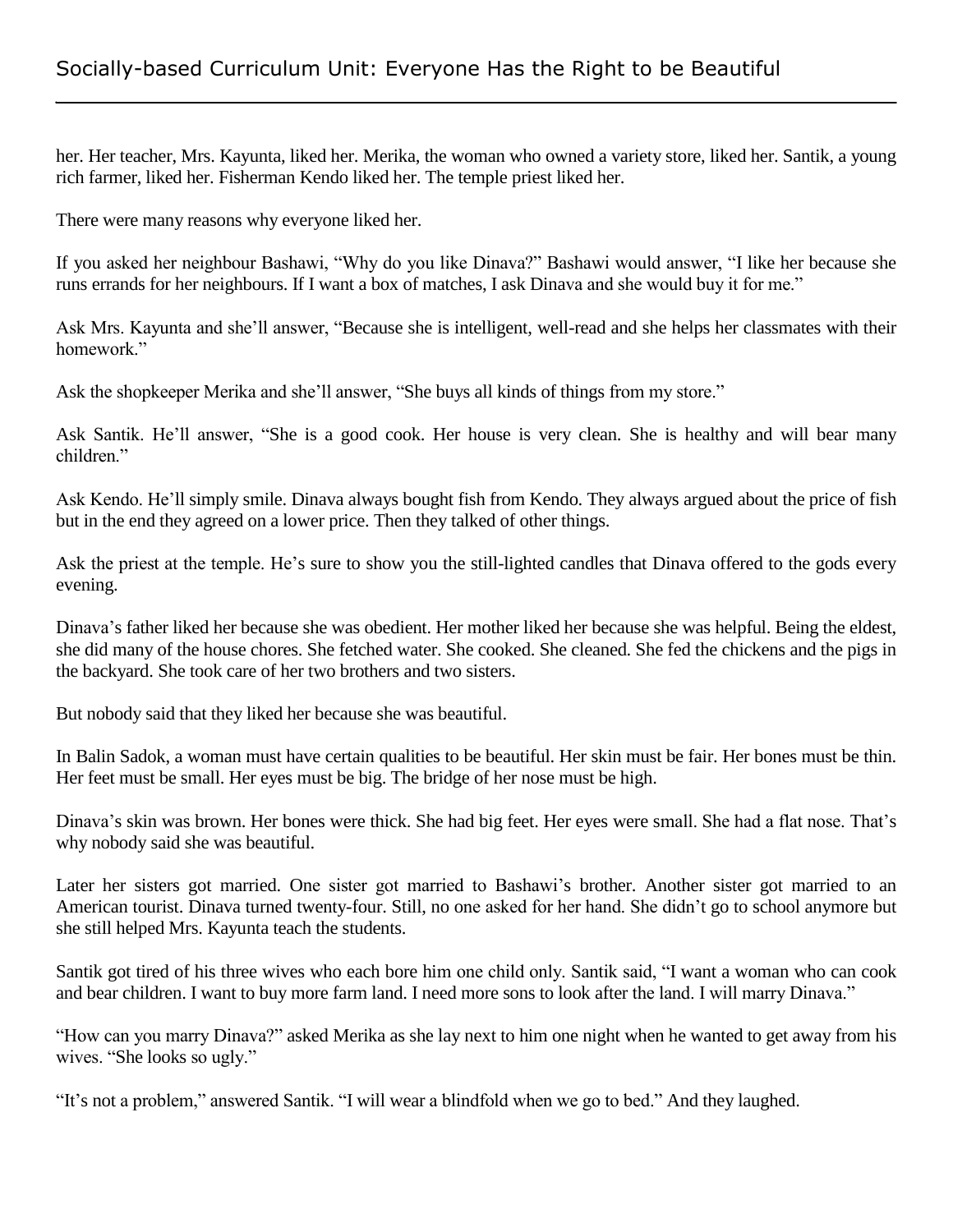Santik went to Dinava's house and talked to her father. He proposed marriage to Dinava. Dinava's father couldn't believe his luck. If Dinava married Santik, he wouldn"t have to work so hard to send his sons to school. Dinava"s mother said, "It's about time. She is already twenty-four."

The next day, the whole village knew. Everyone was excited that Dinava was getting married. Everyone was happy, except Dinava. She didn't want to marry Santik who treated his wives with such contempt. But, at the same time, she didn"t want to upset her parents. She didn"t want to upset her people since it is the custom of the village that the daughter must obey her parents because they made her from nothing.

One day, Dinava went to the market. At the fish stall, she talked to Kendo about her problem. "If I marry Santik, I will not be happy. What should I do?" she asked Kendo.

"Don"t marry him," Kendo said.

"But that will upset my parents."

"Are you afraid to upset them?"

"Yes."

"Why?"

"Because they"ll say that I am breaking a custom. They"ll say that I"m only thinking of myself. They"ll say, I"m selfish. They won't like me."

"Then, I think that is the problem."

"What do you mean?"

"You do things so that people will like you. You run errands for old Bashawi. You help Mrs. Kayunta teach her students. You buy from Merika's store. The priest likes you because you light candles at the temple. Santik likes you because you can be his servant and give birth to sons. You obey your mother and father like no other daughter does. They all like you because you can do something for them."

Dinava protested. "Except for serving Santik, these are good deeds, Kendo."

Kendo leaned forward on the fish counter, "But when you do something for your own happiness, they don"t like you anymore. So, Dinava, who is selfish?"

Dinava was quiet. She looked at Kendo. She said, "What you said, I have felt for some time. I couldn"t say it in quite those words. I should say "no" to Santik. But I am afraid my parents will throw me out of the house and no one in this village will speak to me again. I will be an outcast."

"Do you know why I catch a lot of fish?"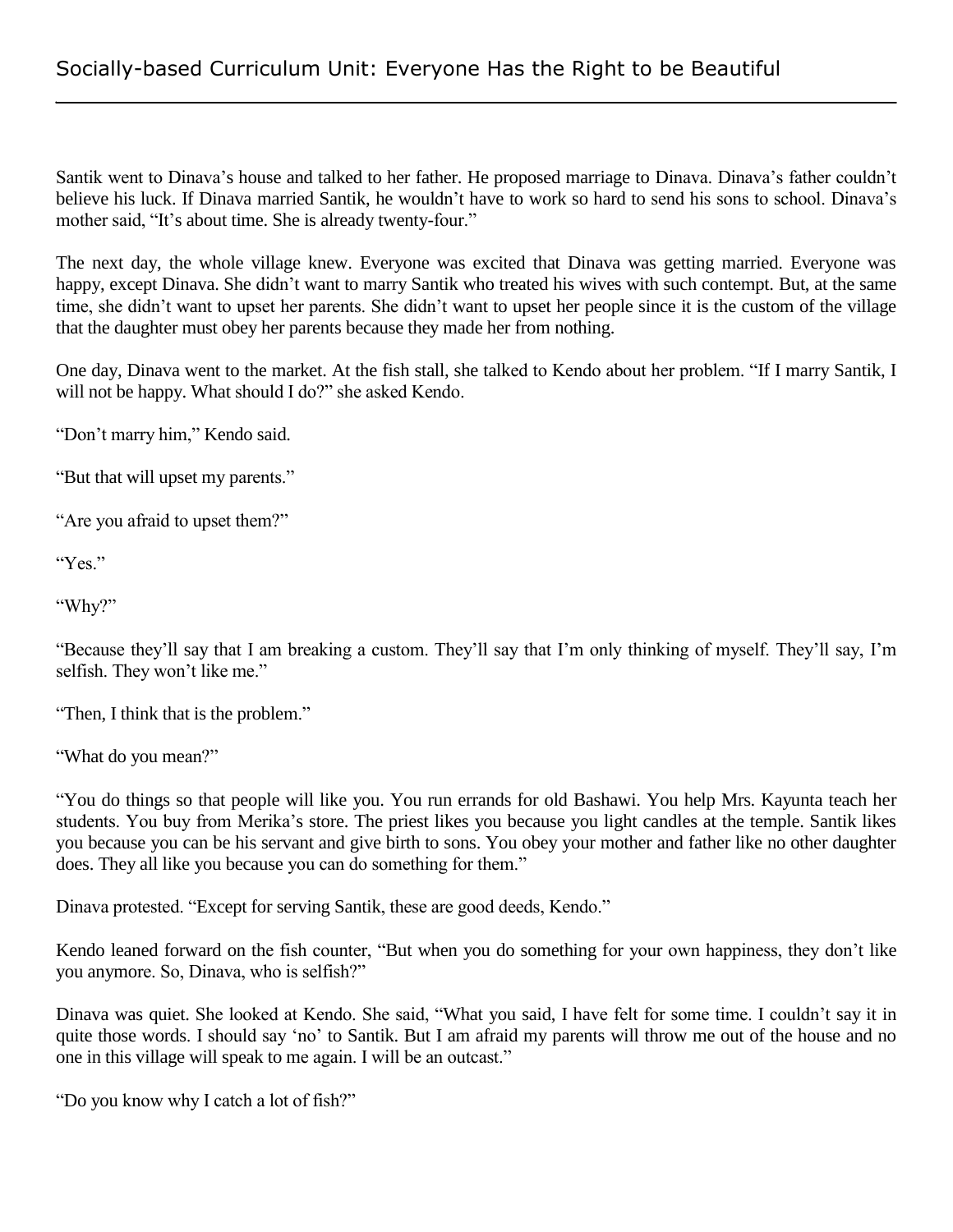"Why?"

"Because a school of fish swim together in one direction. They always follow one leader. Where it moves, they move. If the leader gets caught in the net, its followers all get caught. Dinava, we are not fish."

"No, we are not fish. Still, Kendo, I'm afraid to be alone."

"You"re right. If you disobey your father, he will throw you out of the house and no one in the village will speak to you again. But I"m here, Dinava. You can always come to me."

"You will do this for me, Kendo?"

"Of course, Dinava. You"re a good friend. I like you."

- "Why? Why do you like me? Is it because I only buy fish from you?"
- "No. I never make a profit when I sell fish to you."

"Then, why do you like me?"

"Because, Dinava, you are beautiful."

It was the first time anyone ever said that to Dinava. At that moment, she was the happiest woman in Balin Sadok. She looked at Kendo as if for the first time and fell in love with him.

"I like you, too, Kendo," Dinava said.

"Why?" Kendo asked, curious.

"I don't know. I only know that today when I needed someone, I came to you."

"Dinava, will you be my wife?"

"Yes. And you, Kendo. Will you be my husband?"

"Yes."

Kendo gave her a silver necklace with a ruby pendant. They went to his hut near the seashore. They talked some more, went to bed and made love. Finally, it was time for Dinava to leave. They kissed goodbye.

When Dinava got home, her parents were quite angry because she did not cook supper for them. When she told them that she did not want to marry Santik, they screamed at her. Her mother called her a no-good, selfish daughter. Her father ordered her to get ready and marry Santik.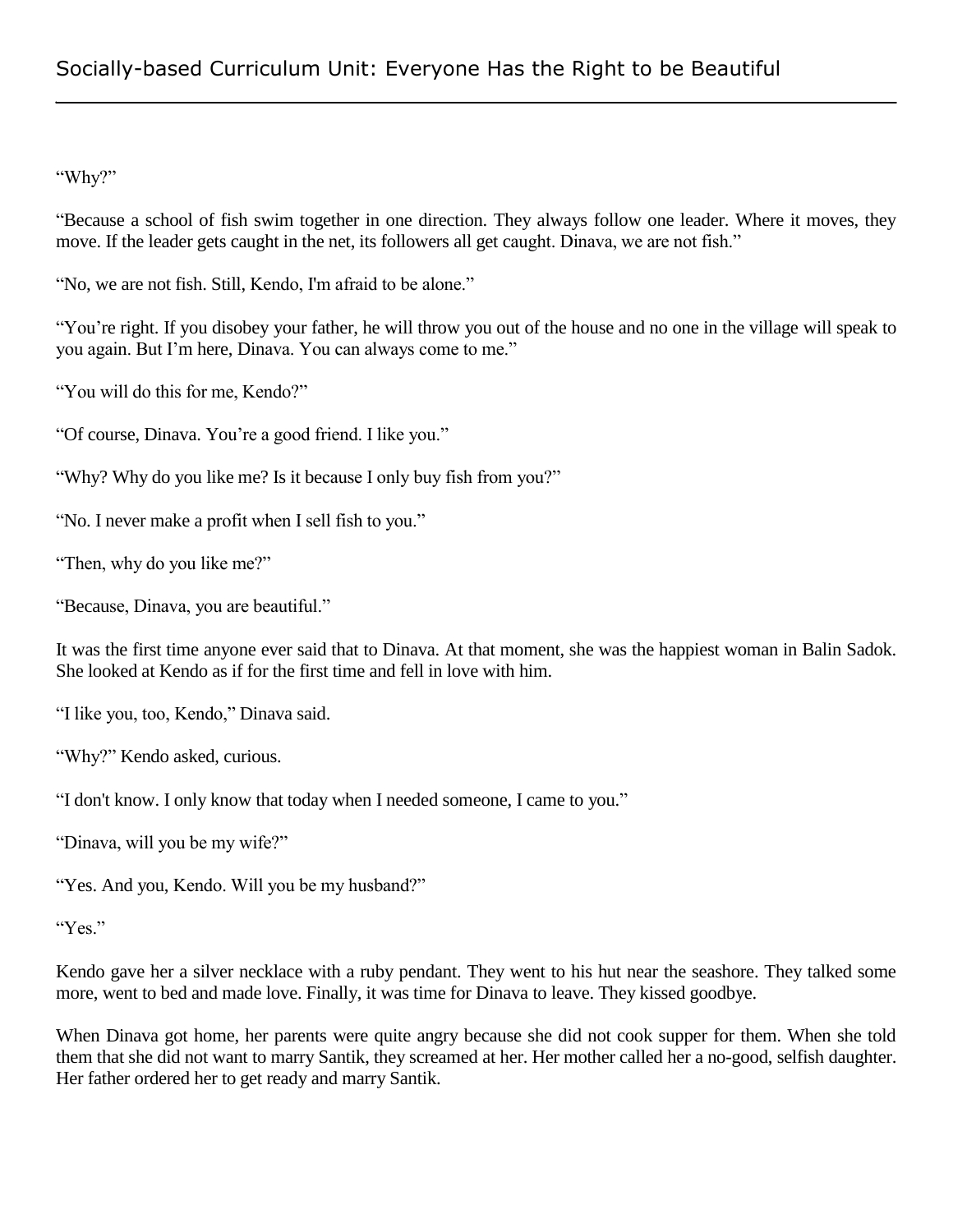Still, Dinava did not give up. She declared to her parents her love for Kendo. When she said she was going to marry him, they beat her up and threw her out of the house. The next day, the whole village knew.

Old Bashawi did not talk to her. Mrs. Kayunta did not invite her to school. Merika called her very bad names. Santik did not even look at her. When she went to the temple, the priest snuffed out her candles and shut the door on her. All of a sudden, the whole village did not like her anymore.

That same day, Kendo and Dinava put their belongings in his boat. They sailed away from the island not looking back even once. Nobody heard from them again.

One night, a huge wave rose out of nowhere and covered all of Balin Sadok. In the morning the island had disappeared and today it is just a dream.

It was twilight when I ended the story and a powerful moon was rising. Tan-i spoke faintly. I bent closer to her. She said, "Take me inside. I have a present for you."

Lying down once more, she took something from under the mat and put it in my hand. She smiled at me and said, "Go home now, my love, and don"t be a fish." I joined foreheads with my tan-i making sure my tears did not fall on her because it is said tears weigh down the spirit of the dying. I placed my cheek on her chest as a final goodbye and walked out of her room.

I opened my hand and saw a silver necklace with a ruby pendant. Unbelieving, I held it to the light and laughed. I ran, skipped, jumped and clapped my hands. In the wide-open, desolate incandescence, in the torrent of the moon"s gravity, I danced.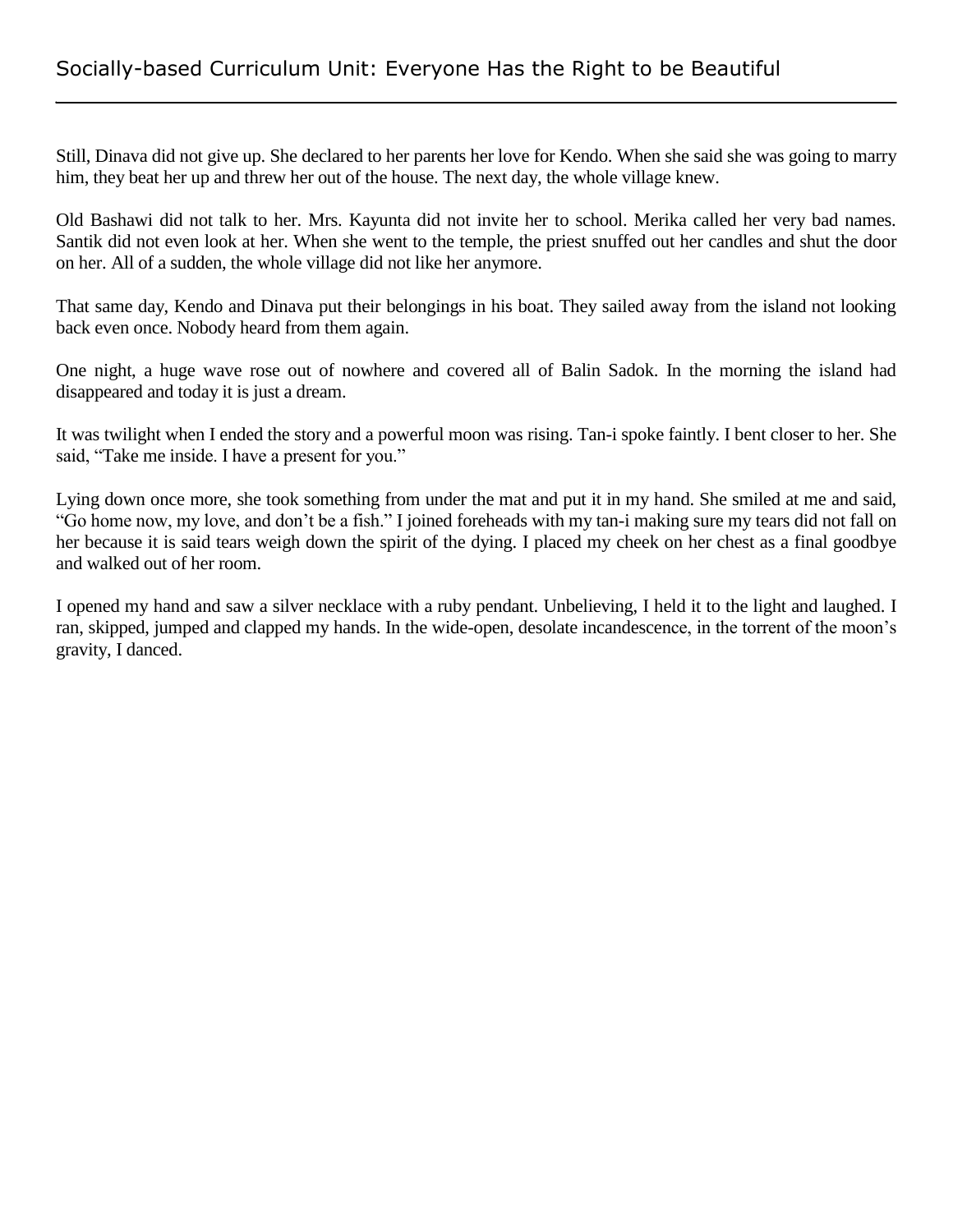|    | Appendix $E-1 - SETTING$                                         |                |                                                                                                              |
|----|------------------------------------------------------------------|----------------|--------------------------------------------------------------------------------------------------------------|
|    | <b>GROUP RECORDER</b>                                            |                |                                                                                                              |
|    | <b>GROUP REPORTER</b>                                            |                |                                                                                                              |
|    | <b>ARTIST</b>                                                    |                |                                                                                                              |
|    | <b>ACTOR / CHARACTER</b>                                         |                |                                                                                                              |
|    | Remember – Setting is when and where a story happens!            |                |                                                                                                              |
|    | Everyone Liked is about Dinava.                                  |                | The Woman Everyone Liked is really two stories, one about Sarud, the other about Dinava. The Woman           |
|    | 1. Make up a name for the story about Sarud. Write it down here: |                |                                                                                                              |
| 2. |                                                                  |                | Both stories seem to be old and modern at the same time. Fill out the list below to prove that this is true. |
|    | <b>SOMETHING OLD</b>                                             | Sarud's story  | <b>SOMETHING NEW</b>                                                                                         |
|    |                                                                  |                |                                                                                                              |
|    |                                                                  |                |                                                                                                              |
|    |                                                                  |                |                                                                                                              |
|    |                                                                  | Dinava's story |                                                                                                              |
|    |                                                                  |                |                                                                                                              |
|    |                                                                  |                |                                                                                                              |
|    |                                                                  |                |                                                                                                              |

3. Dinava"s story is older than Sarud"s story by how much time? Circle one. *Note: The group reporter must be able to explain your choice to the class.*

a) we can't tell b) way back in time c) 78 years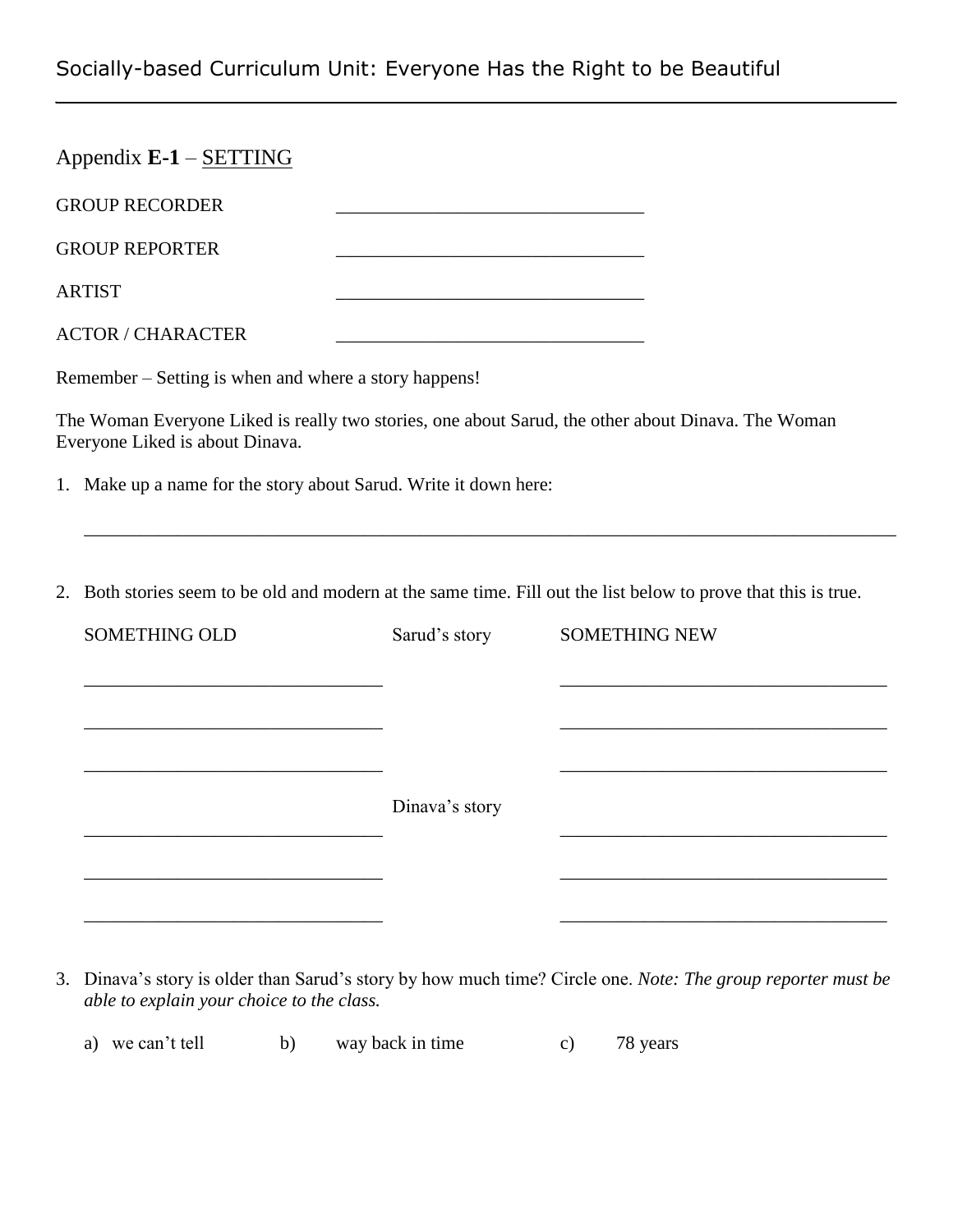4. Dinava"s story takes place in the village of Malaru on the island of Balin Sadok. Sarud"s story takes place on an island also.

| Is the island the same? (Circle one.) | <b>YES</b> | NO. |
|---------------------------------------|------------|-----|
| Is the island real?                   | <b>YES</b> | NO. |

5. If you had to locate these stories somewhere in the real world today, where in the world – or in what kind of place – would you put it?

\_\_\_\_\_\_\_\_\_\_\_\_\_\_\_\_\_\_\_\_\_\_\_\_\_\_\_\_\_\_\_\_\_\_\_\_\_\_\_\_\_\_\_\_\_\_\_\_\_\_\_\_\_\_\_\_\_\_\_\_\_\_\_\_\_\_\_\_\_\_\_\_\_\_\_\_\_\_\_\_\_\_\_\_\_\_\_

6. The group artist can draw his or her illustration for the setting of one or both stories in the space below (or on a separate page if more room is needed.)

SARUD'S STORY DINAVA'S STORY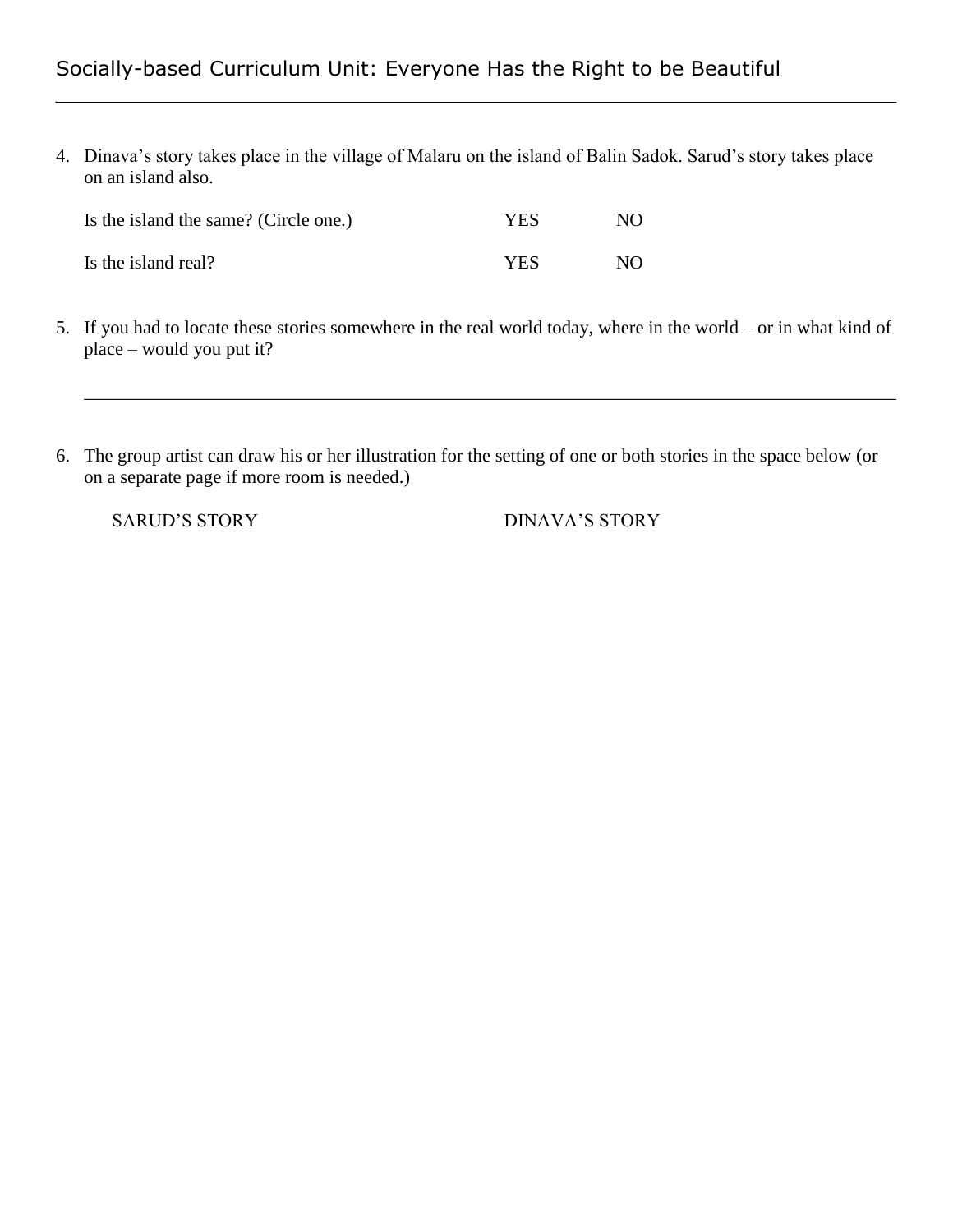| Appendix $E-2 - PLOT$    |  |
|--------------------------|--|
| <b>GROUP RECORDER</b>    |  |
| <b>GROUP REPORTER</b>    |  |
| <b>ARTIST</b>            |  |
| <b>ACTOR / CHARACTER</b> |  |

Remember – Plot is the plan or design for how things happen in a story!

"The Woman Everyone Liked" is really two stories, one about Sarud, the other about Dinava. "The Woman Everyone Liked" is about Dinava.

\_\_\_\_\_\_\_\_\_\_\_\_\_\_\_\_\_\_\_\_\_\_\_\_\_\_\_\_\_\_\_\_\_\_\_\_\_\_\_\_\_\_\_\_\_\_\_\_\_\_\_\_\_\_\_\_\_\_\_\_\_\_\_\_\_\_\_\_\_\_\_\_\_\_\_\_\_\_\_\_\_\_\_\_\_\_\_

- 1. Make up a name for the story about Sarud. Write it down here:
- 2. The plan of action for most stories is the same:
	- a) Introduce a character in his or her basic situation.
	- b) Introduce a problem or conflict.
	- c) Introduce the main event that overcomes the problem.
	- d) End the story in an interesting or positive way.

How would you write these four "plot points" for each of the two stories?

### SARUD"S STORY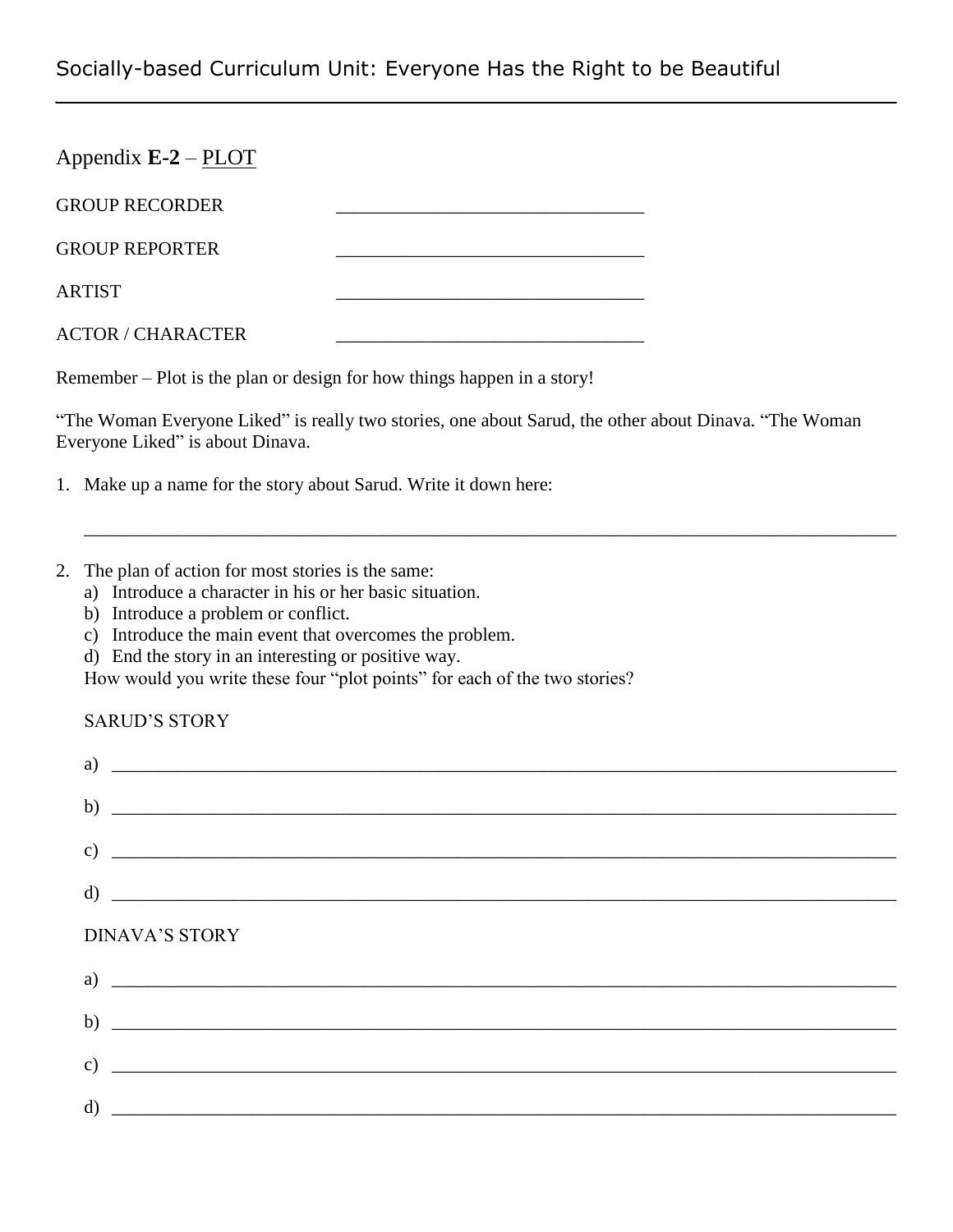3. The climax of a story is the turning point, the moment when a story has reached its highest point of interest and we know the problem will be solved.

\_\_\_\_\_\_\_\_\_\_\_\_\_\_\_\_\_\_\_\_\_\_\_\_\_\_\_\_\_\_\_\_\_\_\_\_\_\_\_\_\_\_\_\_\_\_\_\_\_\_\_\_\_\_\_\_\_\_\_\_\_\_\_\_\_\_\_\_\_\_\_\_\_\_\_\_\_\_\_\_\_\_\_\_\_\_\_

\_\_\_\_\_\_\_\_\_\_\_\_\_\_\_\_\_\_\_\_\_\_\_\_\_\_\_\_\_\_\_\_\_\_\_\_\_\_\_\_\_\_\_\_\_\_\_\_\_\_\_\_\_\_\_\_\_\_\_\_\_\_\_\_\_\_\_\_\_\_\_\_\_\_\_\_\_\_\_\_\_\_\_\_\_\_\_

In Dinava"s story, this happens when:

In Sarud"s story, the climax occurs when:

| 4. Agree or disagree with the following two statements. Circle your answer.<br>Note: The group reporter must be able to explain your choice to the class. |      |     |  |
|-----------------------------------------------------------------------------------------------------------------------------------------------------------|------|-----|--|
| a) More happens in Dinava's story than in Sarud's.                                                                                                        | YES. | NO. |  |

- b) There is a much bigger surprise ending in Sarud's story than in Dinava's. YES NO
- 5. On a separate page, the group artist can draw his or her illustration showing action for one or both stories.

SARUD'S STORY DINAVA'S STORY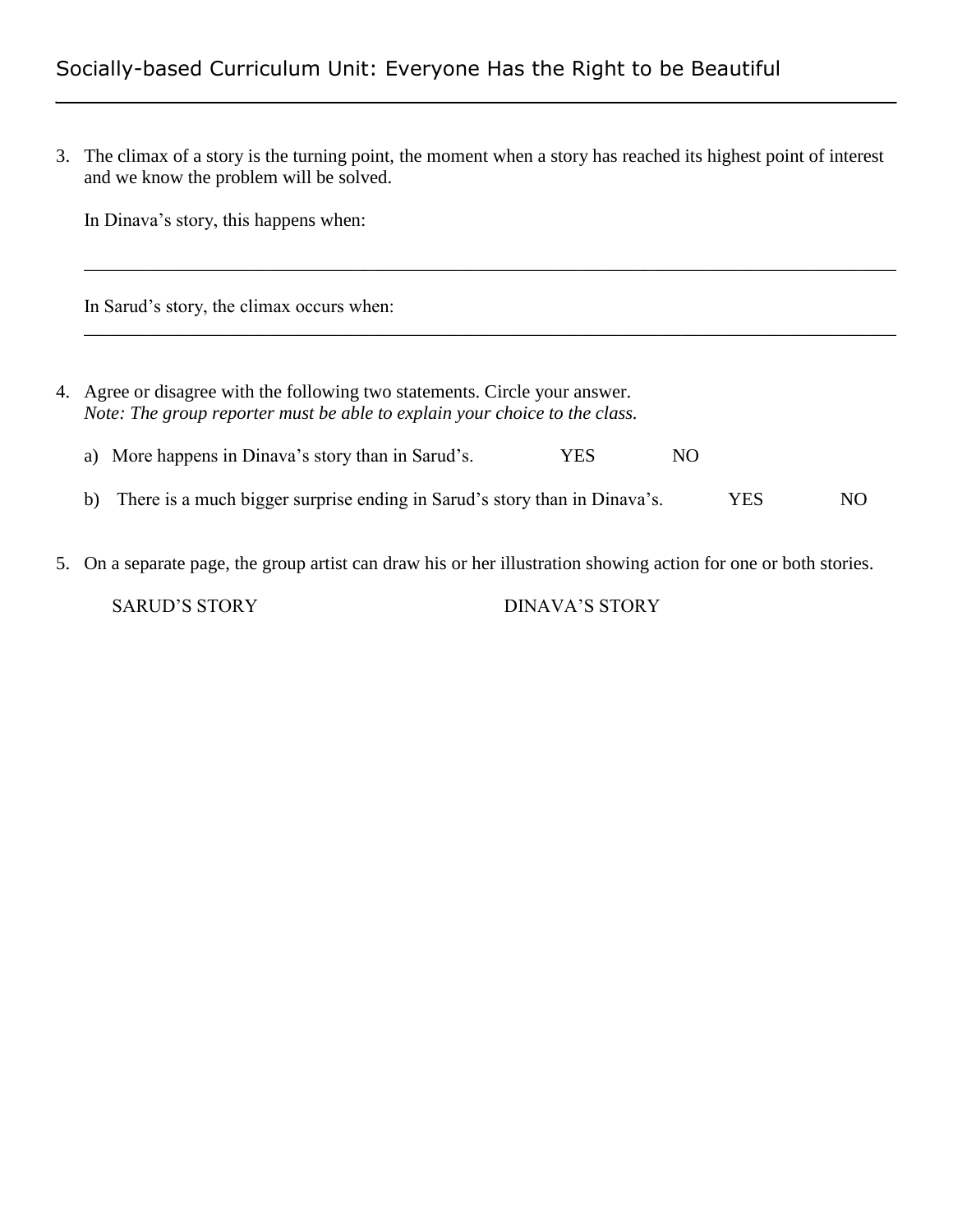| Appendix E-3 – CHARACTER |  |  |
|--------------------------|--|--|
| <b>GROUP RECORDER</b>    |  |  |
| <b>GROUP REPORTER</b>    |  |  |
| <b>ARTIST</b>            |  |  |
| <b>ACTOR / CHARACTER</b> |  |  |

Remember – Character means any person performing actions in a story!

"The Woman Everyone Liked" is really two stories, one about Sarud, the other about Dinava. "The Woman Everyone Liked" is about Dinava.

- 1. Make up a name for the story about Sarud. Write it down here:
- 2. Character also means those qualities that make up a person"s identity or personality. These "characteristics" may be both good and bad.

\_\_\_\_\_\_\_\_\_\_\_\_\_\_\_\_\_\_\_\_\_\_\_\_\_\_\_\_\_\_\_\_\_\_\_\_\_\_\_\_\_\_\_\_\_\_\_\_\_\_\_\_\_\_\_\_\_\_\_\_\_\_\_\_\_\_\_\_\_\_\_\_\_\_\_\_\_\_\_\_\_\_\_\_\_\_\_

Choose a main character from each of the two stories. Identify three characteristics for each that you would may make up their character?

\_\_\_\_\_\_\_\_\_\_\_\_\_\_\_\_\_\_\_\_\_\_\_\_\_\_\_\_\_\_\_\_\_\_\_\_\_\_\_ \_\_\_\_\_\_\_\_\_\_\_\_\_\_\_\_\_\_\_\_\_\_\_\_\_\_\_\_\_\_\_\_\_\_\_\_\_\_\_\_\_\_

\_\_\_\_\_\_\_\_\_\_\_\_\_\_\_\_\_\_\_\_\_\_\_\_\_\_\_\_\_\_\_\_\_\_\_\_\_\_\_ \_\_\_\_\_\_\_\_\_\_\_\_\_\_\_\_\_\_\_\_\_\_\_\_\_\_\_\_\_\_\_\_\_\_\_\_\_\_\_\_\_\_

\_\_\_\_\_\_\_\_\_\_\_\_\_\_\_\_\_\_\_\_\_\_\_\_\_\_\_\_\_\_\_\_\_\_\_\_\_\_\_ \_\_\_\_\_\_\_\_\_\_\_\_\_\_\_\_\_\_\_\_\_\_\_\_\_\_\_\_\_\_\_\_\_\_\_\_\_\_\_\_\_\_

\_\_\_\_\_\_\_\_\_\_\_\_\_\_\_\_\_\_\_\_\_\_\_\_\_\_\_\_\_\_\_\_\_\_\_\_\_\_\_\_\_\_\_\_\_\_\_\_\_\_\_\_\_\_\_\_\_\_\_\_\_\_\_\_\_\_\_\_\_\_\_\_\_\_\_\_\_\_\_\_\_\_\_\_\_\_\_

\_\_\_\_\_\_\_\_\_\_\_\_\_\_\_\_\_\_\_\_\_\_\_\_\_\_\_\_\_\_\_\_\_\_\_\_\_\_\_\_\_\_\_\_\_\_\_\_\_\_\_\_\_\_\_\_\_\_\_\_\_\_\_\_\_\_\_\_\_\_\_\_\_\_\_\_\_\_\_\_\_\_\_\_\_\_\_

Choose one character for each story. Circle your choice.

SARUD / TAN-I ANYA DINAVA / KENDO

3. In each story, the main character changes because he or she learns something important.

The most important thing Dinava learns is that:

Sarud learns that: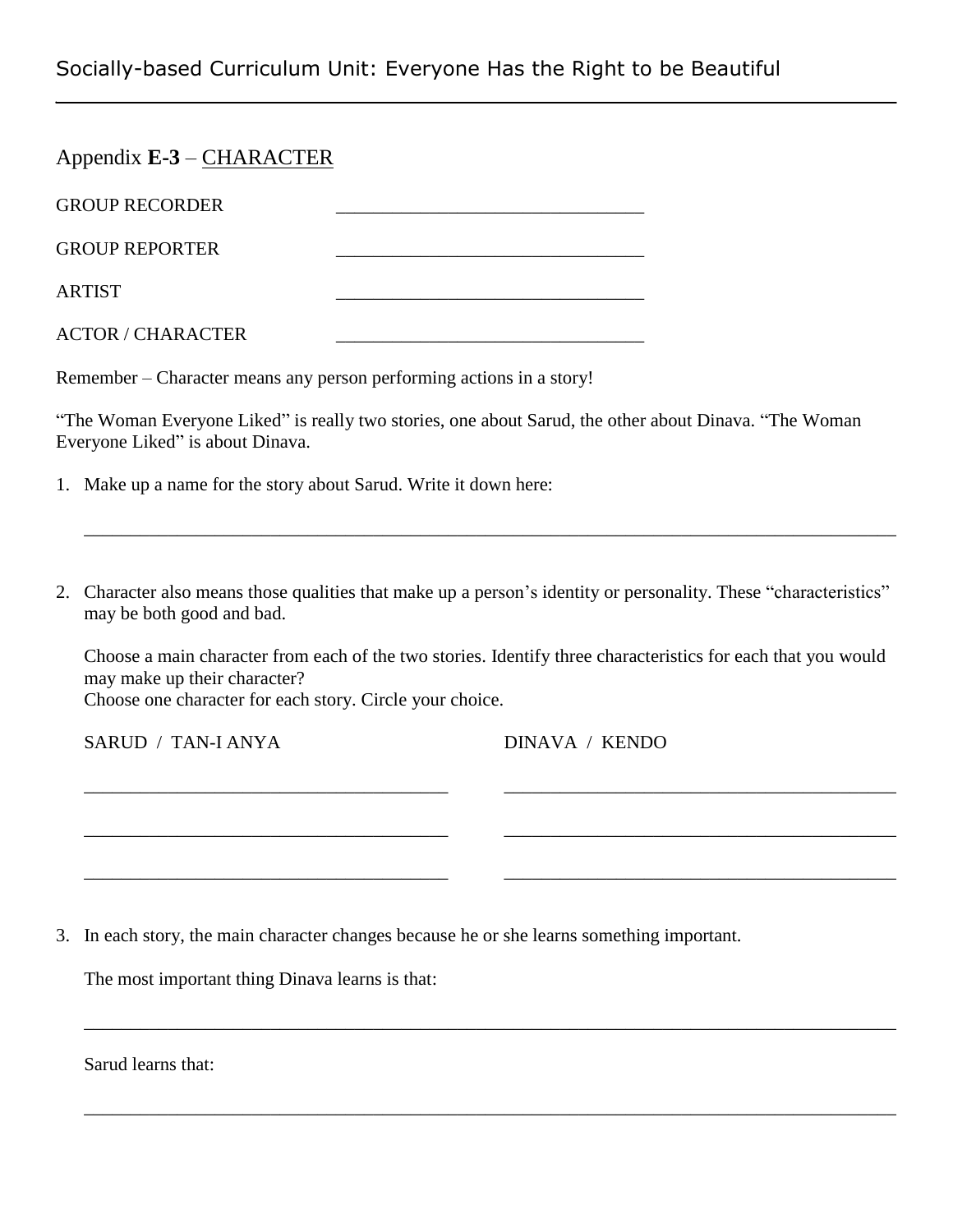- 4. Agree or disagree with the following two statements. Circle your answer. *Note: The group reporter must be able to explain your choice to the class.*
	- a) Dinava"s parents are wrong to beat her. But they do care about her, because they try to organize a good marriage for her.

I AGREE I DISAGREE

b) Sarud"s parents may not appreciate Tan-i Anya, but they do encourage Sarud to visit her. They just want Sarud to do better at school.

I AGREE I DISAGREE

5. On a separate page, the group artist can draw his or her illustration showing character for one or both stories.

SARUD'S STORY DINAVA'S STORY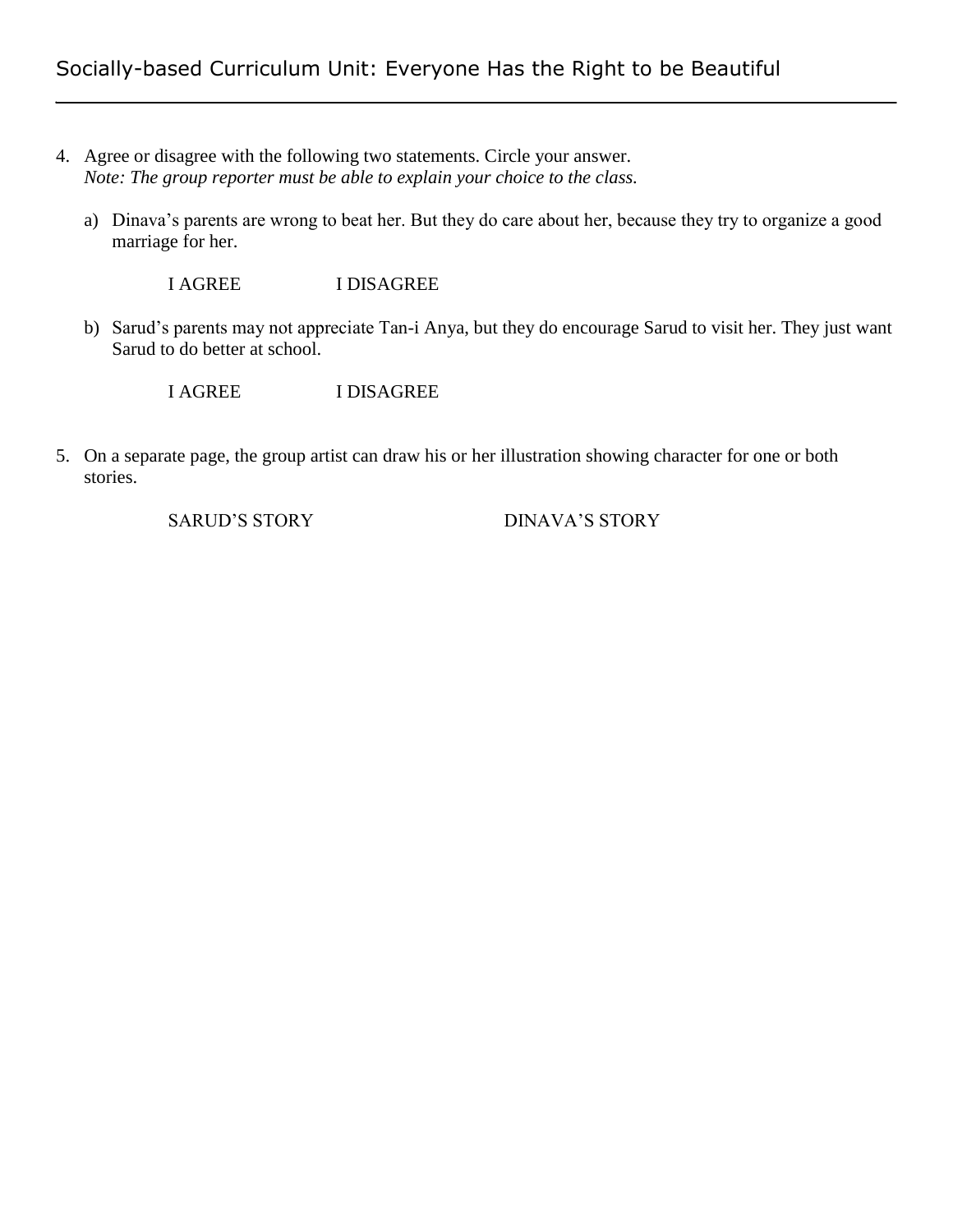| Appendix E-4 – NARRATION |  |  |
|--------------------------|--|--|
| <b>GROUP RECORDER</b>    |  |  |
| <b>GROUP REPORTER</b>    |  |  |
| <b>ARTIST</b>            |  |  |
| STORYTELLER / ACTOR      |  |  |

Remember – Narration is how a story is told!

"The Woman Everyone Liked" is really two stories, one about Sarud, the other about Dinava. "The Woman Everyone Liked" is about Dinava.

- 1. Make up a name for the story about Sarud. Write it down here:
- 2. All stories have a storytelling "voice" and their own "style." The voice can be friendly and familiar, using the "first person," (I went here, I did that), or it can feel further away, using the "third person" (he went there, she did that). Style is the personality a story has – its simple or hard language, its attitude or tone (funny, spooky, sad), and its type (adventure, fantasy).

\_\_\_\_\_\_\_\_\_\_\_\_\_\_\_\_\_\_\_\_\_\_\_\_\_\_\_\_\_\_\_\_\_\_\_\_\_\_\_\_\_\_\_\_\_\_\_\_\_\_\_\_\_\_\_\_\_\_\_\_\_\_\_\_\_\_\_\_\_\_\_\_\_\_\_\_\_\_\_\_\_\_\_\_\_\_\_

For both stories, identify below the voice (who is speaking), the "person" (first or third), the language level (simple, normal, hard), the tone (choose a word), and the type of story (reality, fairy tale, romance, or whatever).

| <b>SARUD'S STORY</b>                                                                                                             | <b>DINAVA'S STORY</b> |
|----------------------------------------------------------------------------------------------------------------------------------|-----------------------|
|                                                                                                                                  |                       |
|                                                                                                                                  |                       |
| $\circ$ )<br><u> 1989 - Johann Barn, mars ann an t-Amhain an t-Amhain an t-Amhain an t-Amhain an t-Amhain an t-Amhain an t-A</u> |                       |
|                                                                                                                                  |                       |
| e)<br><u> 1989 - Johann Barn, mars eta bainar eta bat erroman erroman erroman erroman erroman erroman erroman erroman e</u>      |                       |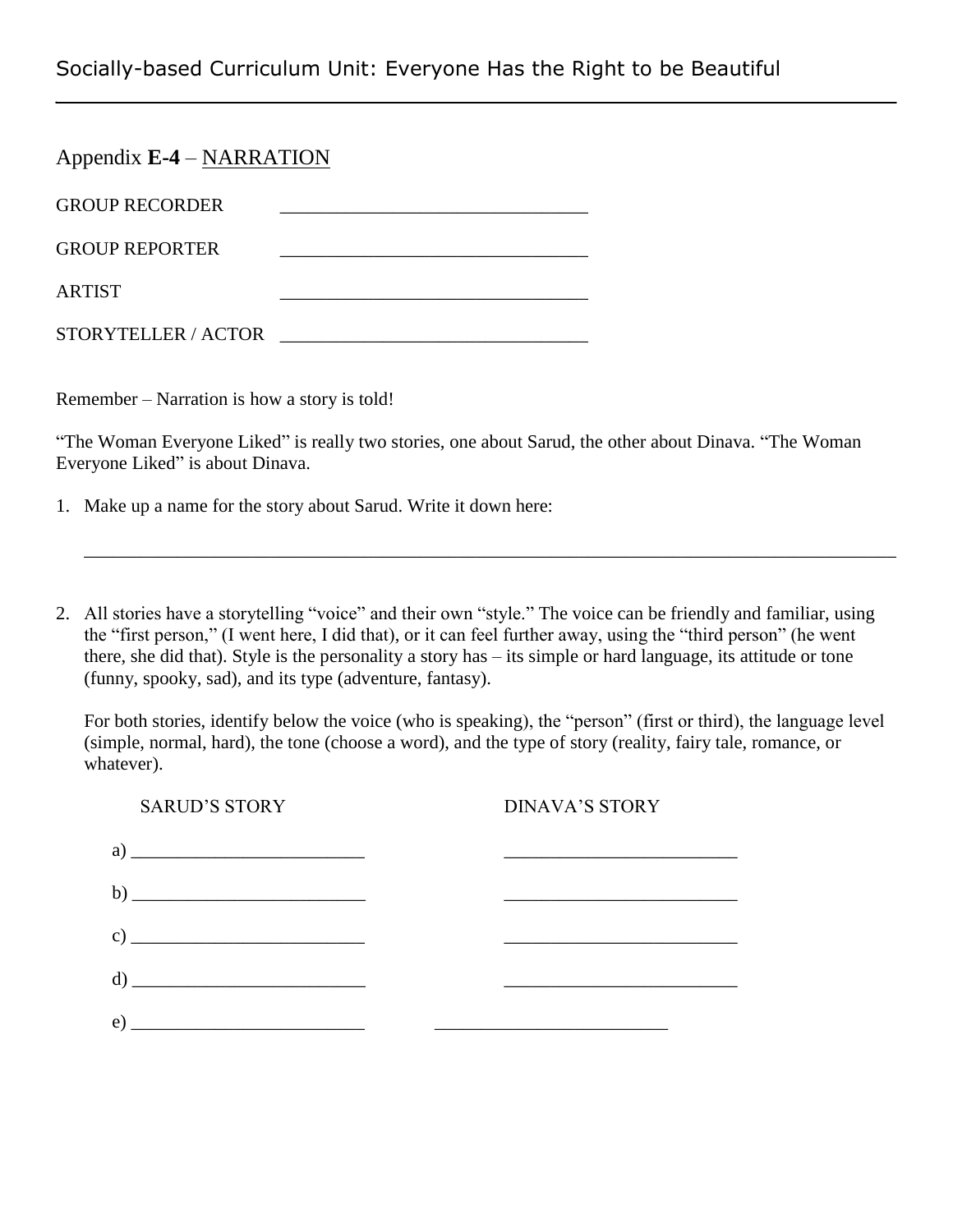3. Today stories are written down in books to be shared with thousands of people (readers) who the writer or storyteller doesn"t know. But stories used to be told by heart to family and friends, or people one knew (listeners).

Dinava's story is this type of "oral story." How can we prove this from two things that are said in Sarud's story?

- a)  $\Box$ b)  $\Box$
- 4. Agree or disagree with the following statements. Circle your answer. *Note: The group reporter must be able to explain your choice to the class.*
	- a. Sarud"s story happens all in one day but seems to move slowly, while Dinava"s story happens over many years, yet seems to move quickly.

### I AGREE I DISAGREE

b. Dinava"s story is meant to be told by heart. So it uses a lot of repetition (the same words or the same ways of saying things over and over again) to help the storyteller remember the story. It also uses simple sentences and a lot of different voices to help the listener follow along and stay interested.

I AGREE I DISAGREE

5. On the group report, the group artist can draw his or her design or logo to highlight one or both stories. Circle the story selected. Also, the group actor should prepare a few lines of the story to recite from memory to the class (with help from another group member?).

SARUD'S STORY DINAVA'S STORY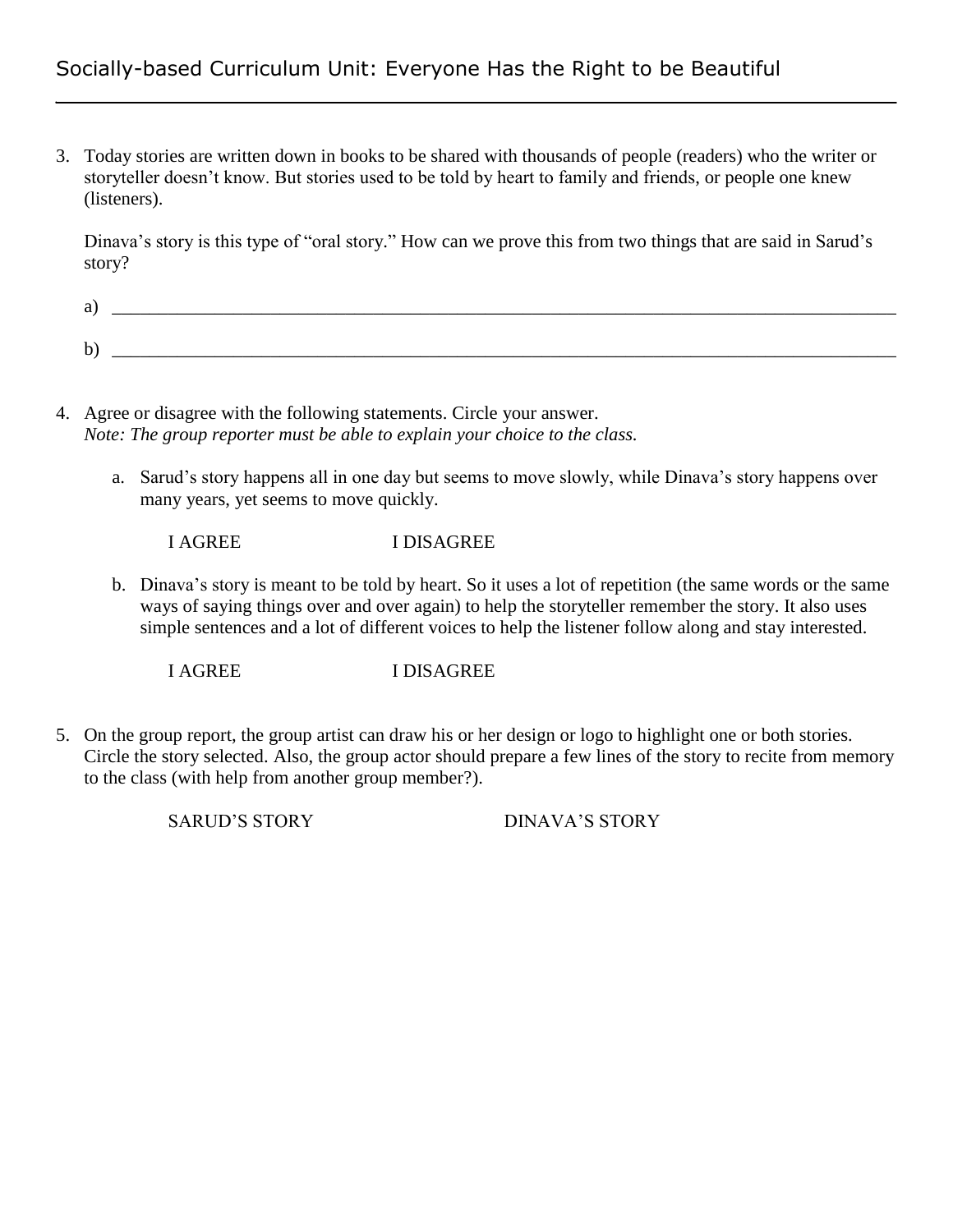Appendix **E-5** – THEME

| <b>GROUP RECORDER</b>    |  |
|--------------------------|--|
| <b>GROUP REPORTER</b>    |  |
| <b>ARTIST</b>            |  |
| <b>ACTOR / CHARACTER</b> |  |

Remember – Theme means the main idea or lesson of a story!

"The Woman Everyone Liked" is really two stories, one about Sarud, the other about Dinava. "The Woman Everyone Liked" is about Dinava.

- 1. Make up a name for the story about Sarud. Write it down here:
- 2. To get at the main idea or lesson of a story, it helps to follow the main character, figure out what he or she is dealing with, and see what lesson has been learned. In both stories, the main character, Sarud or Dinava, learns from a teacher who uses a story to make a point.

\_\_\_\_\_\_\_\_\_\_\_\_\_\_\_\_\_\_\_\_\_\_\_\_\_\_\_\_\_\_\_\_\_\_\_\_\_\_\_\_\_\_\_\_\_\_\_\_\_\_\_\_\_\_\_\_\_\_\_\_\_\_\_\_\_\_\_\_\_\_\_\_\_\_\_\_\_\_\_\_\_\_\_\_\_\_\_

For each story, briefly identify

- a) the main character's problem,
- b) the person the character learns from,
- c) the story this person uses to make his or her point, and
- d) the lesson that is learned.

## SARUD"S STORY

| a) $\overline{\phantom{a}}$ |
|-----------------------------|
|                             |
|                             |
|                             |
|                             |
|                             |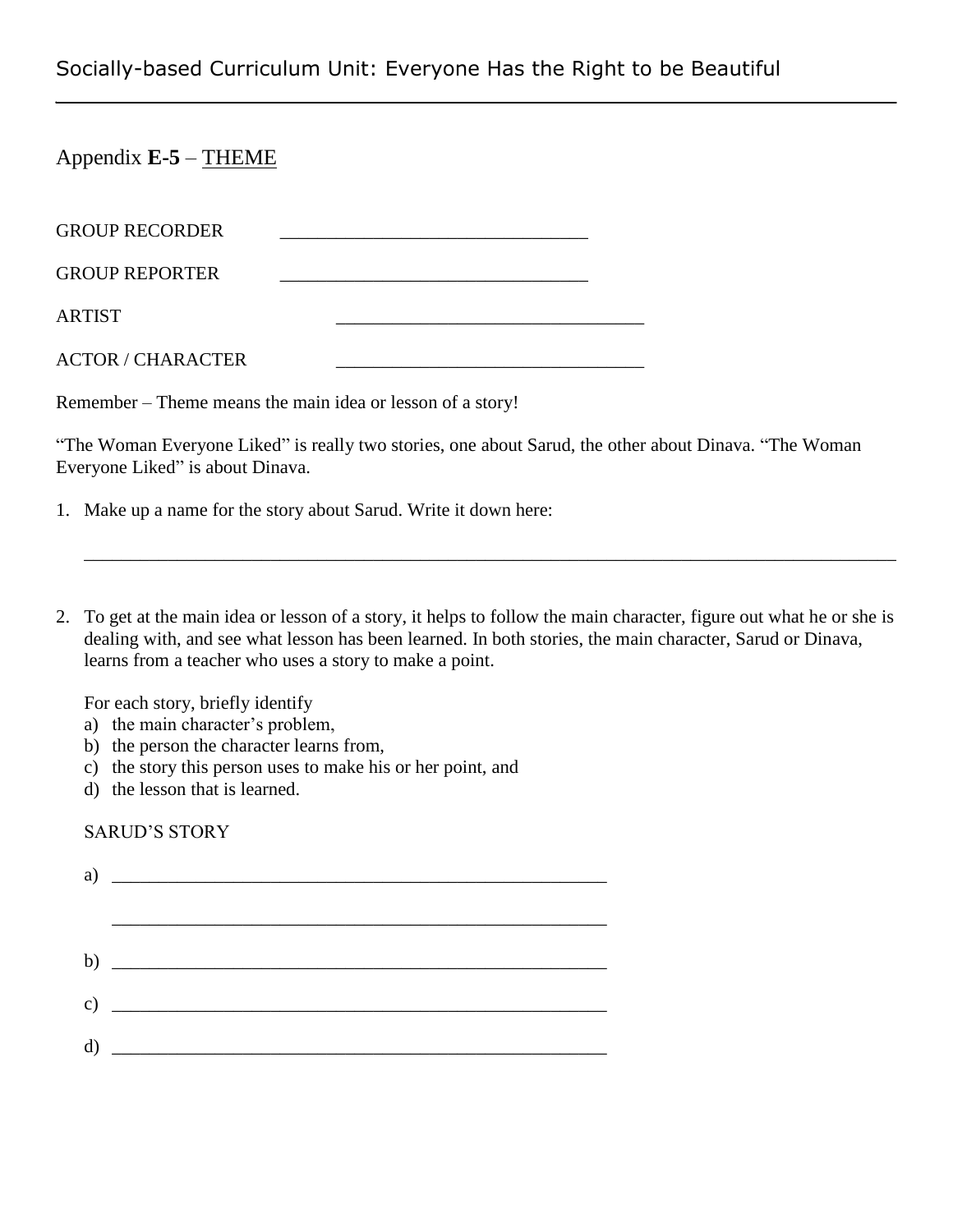|                 | <b>DINAVA'S STORY</b>                                                                                                 |
|-----------------|-----------------------------------------------------------------------------------------------------------------------|
| a)              | <u> Alexandro de la construcción de la construcción de la construcción de la construcción de la construcción de l</u> |
|                 |                                                                                                                       |
|                 |                                                                                                                       |
| b)              | <u> 1980 - Andrea Andrew Maria (h. 1980).</u>                                                                         |
|                 |                                                                                                                       |
| $\mathcal{C}$ ) |                                                                                                                       |
|                 | <u> 1989 - Johann Stein, mars et al. 1989 - Ann an t-Amerikaansk foarmen fan it ferskearre fan de Fryske k</u>        |

3. A motif is an idea, type of character, or language in a story that gets repeated and is therefore obviously important to the meaning of the story (e.g., the *moon* and *dancing* in Sarud"s story; *sex & marriage*, and the word, "everyone," in Dinava's). Can you think of two motifs that are in both stories, as if to link them together? Identify them in the space below.

| MOTIF#1 |  |
|---------|--|
|         |  |
| MOTIF#2 |  |

- 4. Agree or disagree with the two statements below. Circle your answer. *Note: The group reporter must be able to explain your choice to the class.*
	- a) Balin Sadok is drowned under a great wave because people no longer believed in stories; so there was no tree-demon to hold back the tide.

I AGREE I DISAGREE

b) The silver necklace with a ruby pendant shows that an old person may be beautiful and a poor person may be wise.

I AGREE I DISAGREE

5. On a separate page, the group artist can draw his or her illustration of the theme for one or both stories. Give your illustration a caption.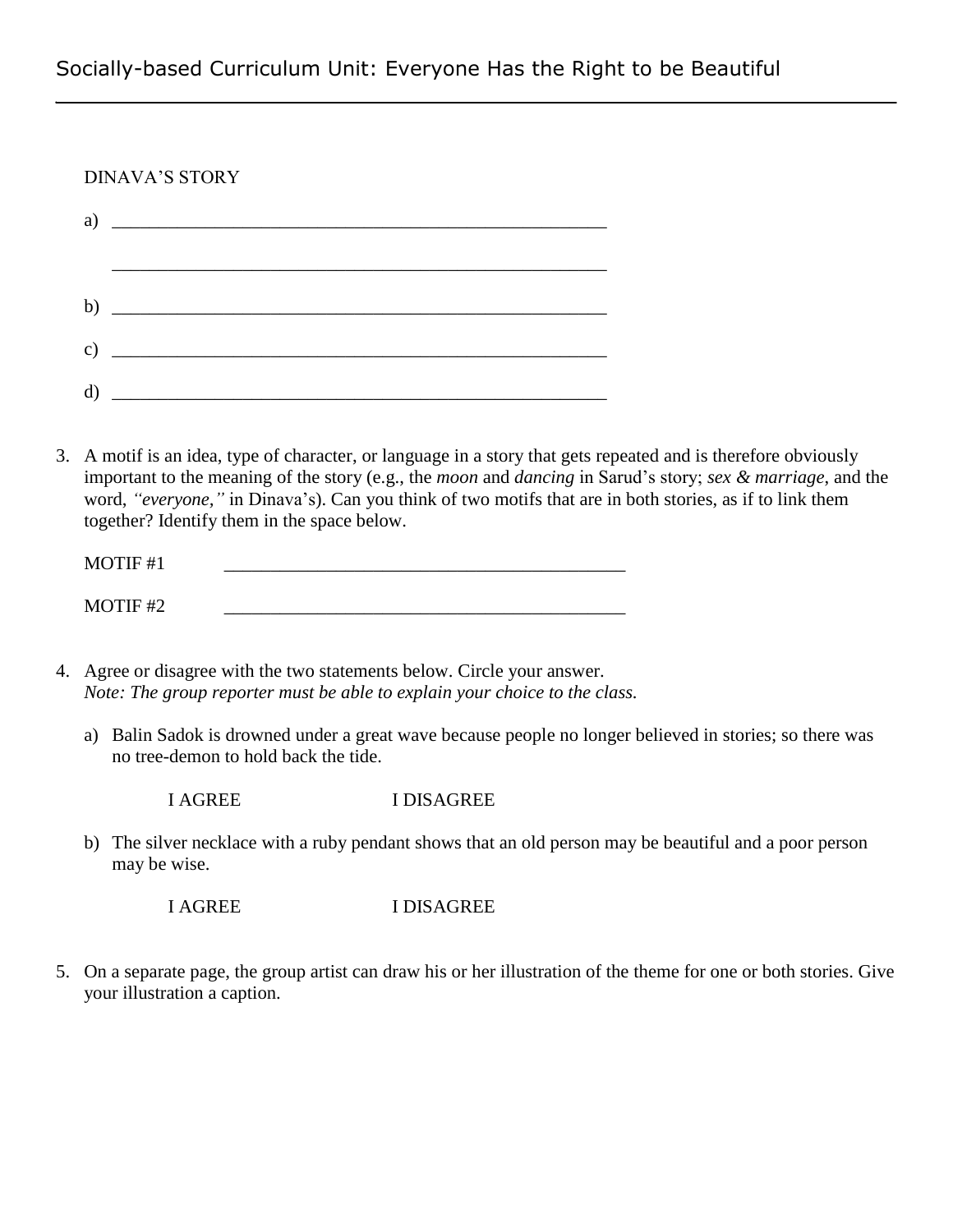| Appendix $F-1 - \frac{CLASS}{}$                                                                                                                                                                                                   |
|-----------------------------------------------------------------------------------------------------------------------------------------------------------------------------------------------------------------------------------|
| <b>GROUP RECORDER</b>                                                                                                                                                                                                             |
| <b>GROUP REPORTER</b>                                                                                                                                                                                                             |
| <b>ARTIST</b>                                                                                                                                                                                                                     |
| <b>CRITIC</b>                                                                                                                                                                                                                     |
| Class is a fancy word for money. Money allows you to buy beautiful things, to go to beautiful places, to play at<br>being beautiful yourself. The upper class have lots of money; the working class – people who work – not much. |
| "The Woman Everyone Liked" seems to challenge money by saying:<br>A poor man (e.g., Kendo) can be worth more than a rich man (Santik).                                                                                            |
| 1. How many in your group agree with this statement?                                                                                                                                                                              |
| 2. What makes Kendo a man of worth? What makes Santik unworthy?                                                                                                                                                                   |
|                                                                                                                                                                                                                                   |

| Kendo  |  |  |  |
|--------|--|--|--|
|        |  |  |  |
|        |  |  |  |
| Santik |  |  |  |
|        |  |  |  |

\_\_\_\_\_\_\_\_\_\_\_\_\_\_\_\_\_\_\_\_\_\_\_\_\_\_\_\_\_\_\_\_\_\_\_\_\_\_\_\_\_\_\_\_\_\_\_\_\_\_\_\_\_\_\_\_\_\_

- 3. a) Is Kendo really poor?
	- b) Why can he afford a silver necklace with a ruby pendant?
	- c) Can you say something good about Santik?

| a)           | <u> 1980 - Andrea Andrew Maria (h. 1980).</u>                                   |
|--------------|---------------------------------------------------------------------------------|
|              |                                                                                 |
|              | b) $\qquad \qquad$                                                              |
|              |                                                                                 |
|              |                                                                                 |
| $\mathbf{C}$ | the contract of the contract of the contract of the contract of the contract of |
|              |                                                                                 |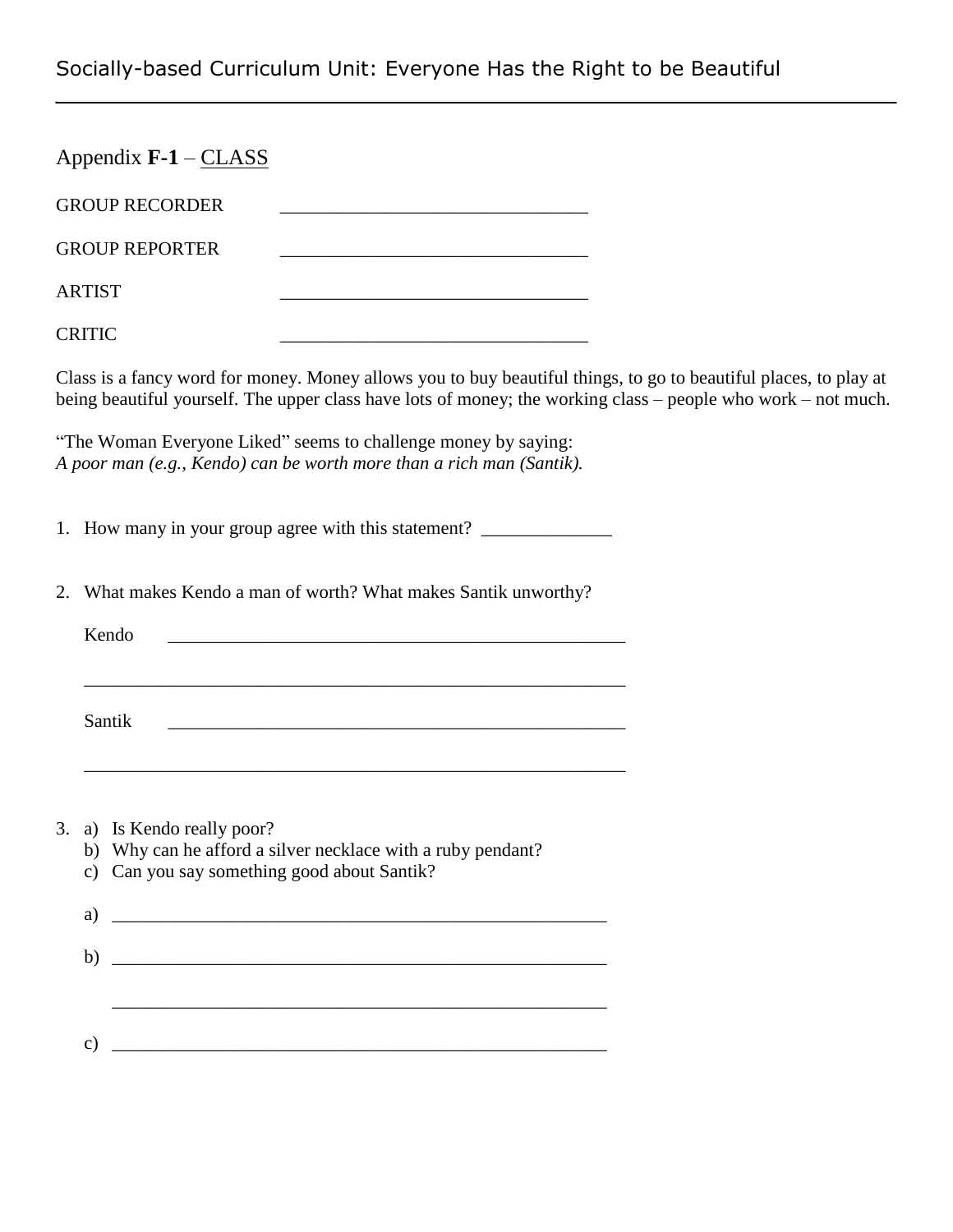4. A poor person may be nice, beautiful even, but poverty itself is ugly. Circle True or False to guess at some facts about poverty today (2008).

| a) Half of the world's 6 billion people live on less than \$2.00 a day. |   |
|-------------------------------------------------------------------------|---|
| b) Over one million children die from poverty every month.              |   |
| c) Most children die from lack of access to clean water.                | F |
| d) One in three children in the world is without adequate shelter.      | F |
| e) Half the world uses wood, charcoal, or animal dung to cook.          | F |
| f) $4,000$ people die every day from the indoor pollution this causes.  | F |
| g) 497 billionaires are as rich as half the world, or all of the poor.  | F |
| h) One in seven children in the world cannot see a doctor or nurse.     | F |
| i) Rich nations give poor ones \$1.00 and take back \$25.00 (on loans). | F |
| i) Just 1% of weapons spending would educate the world's children.      |   |

5. In 1998, global spending on some items was (in billions of dollars):

Cosmetics  $(U.S.) = 8$ . Ice cream (Europe) = 11. Perfume (Europe, U.S.) = 12 Pet food (Europe, U.S.) = 17. Business entertainment (Japan) = 35 Cigarettes (Europe) = 50. Alcoholic drinks (Europe) =  $105$ Narcotics/drugs (world) = 400. Military spending (world) = 780

By comparison, extra spending needed to accomplish the following was: Basic education for all = 6. Clean water = 9. Basic health & nutrition = 13

- a) Group artist Express some of the information above with a drawing.
- b) Group critic Defend rich spending with at least two good arguments.

6. At home, write 200 words on ONE of the following:

- a) Your opinion on some of what you have learned on this page
- b) How you would give \$2.00 a day magical powers to help the poor
- c) How it felt in your own life to feel or be rich or poor one day
- d) What you as a Canadian might say to an Aboriginal person in poverty

## FOOD FOR THOUGHT –

- 1. Brand name clothes and designer products are made in China, India, Mexico, Bangladesh, mostly by women and children for less than \$1.00 an hour; unions are not allowed.
- 2. In 1820, rich countries were richer than poor countries by a factor of 3 to 1. Today, it is 72 to 1. Do the rich care?
- 3. Norway is officially the richest country in the world. No one is wealthy, but poverty does not exist either. It is beautiful!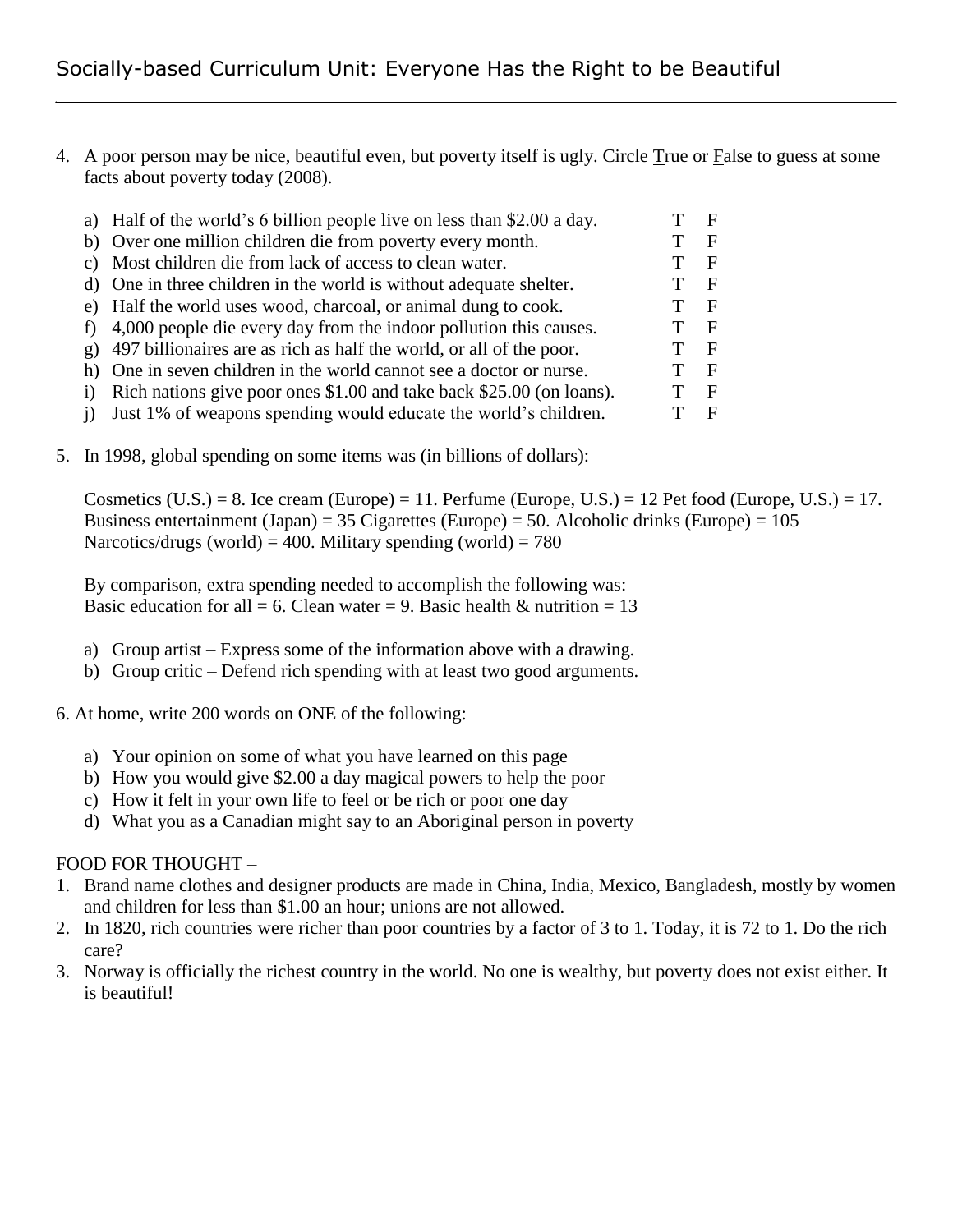| Appendix $F-2 - RACE$ |  |
|-----------------------|--|
| <b>GROUP RECORDER</b> |  |
| <b>GROUP REPORTER</b> |  |
| <b>ARTIST</b>         |  |
| <b>CRITIC</b>         |  |

Race is a fancy word for people. People exist within a culture, with a history and a story to tell. Some have suffered; others not so much. But all have culture's beautiful things: music, food, costume, ideas, art. All are equal.

"The Woman Everyone Liked" challenges "racism" – the belief that one culture is better than another. It does this by suggesting the following: *Dinava has the same right to be beautiful as someone with a light skin.*

1. How many in your group agree with this statement?

- 2. a) What hint is there that Dinava"s family values a light skin?
	- b) Thin bones, small feet, a high-bridged nose, large eyes where might these ideas be coming from? From which culture? From what industry?

| a. |  |
|----|--|
|    |  |
|    |  |
|    |  |
|    |  |
|    |  |

3. a) Sarud gets his stories from Tan-i Anya. Where do his sisters find theirs? Why might this be a problem? b) Is Sarud a tree-demon? Explain.

| a |  |
|---|--|
|   |  |
|   |  |
|   |  |
| h |  |
|   |  |
|   |  |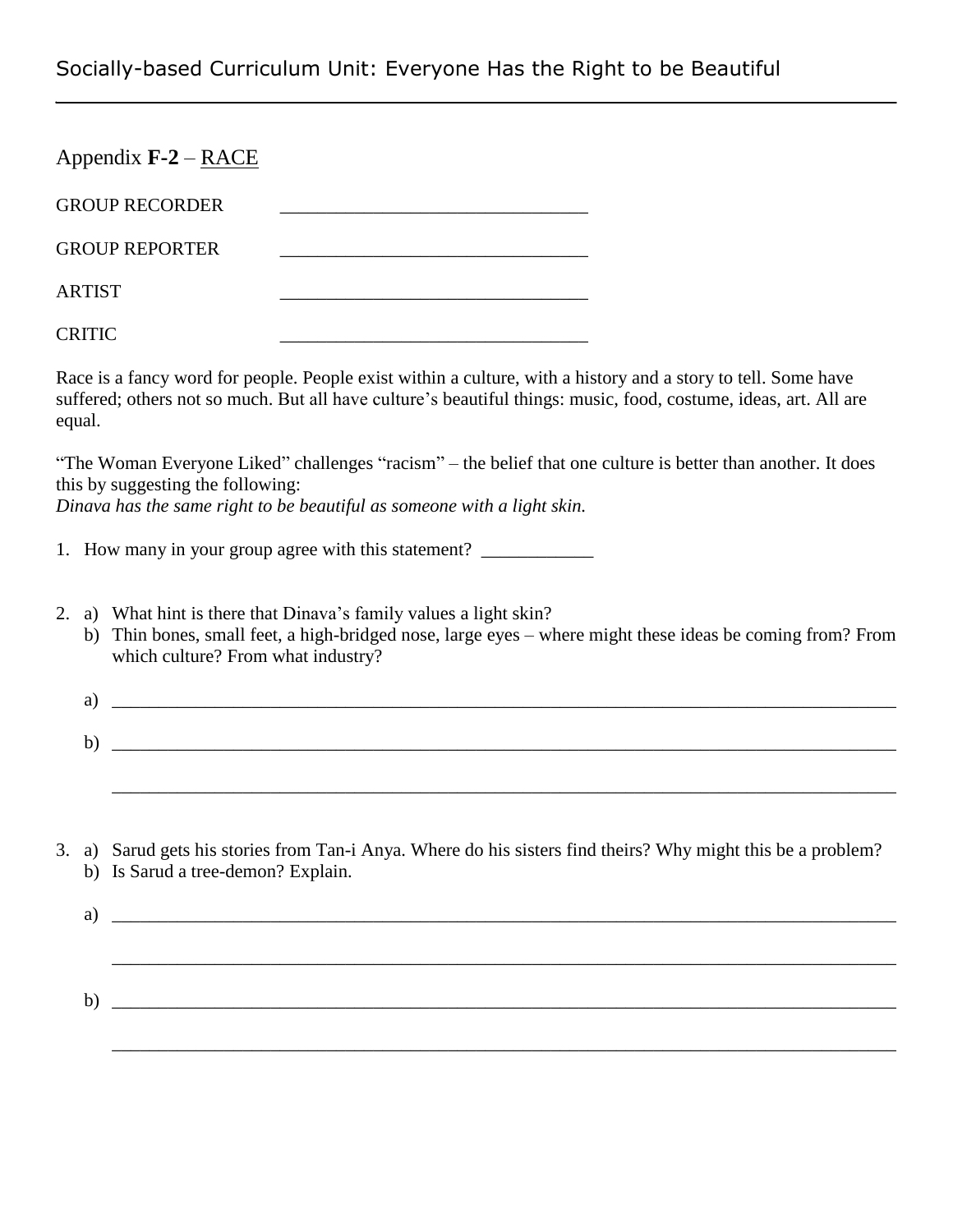4. A powerful culture can decide what other people should care about or look like. Circle True or False to guess at some facts about race (in 2008).

| a) Brazil refers to people as white, black, yellow, brown, or native.   | F           |
|-------------------------------------------------------------------------|-------------|
| b) Bulgaria refers to people as Bulgarian, Turkish, or Gypsy.           | F           |
| c) Canada sees people as Aboriginal, white, or "visible minority."      | F           |
| d) Visible minorities make up 25% of Ontario (40% in Toronto).          | F           |
| e) The largest group is South Asian (India, Pakistan, and Sri Lanka).   | $\mathbf F$ |
| f) 92% of people in Ontario are Canadian citizens (87% in Toronto).     | F           |
| g) Irish drink, Muslims are terrorists, and Chinese are karate experts. | F           |
| h) Poverty is the main cause of crime. Race has nothing to do with it.  | F           |
| A higher percentage of black people are poor than white people.         | F           |
| Canada's 2% Aboriginal population is 18% of its jail population.        | F           |

5. Rank of major beliefs in the world by percentage of population (2005): Christian =  $31.4\%$ . Muslim =  $22.4\%$ . No religion =  $16.4\%$ . Hindu =  $15\%$ Chinese traditional =  $6\%$ . Buddhism =  $5.7\%$ 

Rank of Canadian beliefs (2001): Roman Catholic =  $43.5\%$ . Protestant =  $30\%$ . No religion =  $16\%$ . Muslim = 2%. Christian Orthodox = 1.5% Buddhist, Hindu, Jewish, Sikh = 1% (each). Other or  $MYOB = 3%$ 

Thought challenge: Christians are white, or people influenced by whites.

- a) Group artist Express some of the information above with a drawing.
- b) Group critic Find two reasons to defend or attack some of the above.
- 6. At home, write 200 words on ONE of the following:
	- a) Your opinion on some of what you have learned on this page
	- b) Your magic solution for banishing "colour" in the world
	- c) How it felt in your own life to feel excluded or different from others
	- d) Speak to a Muslim Canadian unfairly jailed and tortured in the U.S.

## FOOD FOR THOUGHT –

- 1. Hispanic men (Spanish-language background) earn 57.5% of what white men do in the U.S. (2006).
- 2. The first black Best Actress to win the Oscar was Canadian Halle Berry (2001).
- 3. It"s not fun to be "racialized," whether you are white, black, Pakistani, Chinese, Roma, or whatever.
- 4. In Canada not long ago, persons without religion or Irish could not get a job.
- 5. Without newcomers, Canada cannot grow. Welcome them!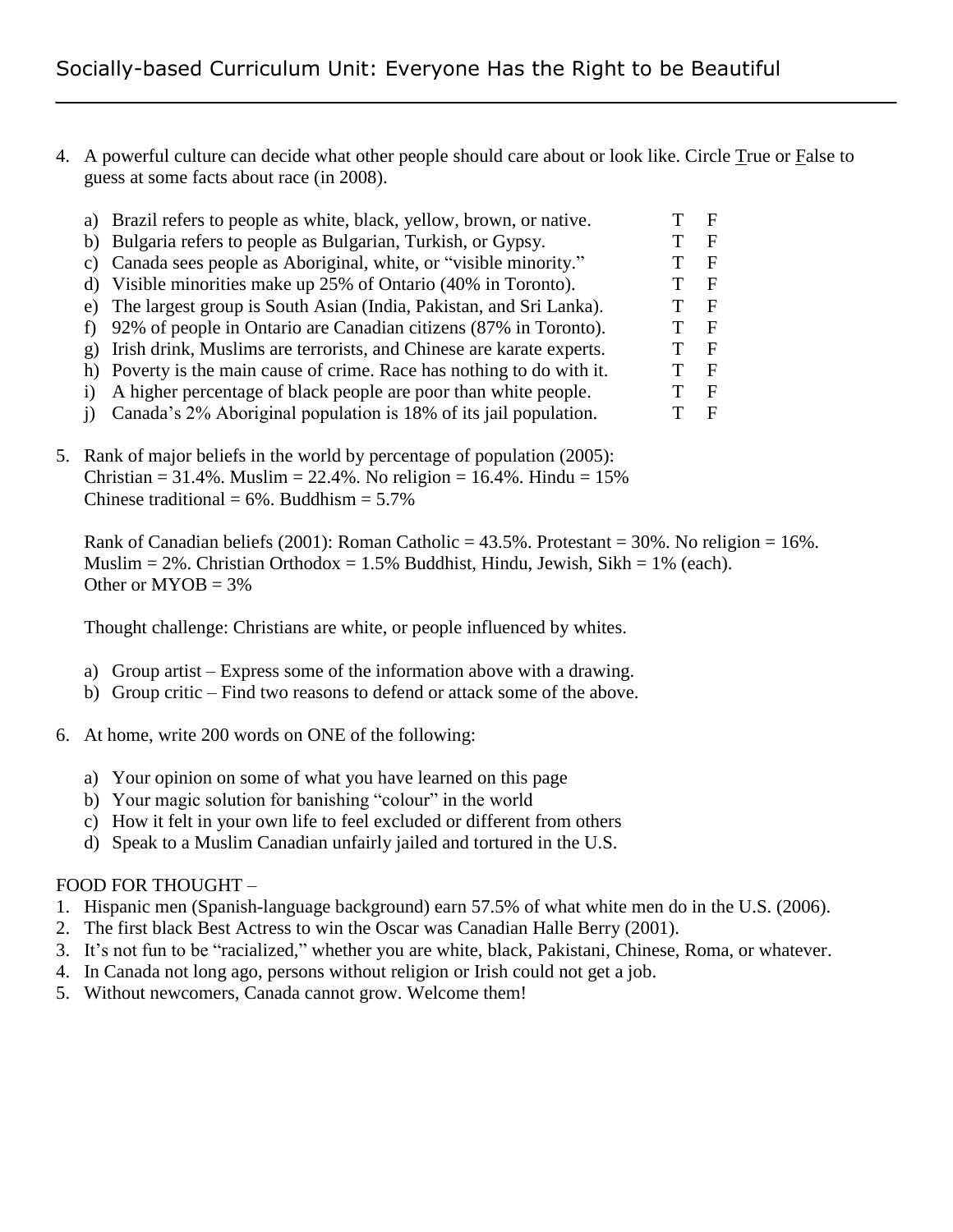| Appendix $F-3 - \underline{GENDER}$ |  |  |
|-------------------------------------|--|--|
| <b>GROUP RECORDER</b>               |  |  |
| <b>GROUP REPORTER</b>               |  |  |
| <b>ARTIST</b>                       |  |  |
| <b>CRITIC</b>                       |  |  |

Gender is a fancy word for sex (male/female) or sexual identity (straight, gay, BT). Supporting our mothers, our sisters, and our gay family members – siblings, aunts, uncles, parents – means everyone has a right to be here.

"The Woman Everyone Liked" challenges "sexism," the idea that men have a right to rule over women (or that straight is better than gay). It seems to say: *Dinava has a right to love whom she wants.*

1. How many in your group agree with this statement? \_\_\_\_\_\_\_\_\_\_\_\_\_\_\_\_\_\_\_\_\_\_\_\_\_\_\_

| 2. |                | a) What it the reason Dinava's father likes her? Why does Santik like her?<br>b) Who in Dinava's family would benefit most from her marriage to Santik? |
|----|----------------|---------------------------------------------------------------------------------------------------------------------------------------------------------|
|    | a)             |                                                                                                                                                         |
|    |                |                                                                                                                                                         |
|    | b)             | <u> Alexandria de la contrada de la contrada de la contrada de la contrada de la contrada de la contrada de la c</u>                                    |
|    |                |                                                                                                                                                         |
|    |                | 3. a) What makes Kendo different?                                                                                                                       |
|    |                | b) What important change does Dinava realize she has to make? Why?                                                                                      |
|    | $\mathbf{c}$ ) | Is Tan-i Anya a feminist? Explain.                                                                                                                      |
|    | a)             | <u> 1989 - Jan Barnett, fransk politiker (d. 1989)</u>                                                                                                  |
|    | b)             | <u> 2000 - 2000 - 2000 - 2000 - 2000 - 2000 - 2000 - 2000 - 2000 - 2000 - 2000 - 2000 - 2000 - 2000 - 2000 - 200</u>                                    |
|    |                |                                                                                                                                                         |

c)  $\Box$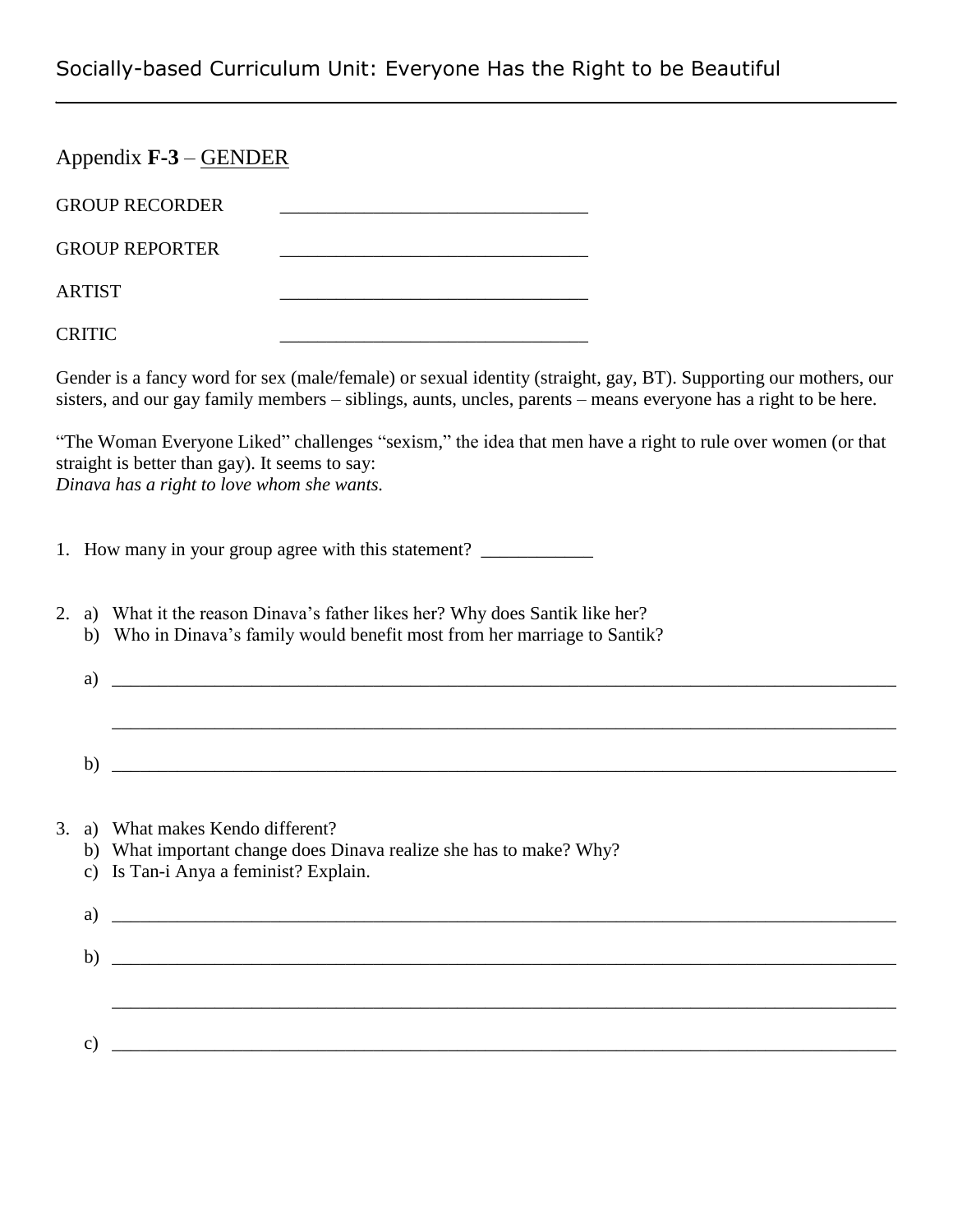4. Although different, men and women are equal. One sex is not inferior to the other. Circle True or False to guess at some facts about gender (to 2008).

| a) Women do 67% of the world's work for 40% of the world's pay.         | $\mathbf F$  |
|-------------------------------------------------------------------------|--------------|
| b) Across the globe, women work 35 more hours per week than men.        | F            |
| c) Women produce 80% of the world's food but own 1% of its land.        | $\mathbf F$  |
| d) 28% of all women in Canada make up the majority of our poor.         | $\mathbf{F}$ |
| e) Black, lesbian, and poor women are weakly protected by the law.      | $\mathbf F$  |
| f)) Violent deaths of women in Canada, Aboriginal to white, is 5 to 1.  | $\mathbf F$  |
| g) Men's death in war compared to women $&$ children is 3 out of 4.     | $\mathbf F$  |
| h) Domestic violence kills more women globally than war or disease.     | $\mathbf F$  |
| i) Egyptian husbands killed 250 wives in the first 6 months of 2007.    | $\mathbf{F}$ |
| i) In the U.S., 10 women are beaten to death every day, $3,650$ yearly. | F            |

5. A "child marriage" is a marriage of anyone under the age of 18 (illegal under human rights law). These are usually "forced" marriages, where the parent decides. "Arranged" marriages allow the child to have an opinion.

In Afghanistan, 60 to 80% of all marriages are forced. In a clinic in Bombay, India, 7,999 of 8,000 abortions were of a female fetus. In the U.S., arranged marriages are still a common practice in country areas.

- a) Group artist Express some of the information above with a drawing.
- b) Group critic Find two reasons to defend or attack some of the above.
- 6. At home, write 200 words on ONE of the following:
	- a) Your opinion on some of what you have learned on this page
	- b) Your magic "recipe" for improving relations between the sexes
	- c) How it feels in your own life to be male or female
	- d) Speak to your parent, sibling, romantic friend, about who you are

## FOOD FOR THOUGHT –

- 1. Two million girls are killed each year at or before birth because they are female. No boys are killed.
- 2. Globally, 6,000 girls are genitally mutilated every day, including in Canada.
- 3. Arranged marriages have a much lower divorce rate than marriages based on romance.
- 4. Same-sex relationships are regarded as criminal in the Caribbean and Central America.
- 5. 60% of Ontario girls, 12% of boys, reported enduring sexual violence at their high school (2008).
- 6. Better is "Love, sweet love!"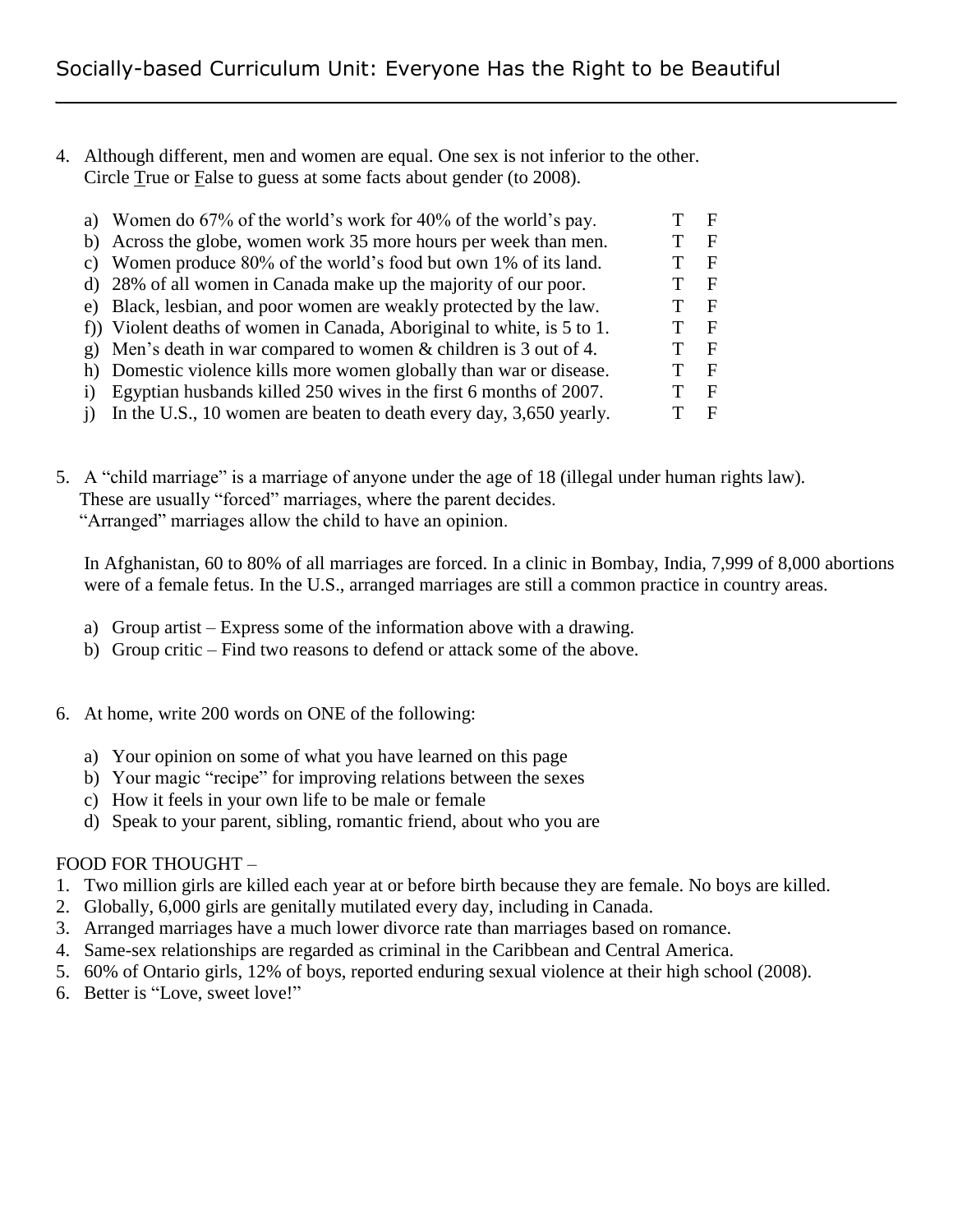|               | Appendix $\mathbf{F-4} - \underline{\text{AGE}}$                                                                                                                                                                       |
|---------------|------------------------------------------------------------------------------------------------------------------------------------------------------------------------------------------------------------------------|
|               | <b>GROUP RECORDER</b>                                                                                                                                                                                                  |
|               | <b>GROUP REPORTER</b><br><u> 1989 - Johann Barbara, martxa alemaniar amerikan baratzaren 1980an (h. 1989).</u>                                                                                                         |
| <b>ARTIST</b> |                                                                                                                                                                                                                        |
| <b>CRITIC</b> |                                                                                                                                                                                                                        |
|               | Ageism is a fancy word for discriminating against, or not respecting, people because of their age. Ageism<br>affects both the old and the young.                                                                       |
|               | "The Woman Everyone Liked" challenges ageism by making Sarud, who is 12, and Tan'i Anya, who is 102,<br>heroes in their own story. It seems to say:<br>Young and old have something to offer, including to each other. |
|               | 1. How many in your group agree with this statement? ___________________________                                                                                                                                       |
| 2.            | a) Name two things Sarud is able to give Tan'i Anya.<br>b) Is Tan'i Anya wise or foolish? Explain. What is she able to give to Sarud?                                                                                  |
| a)            |                                                                                                                                                                                                                        |
| b)            |                                                                                                                                                                                                                        |
|               |                                                                                                                                                                                                                        |
| 3.            | a) Are Tan'i Anya and Sarud both disrespected because of age? Explain.<br>b) A lot of feeling flows between them. Name some. Which is strongest?                                                                       |
| a)            |                                                                                                                                                                                                                        |

b) \_\_\_\_\_\_\_\_\_\_\_\_\_\_\_\_\_\_\_\_\_\_\_\_\_\_\_\_\_\_\_\_\_\_\_\_\_\_\_\_\_\_\_\_\_\_\_\_\_\_\_\_\_\_\_\_\_\_\_\_\_\_\_\_\_\_\_\_\_\_\_\_\_\_\_\_\_\_\_\_\_\_\_\_

\_\_\_\_\_\_\_\_\_\_\_\_\_\_\_\_\_\_\_\_\_\_\_\_\_\_\_\_\_\_\_\_\_\_\_\_\_\_\_\_\_\_\_\_\_\_\_\_\_\_\_\_\_\_\_\_\_\_\_\_\_\_\_\_\_\_\_\_\_\_\_\_\_\_\_\_\_\_\_\_\_\_\_\_

\_\_\_\_\_\_\_\_\_\_\_\_\_\_\_\_\_\_\_\_\_\_\_\_\_\_\_\_\_\_\_\_\_\_\_\_\_\_\_\_\_\_\_\_\_\_\_\_\_\_\_\_\_\_\_\_\_\_\_\_\_\_\_\_\_\_\_\_\_\_\_\_\_\_\_\_\_\_\_\_\_\_\_\_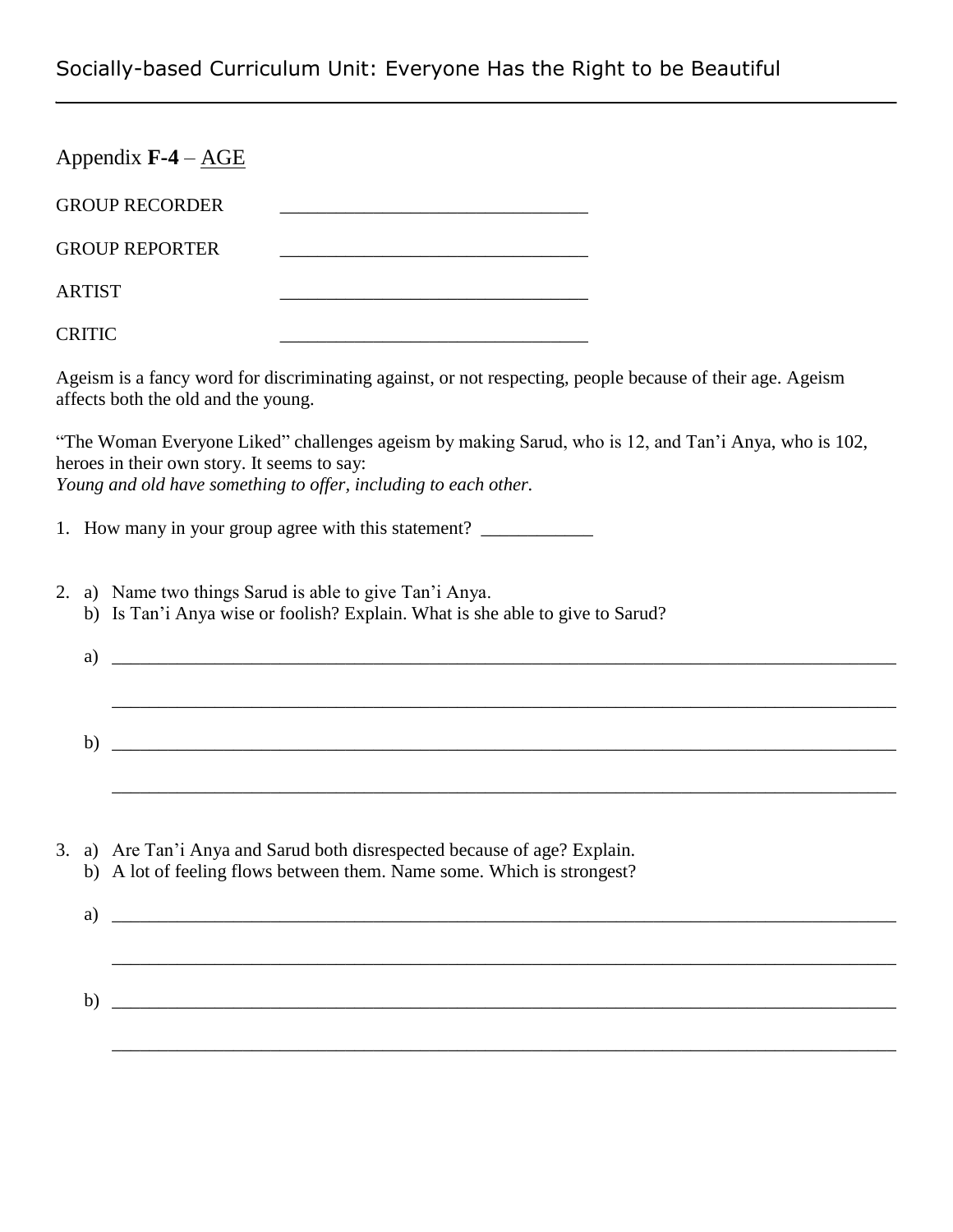4. Old and young alike need care. A culture is healthy if it respects both age groups. Circle True or False to guess at some facts about age (to 2008).

|              | a) Age is not an accomplishment, and youth is not a sin (Heinlein).    |   |
|--------------|------------------------------------------------------------------------|---|
|              | b) You have a right to a promotion at work even if you are under 25.   | H |
|              | c) Over 50% of Americans expect to work past the age of 70 (2003).     | Е |
|              | d) Life expectancy globally has risen from 35-40 in 1800 to 80 today.  | F |
|              | e) Adultism is control over and disrespect for the views of teenagers. | Е |
| f)           | About 80% of people over 60 feel disrespected because of their age.    | F |
|              | g) Epebiphobia is the irrational fear of children and infants.         | F |
|              | h) The belief that old people are friendly is a benevolent prejudice.  | Е |
| $\mathbf{i}$ | The higher the legal drinking age, the more that alcohol is abused.    | Е |
| $\ddot{1}$   | In England, age bias is more common than race or gender bias.          | F |

5. If I am young and correct, my age should not matter. A child educated only at school is an uneducated child (Santayana). "I"m not the enemy, just a prisoner of society" (from the song, Prisoner of Society, by The Living End)

Positive attitudes to the elderly increase your mental health. People 65-74 are more like people under 65 than people over 85. The word "elderly" or "senior" doesn"t tell you much about the person.

- a) Group artist Express some of the information above with a drawing.
- b) Group critic Find two reasons to defend or challenge some of the above.
- 6. At home, write 200 words on ONE of the following:
	- a) Your opinion on some of what you have learned on this page
	- b) How you would change school to respect teenage rights more
	- c) The oldest person you know who you have learned from
	- d) The idea that age is not about aches and pains but about living

## FOOD FOR THOUGHT –

- 1. In the U.S., employers are 40% more likely to interview a younger job applicant.
- 2. The actor, Pierce Brosnan, says he lost the role of James Bond in *Casino Royale* because of ageism.
- 3. The value the media places on youth contributes to the rate of cosmetic surgery.
- 4. The average life span of someone living in Zimbabwe is 39.
- 5. "We don"t need no education, we don"t need no thought control, no dark sarcasm in the classroom, teacher leave them kids alone" (from the band, Pink Floyd).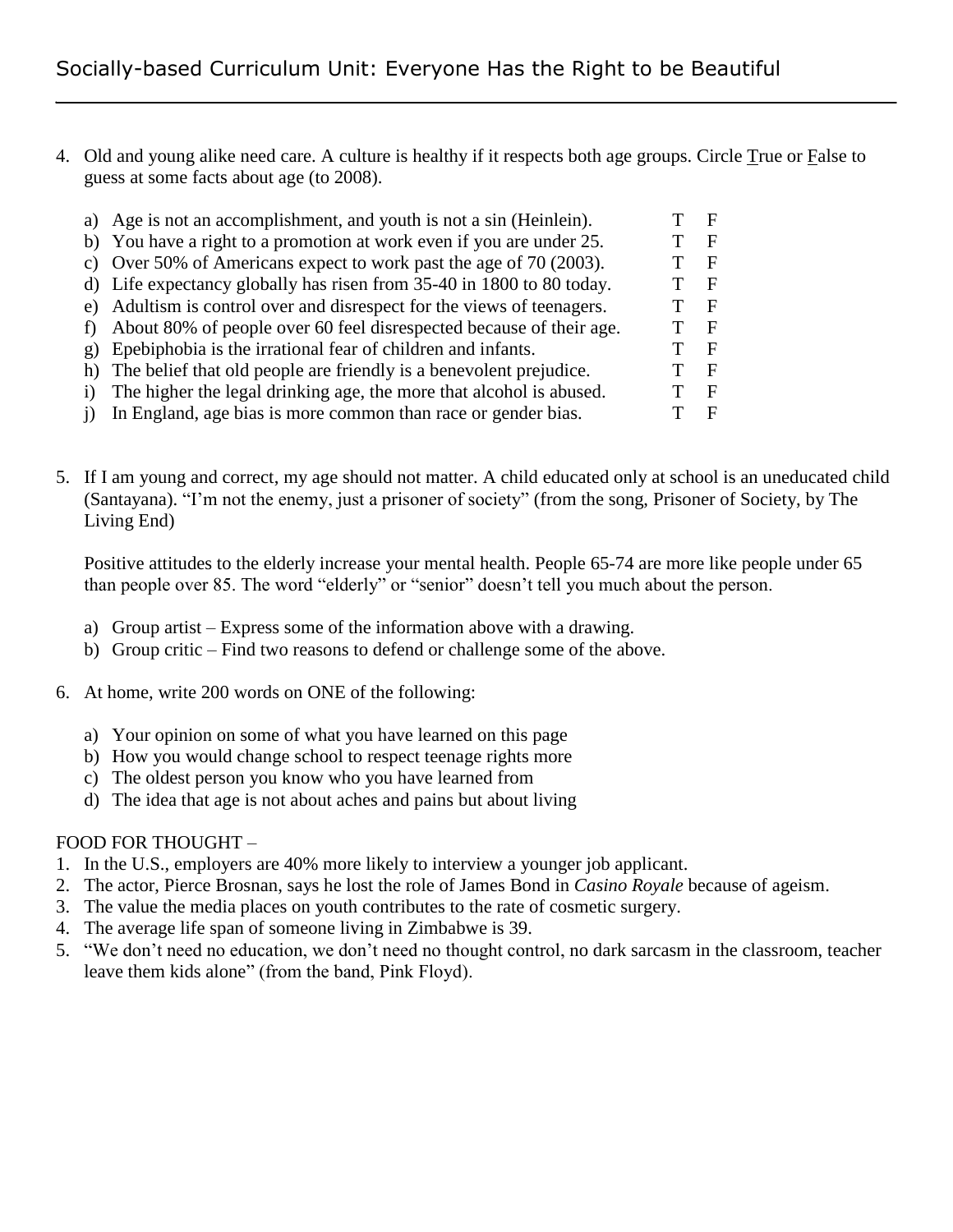| Appendix $F-5 - ABILITY$ |  |  |
|--------------------------|--|--|
| <b>GROUP RECORDER</b>    |  |  |
| <b>GROUP REPORTER</b>    |  |  |
| <b>ARTIST</b>            |  |  |
| <b>CRITIC</b>            |  |  |

Ableism is a fancy word for discriminating against people with disabilities, visible or invisible. Another way to say this is that people prefer "abilities," like physical strength, normal behaviour, or good looks, including beauty.

The Woman Everyone Liked challenges ableism by saying that true ability, or beauty, is inside (in one"s character), not on the surface. It seems to say: *Seeing yourself (& others) is what makes you a beautiful (and able) person.*

1. How many in your group agree with this statement? \_\_\_\_\_\_\_\_\_\_\_\_\_\_\_\_\_\_\_\_\_\_\_\_\_\_\_

| 2. |    | a) What are some of the surface qualities that others see in Dinava? What do they not see?<br>b) What does Santik not see about himself?                                                                                       |
|----|----|--------------------------------------------------------------------------------------------------------------------------------------------------------------------------------------------------------------------------------|
|    | a) |                                                                                                                                                                                                                                |
|    |    | b) $\overline{\phantom{a}}$                                                                                                                                                                                                    |
| 3. |    | a) Once Dinava saw herself more clearly, what was she able to do?<br>b) What moment between Kendo and Dinava causes you to feel strongly for Dinava?<br>(This feeling is called <i>pathos</i> .) Are you beautiful, then, too? |
|    | a) |                                                                                                                                                                                                                                |
|    | b) |                                                                                                                                                                                                                                |

\_\_\_\_\_\_\_\_\_\_\_\_\_\_\_\_\_\_\_\_\_\_\_\_\_\_\_\_\_\_\_\_\_\_\_\_\_\_\_\_\_\_\_\_\_\_\_\_\_\_\_\_\_\_\_\_\_\_\_\_\_\_\_\_\_\_\_\_\_\_\_\_\_\_\_\_\_\_\_\_\_\_\_\_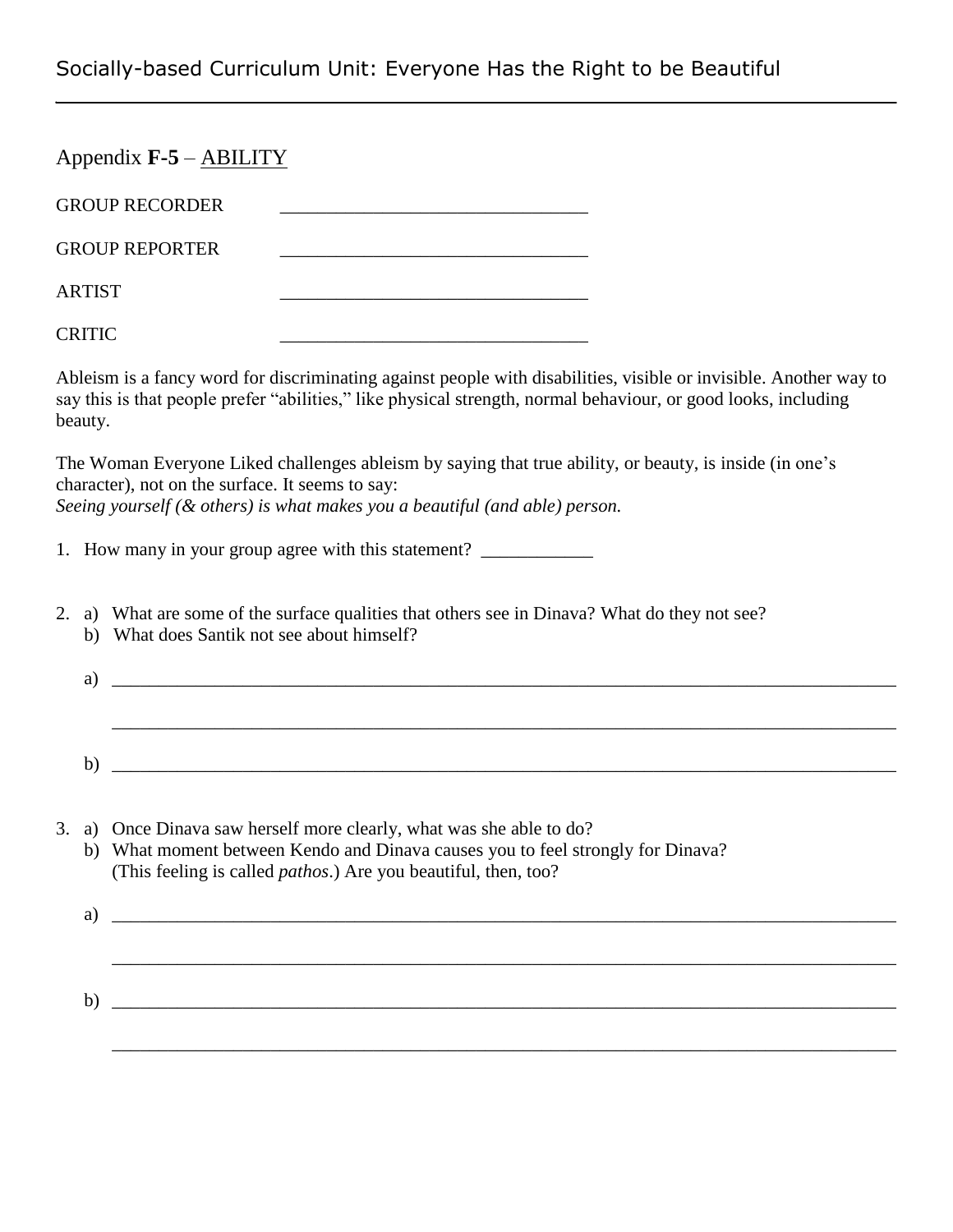4. Ability and disability, beauty and self-esteem – what matters is respect for yourself and others. Circle True or False to guess at some facts (to 2008).

|           | a) Canada has defrauded over 30,000 mentally disabled war veterans.       |   |
|-----------|---------------------------------------------------------------------------|---|
|           | b) Magazine and celebrity ideas of beauty are meant to control you.       |   |
|           | c) Being a tough guy is okay, but just being a guy is also tough!         |   |
|           | d) 10% of Americans have an invisible disability, 50% a "condition."      | F |
|           | e) To see the person, we say wheelchair user, not wheelchair-bound.       | F |
|           | f) Body Dysmorphic Disorder is obsessing about a flaw in your looks.      | E |
|           | g) 5% of North American teenagers with <i>anorexia nervosa</i> are males. |   |
|           | h) Lame, retard, and spazz are negative; crip and gimp are acceptable.    | Е |
| $\bf{1)}$ | One in eight persons has some form of limitation to their activity.       | Е |
|           | i) Eye contact and a smile are positive weapons in the defense of you.    |   |

## 5.

Don"t assume a disabled person wants assistance, is rejecting you, is unhappy, is easily offended, is open to personal questions in public, or is with an attendant and not a friend. Assume a disabled person is just like you.

Self-esteem has to be fought for and built. Be patient with your personal development. Beware of outside influences – media, family, hurtful words, prejudice. Develop strengths, seek friends, respond & interact, like yourself!

- a) Group artist Express some of the information above with a drawing.
- b) Group critic Challenge one or two of the ideas above, with reasons.
- 6. At home, write 200 words on ONE of the following:
	- a) Your opinion on some of what you have learned on this page
	- b) An imaginary conversation with your parents about "something"
	- c) Your personal relationship with a disabled friend or family member
	- d) The idea that being strong or beautiful can be a disabling, too

## FOOD FOR THOUGHT –

- 1. Announce yourself when you enter a room with a blind person in it.
- 2. A "good body" doesn"t have to be athletic.
- 3. Some people cut themselves as a way of waking up from numbness caused by trauma or abuse.
- 4. Don"t change your body. Change the way you see it.
- 5. Diabetes, autism, lactose intolerance, and bipolar mood disorder are invisible disabilities.
- 6. Give yourself three compliments daily.
- 7. There are no cosmetics for the soul!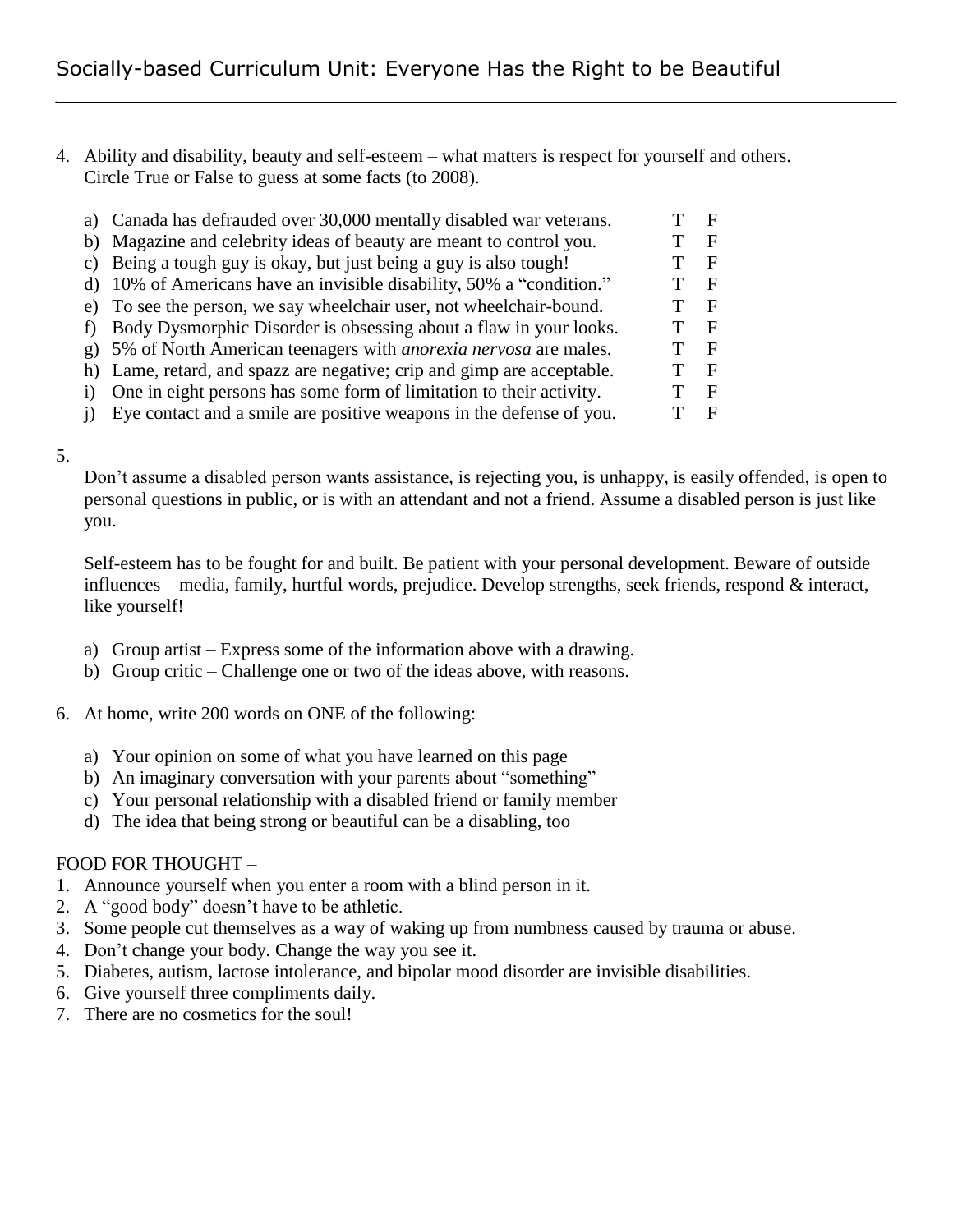## Appendix **G** – POEMS BY ALYS SKEL

(Reprinted with the permission of the author.)

### *STEREOTYPES*

*boys are not as well suited to the classroom as girls, experts now say*

*they need activity, targets. Time to prove their strength, to practice their display, to hammer more blood into their brains – a ball, resolve a ship to sail or command*

*beauty to girls comes ready-made or is slipped on one night, and just arrives glancing with early grace on the details of the human race*

*what mystery is held or may be held in the set of his face or her face*

*isn't learned by book*

### *GAY PRIDE*

*human society is no different than the baboon whose rude posterior tells you something about himself*

*you may think it asinine but it's all part of the composition of the beast*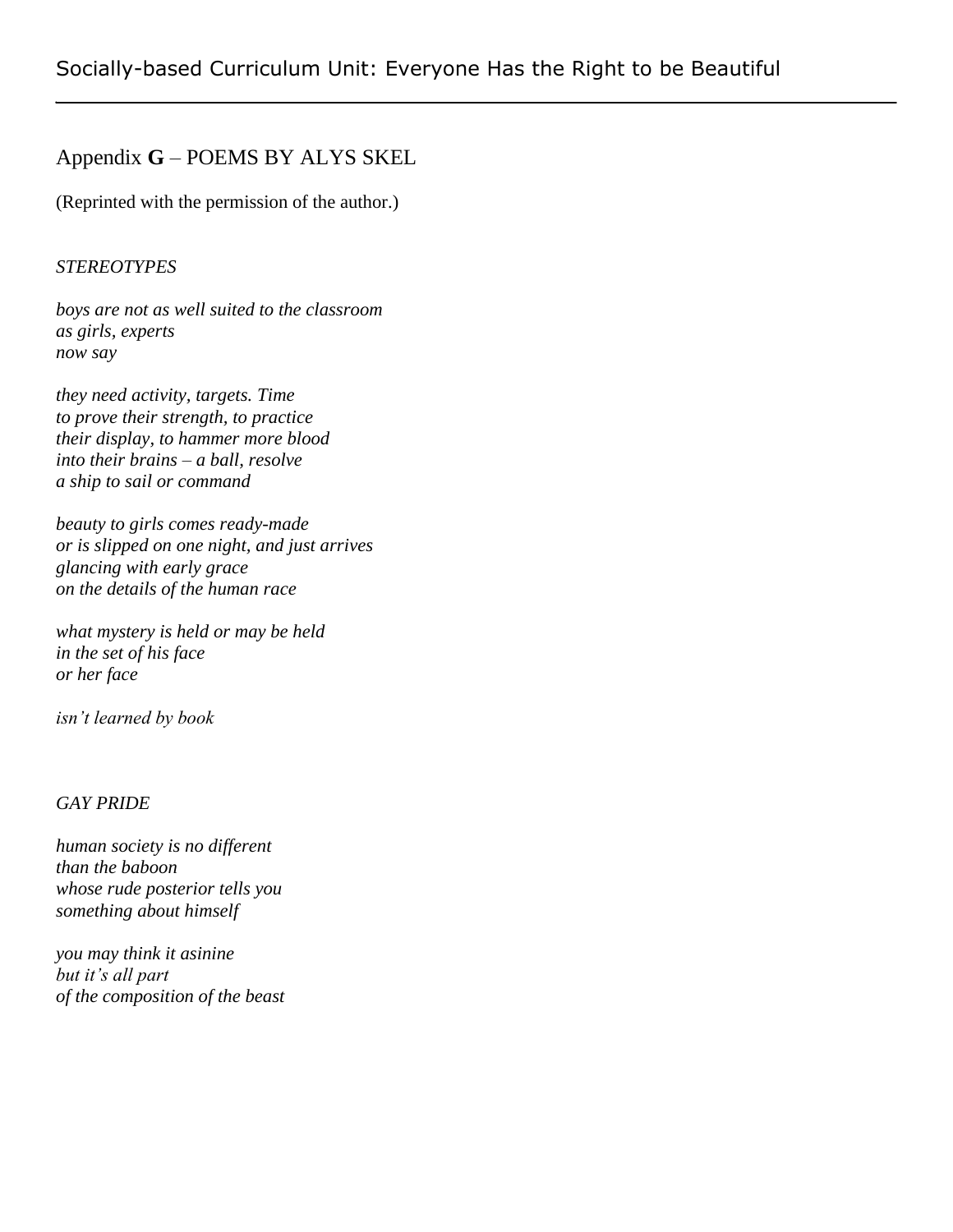### *THE SEA*

*my left hand grabbed at the testicles of Uranus and flung them into the sea*

*my left hand hasn't felt right since*

*the sea meanwhile has got itself a bellyful of fish, heaving as Aphrodite rises from it*

*pregnant with the future of the world*

### *ATLANTIS*

*a Platonic plot device, ET's home under the sea, a trope of wealth and power repelled by good government, Solonremembered, an ancient volcano its tsunamis pouring over Minoan Crete, drowning Thera its temple roofs and purposes*

*a rock crystal vase survives its beauty unsurpassing*

### *FUSE*

*TNT was initially Tanit Carthaginian goddess of the sky and rain*

*before whom*

*thousands of children fell in sacrifice*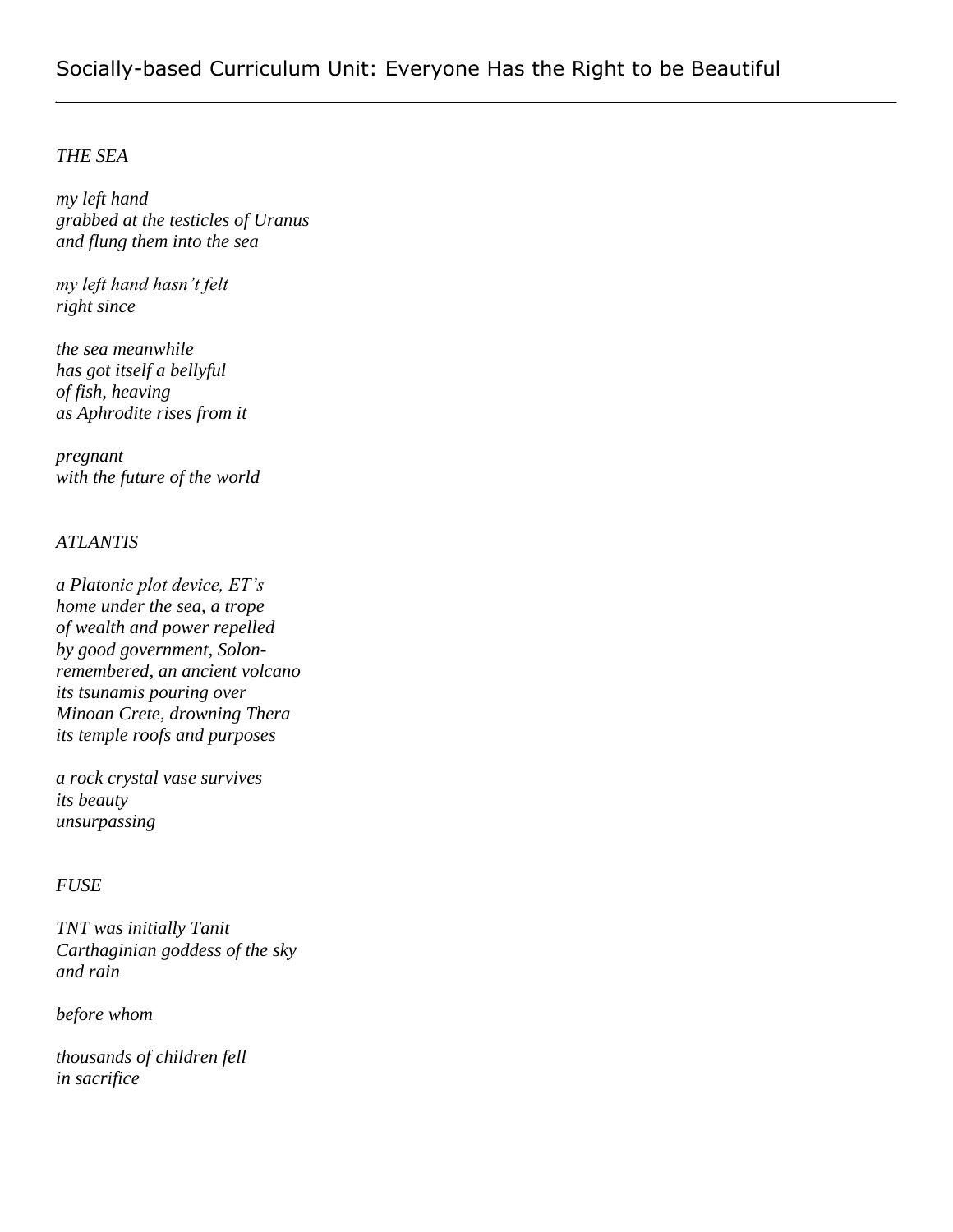## *I AM A RACIST*

*I am a racist*

*what are you going to do about it*

### *MASS MEDIA*

*Hutu man cockroach in mouth, play with radio*

*so many die*

### *THE INSANE ASYLUM*

*you throw love out into the world and it returns as suffering*

*the truth has gone to the insane asylum where else can it go?*

### *THE OLIGARCHS*

*they have beauty bought for what their own souls lack wool grease and mink the drought-resistant, fruited grenade*

*winter after spring it's never been any different*

*the rich are ugly*

*that's why they buy paintings*

*art's filthy little secret beauty's bated breath*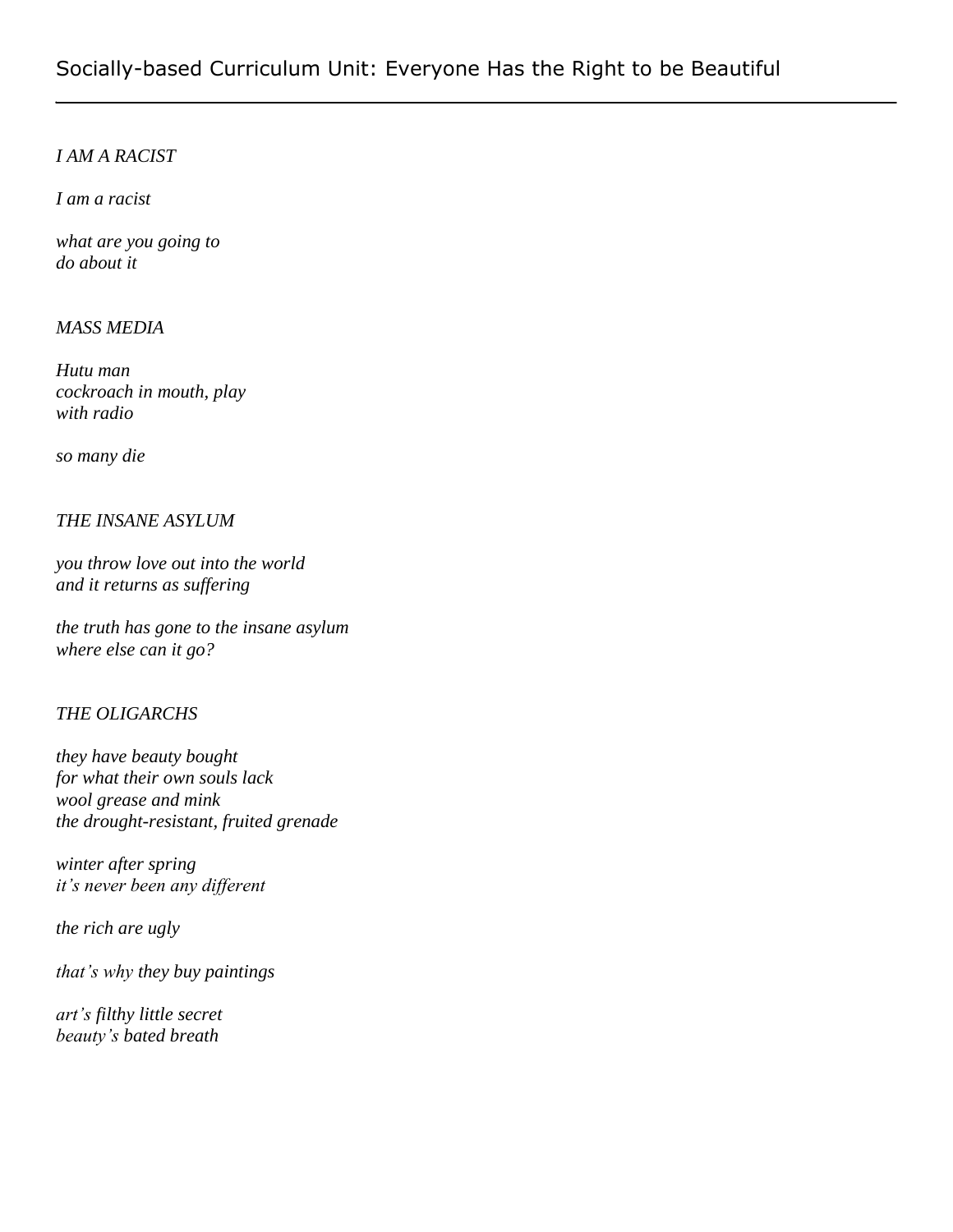### *THE PEAVEY*

*in the logjam on the river the peavey pried, human muscle levering logs against the tussle of the water*

*directions for survival*

*many died, and the deaths were raw timber's work for timber's wages*

*today the deaths are comfortable the logjam is in the eye, the TV the beholder, no one really dies*

*the platform is lofty, only coloured maps can be seen and not the people under the orange the pink and the green wild-eyed in their surprise at what goes on behind the screen struggling or resisting to survive*

*the child rasping for air mother, father humiliated stripped bare, their hard-won tears sparkling like the diamonds torn from the soles of their feet*

*the naked eye is still courageous it knows the bullet point that breaks it it has already seen it*

*in blue America or Canada pink the sleepwalkers of death turn on their television sets to sleep, perchance to dream*

*the peavey is gone the river ill*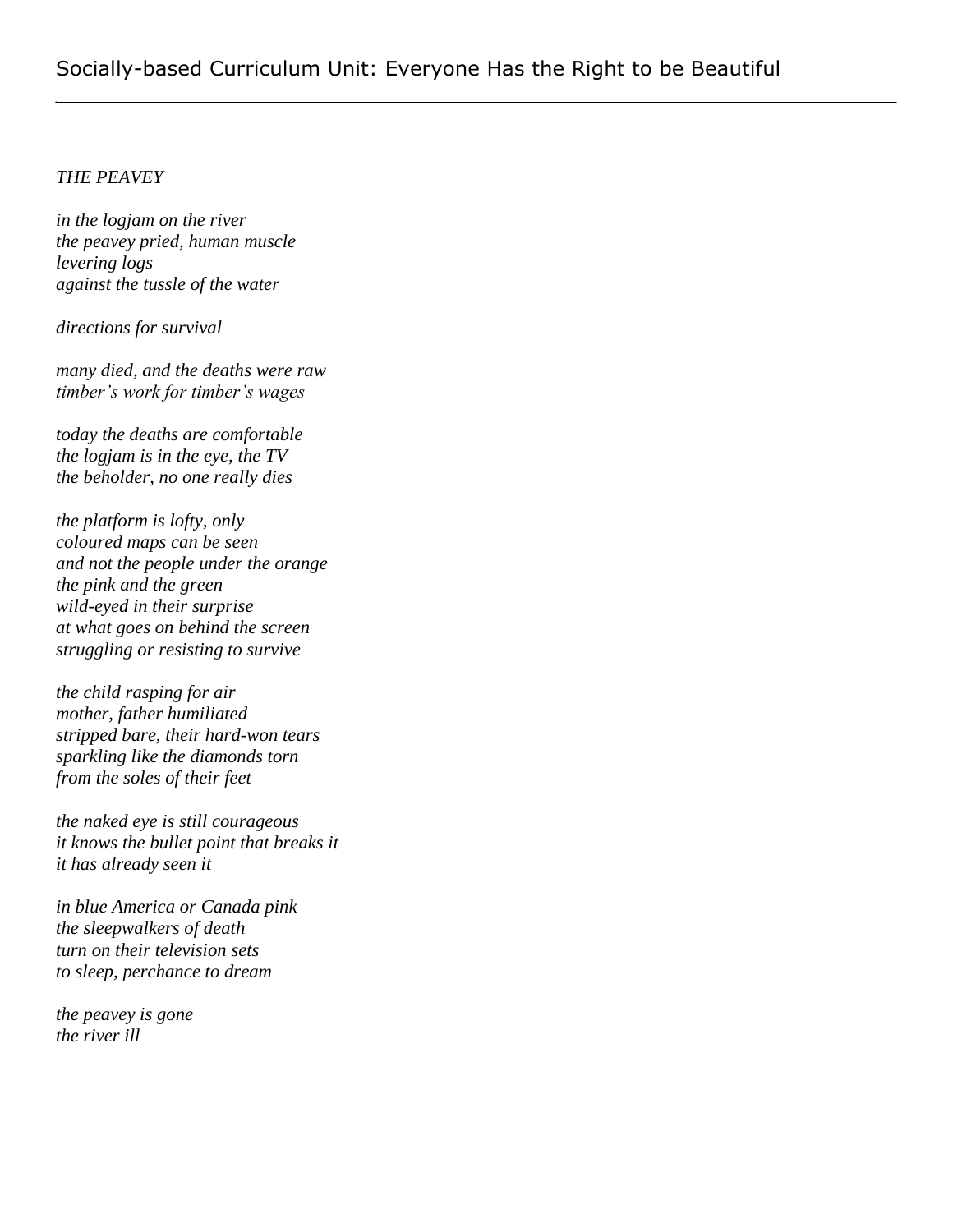*SAPPHO, GROWN OLD (in her own words, more or less)*

*the violet-scented gifts divine belong to you now, children and the lyre lovely as a song*

*my body once light has aged, my raven hair is gone*

*my soul desponds, my knees are weak that once danced as fawns*

*I complain but to what end? I am not immortal*

*they say that Dawn tinged with desire, once carried Tithonus to the end of the world lapped in roses*

*Tithonus was young, handsome swift as Atalanta*

*yet he, too, was caught – and he with a goddess for wife!*

## *OLD BULLS*

*in the meadow some of the old bulls sniff petunias*

*ornery, brute lonely, this crafty backward glance at old glory*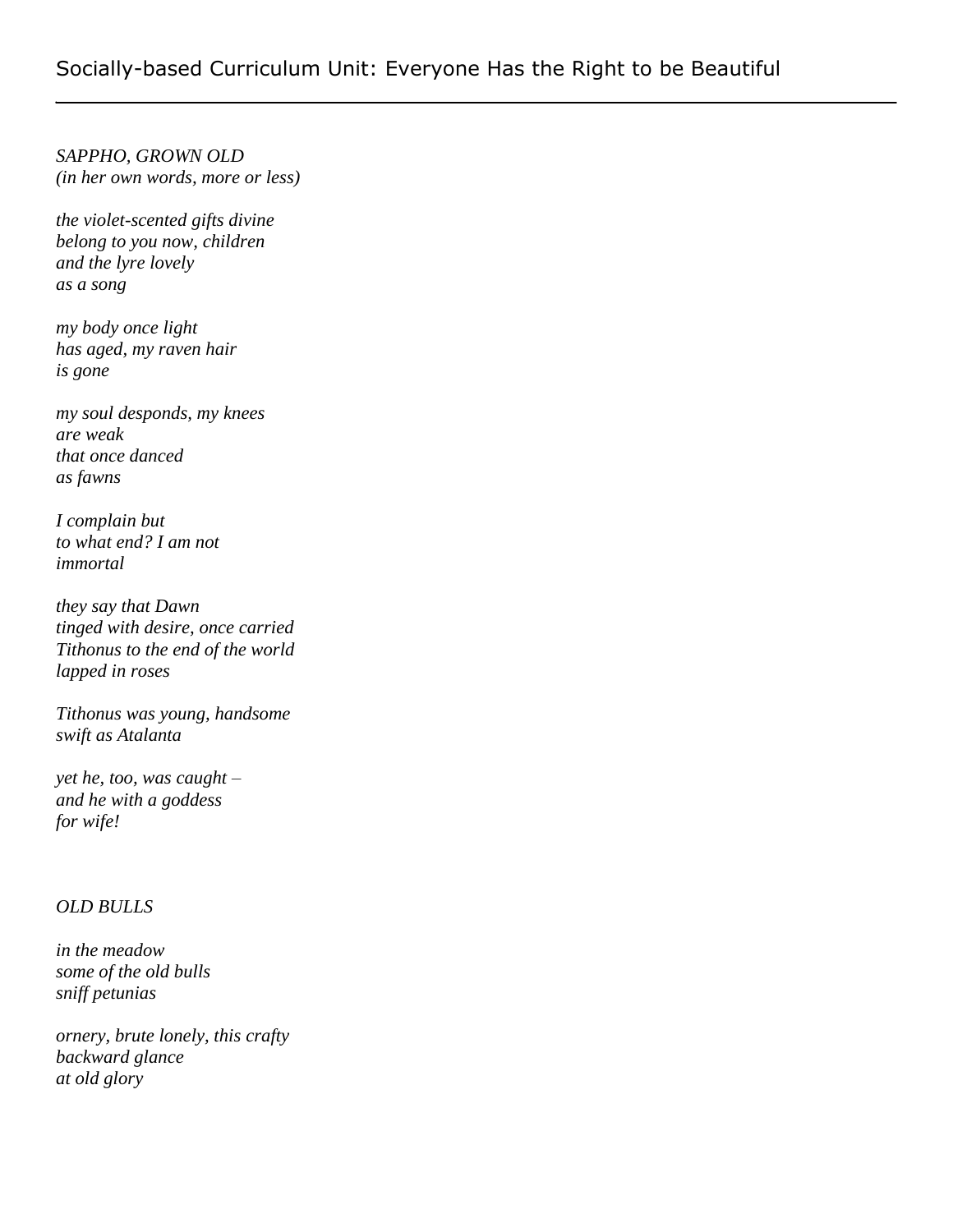### *SPACE*

*my son lives on the dark side of the moon from there, he stares into the emptiness and loneliness of space*

*unaware that on earth the rest of us have company and light and moments of love*

### *THE EAGLE*

*why does my son cut himself, I ask my parent heart tense with fear is he trying to wake himself from memories that hurt that he can no longer feel to let the eagle out that commands the lonely mountain of his heart, the cold lakes –*

*or to let it in to find the demon that walks silently in the valley along the blood-trails of his heart searing his skin*

### *SAD DAD*

*loves his son and wonders*

*who is sadder*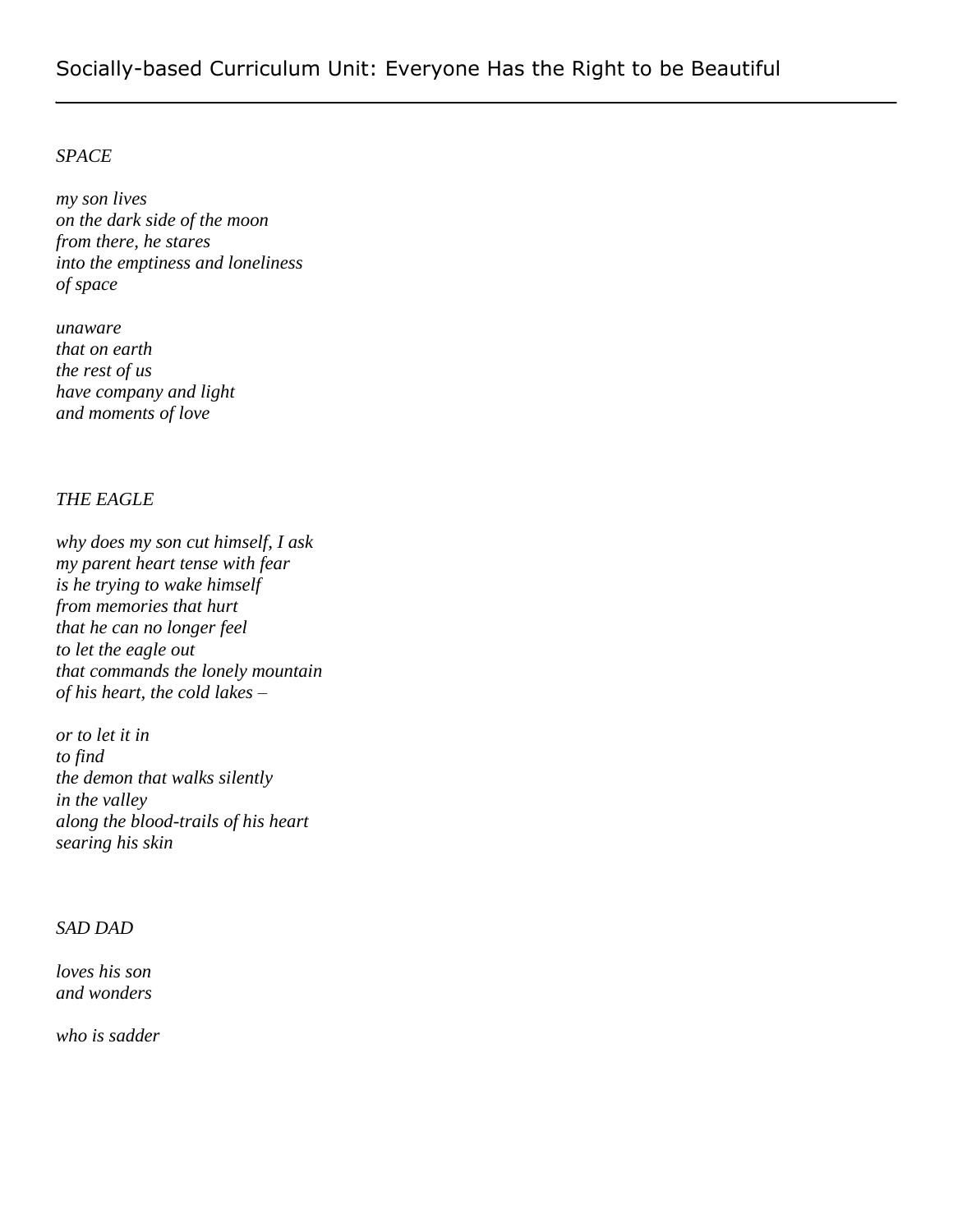# Appendix **H.** – AUTHOR"S STATEMENT

*The Woman Everyone Liked* started as a story I wrote for my ESL class. The students were a mix of newcomers from Asia and the Middle East, mostly Tamils, Vietnamese and Iranians.

The subject matter that I wanted to present for discussion was parental authority. A persevering complaint by parents among the newcomers is the lack of discipline of their children and their lack of respect for the wishes of their parents. The parents blame bad influence by their child"s Canadian friends, whose parents are too lax; they blame their liberal teachers; and they blame the government for granting too many rights.

The resolution – ESL teachers have long come to agree – is that cultural and personal differences are to be respected as long as the rights of a person are respected also. One person's freedom ends where the freedom of another person begins. By law, a person becomes an adult when he or she is old enough to drink or drive.

However, in many societies, such as those where some of my students were born and raised, the age of consent for women comes much later – sooner if, say, she becomes the family"s main breadwinner – sometimes never. The names of the characters and places in *The Woman Everyone Liked*, though fictitious, clue the reader in to an island not too far from the author's own part of the world [the Philippines].

I always believed that a good piece of fiction – story, a tale, a parable – is an effective way to bring about a change in one"s thinking – make it broader or sharper. It could be because the story is a medium between reader and a possible world. It is not someone's opinion for the reader to agree or disagree with. The story has a life that the reader observes with interest. When I wrote *The Woman Everyone Liked*, I thought that the students would enjoy reading it – following the plot, caring for the protagonist, appreciating the conflict that he or she faces, and getting anxious over how the story ends. Hopefully, the reader would translate that to real-life situations and at least understand why a person asserting their freedom to live their life as an individual has justifiable cause.

The story is about power, and the exercise of it by persons privileged by gender, class, race, and sociallysanctioned authority – parent, teacher, priest, police – is universal. Because power is often wrong, the story, through its protagonists, speaks truth to power. You will recognize them in both Sarud"s and Dinava"s stories.

That was the intent. Actually writing it was something else. As I wrote the story – and writers attest to this all the time – it took off on its own and other things got into the mix, *especially the idea of beauty*.

I became, as Sarud would have been, captivated by Dinava. She reminds me of my sister who was called all sorts of names because of her dark skin (yes, "nigger" is one equivalent). Like Balin Sadok, my country was colonized by Europe and we were taught that white is beautiful. Even now, the actors and actresses that make it in the local film industry are predominantly white or pass for white.

A friend of mine commented that the story was a critique of an imposed colonial standard. A reader may see it as that. That is not the point. One can be as plain or ugly as can be based on standards that are native to their community – and still be beautiful to the eye of the beholder.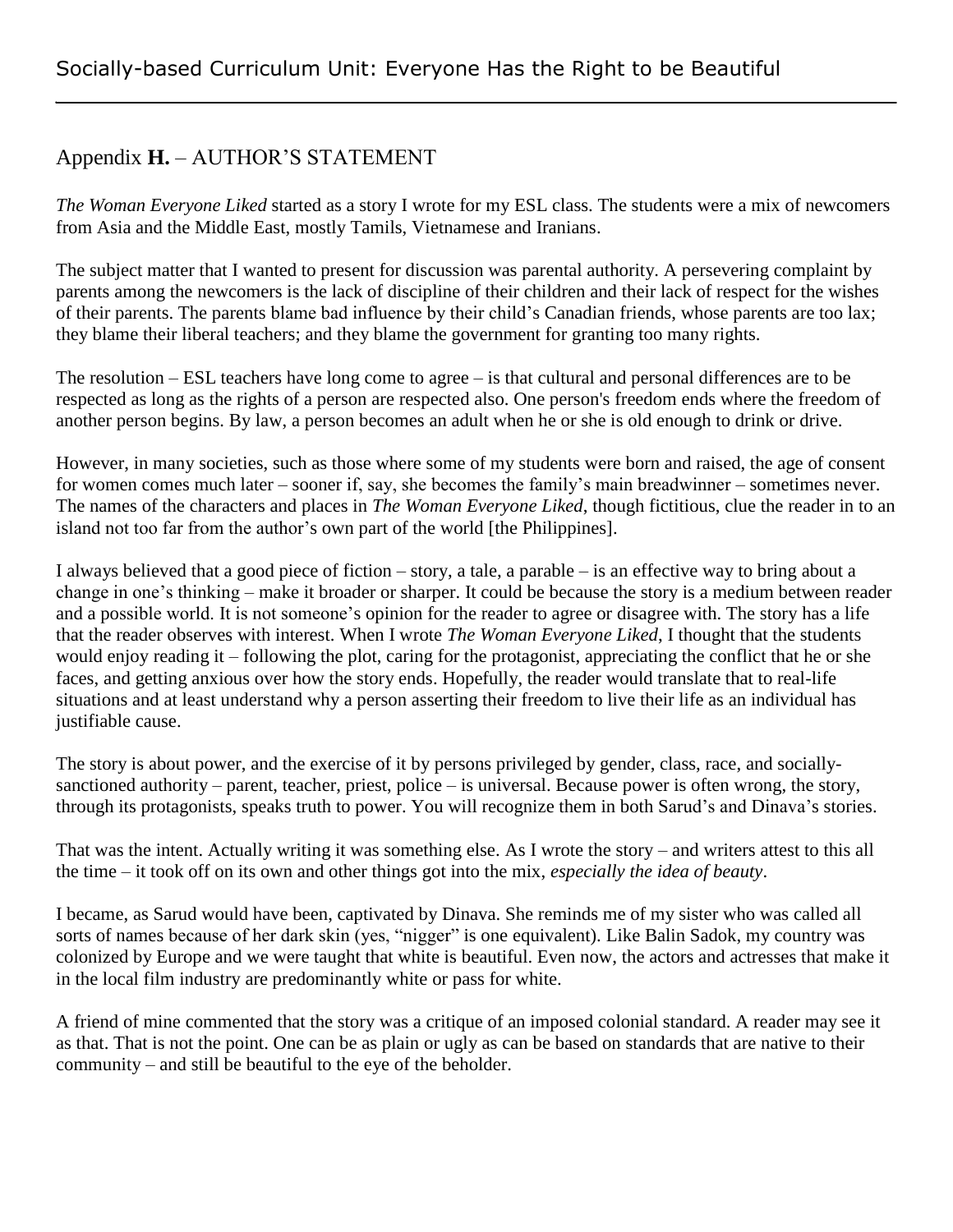Dinava did not mind serving others. She seemed to have accepted it smilingly as her lot in life. People liked her for that. But when they – these "others" – wanted her to marry a man she loathed, she became torn between her right to love someone and the customary expectation of others. Though "they" thought her ugly, one man loved her for her beauty. That made all the difference.

Sarud's isolation came from other institutional forces. He did not fulfill the parents' expectations of doing well in school and not spending too much time with a grandmother who feeds him crazy ideas. The schoolmaster berated him for changing a musical instrument revered by the society as sacred and unalterable.

Sarud – whose only connection to this fabled world of Balin Sadok is a grandmother who is dying and who will soon leave him all alone in the world – is offered the truth that Tan-i is in fact Dinava. To know that the fingers of reality and fiction can touch will make anyone dance from the sheer joy that Sarud"s future is full of real possibilities.

It was a good story, but it was only when I saw one student in her 30s actually wipe away tears after reading it, did I decide to submit it, with a few revisions, to the *Toronto Star*. When *The Woman Everyone Liked* won the 1993 Short Story Award, I felt like Sarud.

Voltaire de Leon June 2008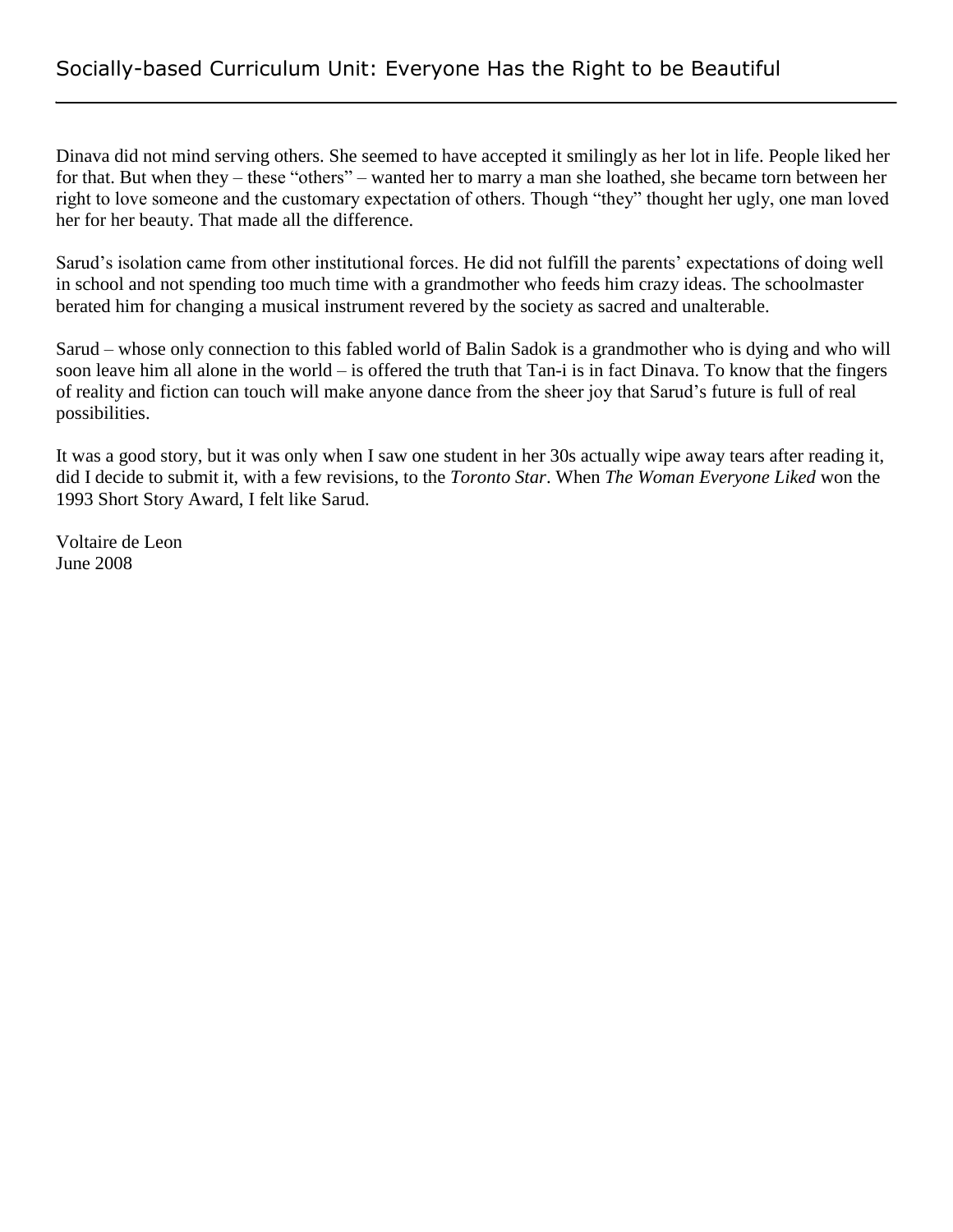Appendix **I.** – CULMINATING ASSIGNMENT (500 words – or equivalent)

Choose ONE of the following:

1. In *The Woman Everyone Liked*, the silver necklace with a ruby pendant is valuable not only because it is jewelry, but because it stands for something. It is a symbol.

Using the group reports and other material, show some of the different ways that this is true.

# OR

2. Write your own real-life or fictional story to illustrate one or more of the main themes from *The Woman Everyone Liked*.

Rely on the group reports and other material for support.

You may write the story as 500 words; or as 350 words with illustrations; or as a storyboard or comic strip with words in a supporting role.

# OR

3. Everyone Has the Right to be Beautiful! Write your award-winning five-paragraph essay to show that this is true.

Rely on the Group Task 2 and other material to make your case. One of your paragraphs should make reference to the story, *The Woman Everyone Liked*.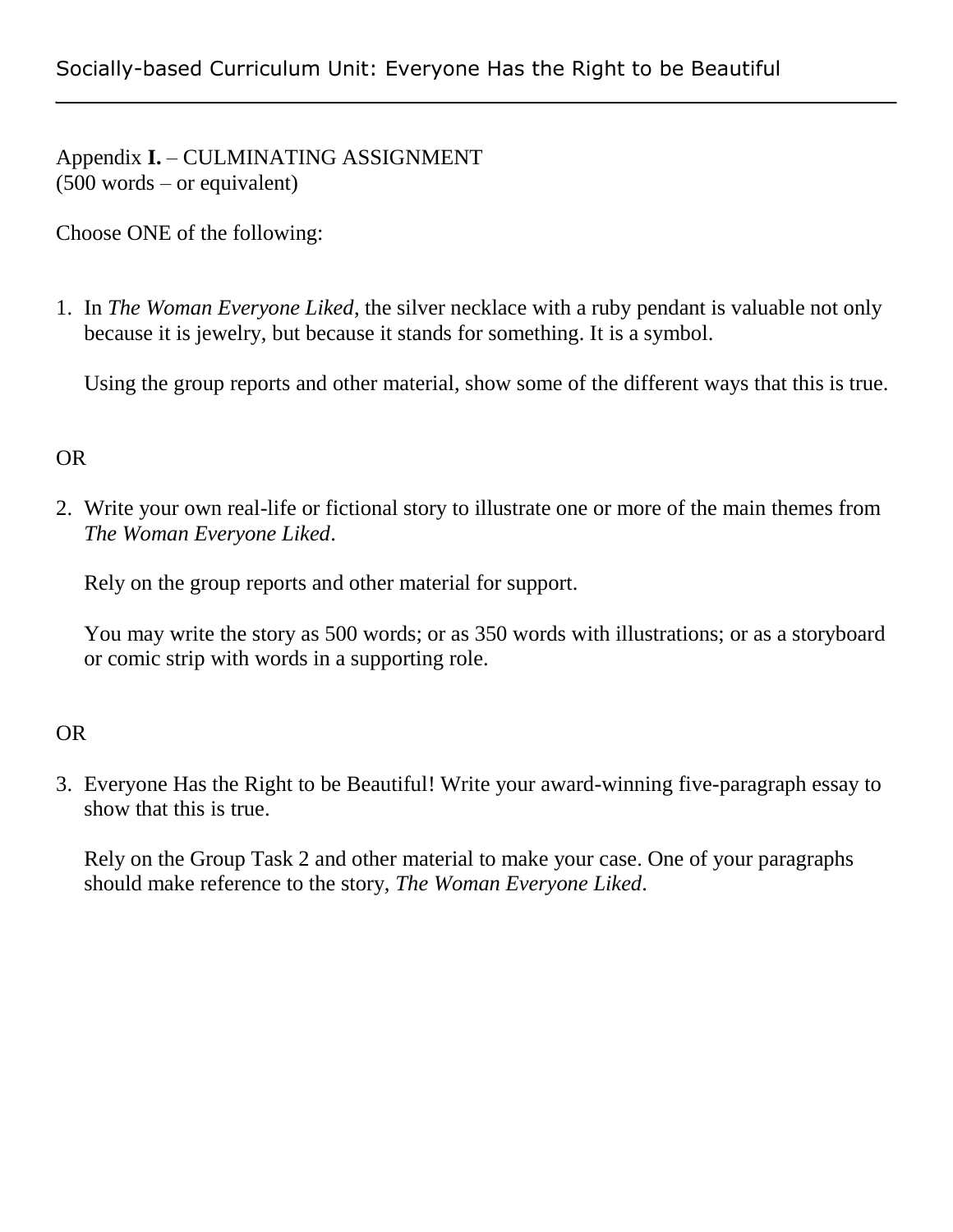# Appendix **J-1** – **The MALVERN Manifesto Proclamation of Education Rights for Teens (PERT)**

WHEREAS Article 26 of the Universal Declaration of Human Rights asserts every child's right to an education, and every child"s right within education to "the full development of his or her personality"; and WHEREAS a "child" is a person under the age of 18; and WHEREAS adolescence (in the ages 13 to 19) is a crucial period for the development of identity and personality;

# IT IS THEREFORE DECLARED THAT

- 1. Every child has the right to a full and proper education, consistent with preparation for a college or university education, or for work, as the child may choose.
- 2. Every child has the right to a safe, healthy, and secure environment at school or in travel to and from school.
- 3. Every child has the right to fully qualified teachers and educational workers in the pursuit of his or her education.
- 4. No child may be denied access to school for reasons of race, gender, disability, language, poverty, legal status, or any other reason whatsoever, including war.
- 5. Every child has the right within school (beyond those times set aside for lunch, hall travel, and after-school activity) to develop his or her personality to its full human potential. Without prejudice, this shall include:
	- 5.1) the right to socialize and talk as part of the school day
	- 5.2) the right to engage in appropriate adolescent-interest activity as part of the school day
	- 5.3) the right to participate in the design and management of such activity
	- 5.4) the right to relative freedom of movement during the school day
	- 5.5) the right to significant athletic or other psycho-somatic activity (as art, music, theatre, trades or crafts) during the school day
	- 5.6) the right to develop and express views, whether political or otherwise, in the context of their academic, school-based, or personal learning
	- 5.7) the right to develop and organize political action consistent with such learning and activity
	- 5.8) the right to regular contact with the world outside school, whether through field trips and excursions, or presence in the school and/or visits by public service providers, NGOs, community organizations and individuals
	- 5.9) the right to regular contact with students in other schools and in other nations, whether directly or via the communications media (e.g., the Internet)
	- 5.10) the right to practice democracy, in both in right and responsibility; and therefore the right to significant participation in the governance of the school, through relevant school committees within or beyond the school, as well as through the Student Council.
- 6. No right in this declaration shall be interpreted so as to infringe upon the child"s right to an education. Similarly, the child"s right to an education under Article 1 above shall not be interpreted so as to infringe upon or restrict his or her other rights above.
- 7. The world shall be perfect.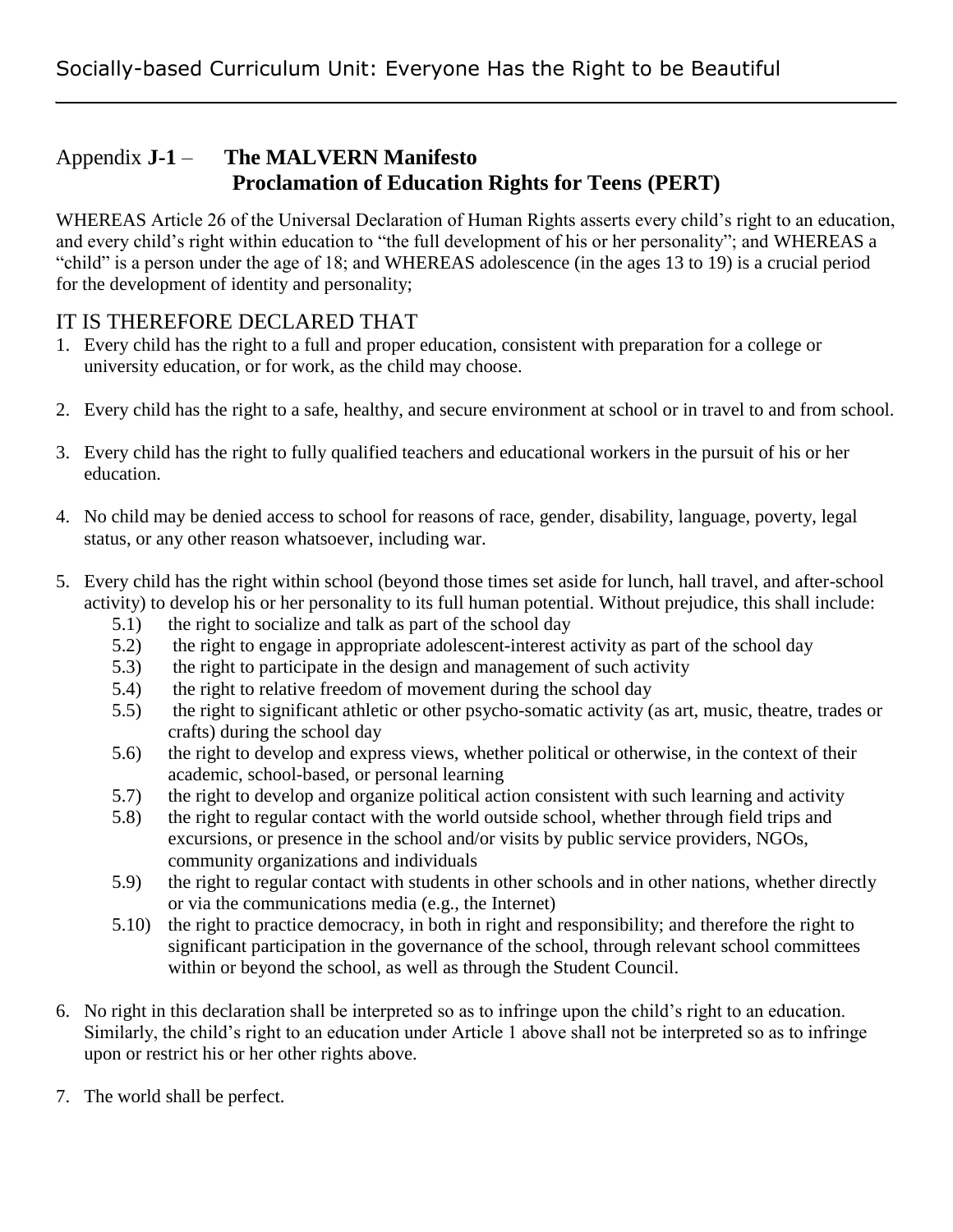# **Appendix J-2** – COMMENTARY ON *THE MALVERN MANIFESTO*

The Malvern Manifesto was first developed by some 450 students at Malvern Collegiate, Toronto, in 2002- 2004. Its language and that of the commentary below distil their findings, as facilitated by Malvern teacher, Roger Langen.

Article 1 / EDUCATION – The right to a full and proper education means that education shall not be propagandistic, incomplete, or so constructed as to limit effective choice for personal or career development or further study.

Curriculum must therefore not only derive from the vested internal authority for education, as the Education Act of Ontario, the Ministry of Education, its school boards and principals, but also withstand external tests. Among these are independent scholarship (which would prefer evolution to creationism) and the practical experience of teachers and students (which might challenge the customary teaching of Shakespeare in every grade).

New programs or initiatives, like the Student Success Initiative in Ontario, would therefore be subject to critical review for potential streaming or other bias.

Article 2 / SAFETY – The right to a safe, healthy, and secure environment comprehends, without being restricted to, the following:

- a well-maintained building, including the exterior grounds  $\bullet$
- clean air and water  $\bullet$
- nutritious food choices
- regulations for the safe use of classrooms or specialized areas, as gyms or lockers  $\bullet$
- a policy of respectful communication from adult staff to students and vice versa  $\bullet$
- codes of conduct that are reasonable and enforced  $\bullet$
- no corporal punishment  $\bullet$
- freedom from intimidation, public humiliation or scolding
- freedom from sexual or other harassment  $\bullet$
- effective anti-bullying practices  $\bullet$
- effective equity practices, including provisions for the disabled  $\bullet$
- controlled access to the building  $\bullet$
- adequate supervision and surveillance at all times  $\bullet$
- fire and other emergency protections  $\bullet$
- medical and counseling support as required  $\bullet$
- effective communication with off-site caregivers  $\bullet$
- safe transportation, including escorts to and from school as required  $\bullet$

Article 3 / PROFESSIONALISM – The right to fully qualified teachers and education workers means that school staff shall possess the certificates and/or skills necessary for the performance of their employment. Occasional teachers or other temporary staff must be similarly qualified. Student teachers, parents or other guests of the school must be appropriately mentored or supervised, whether in a curricular or extra-curricular activity.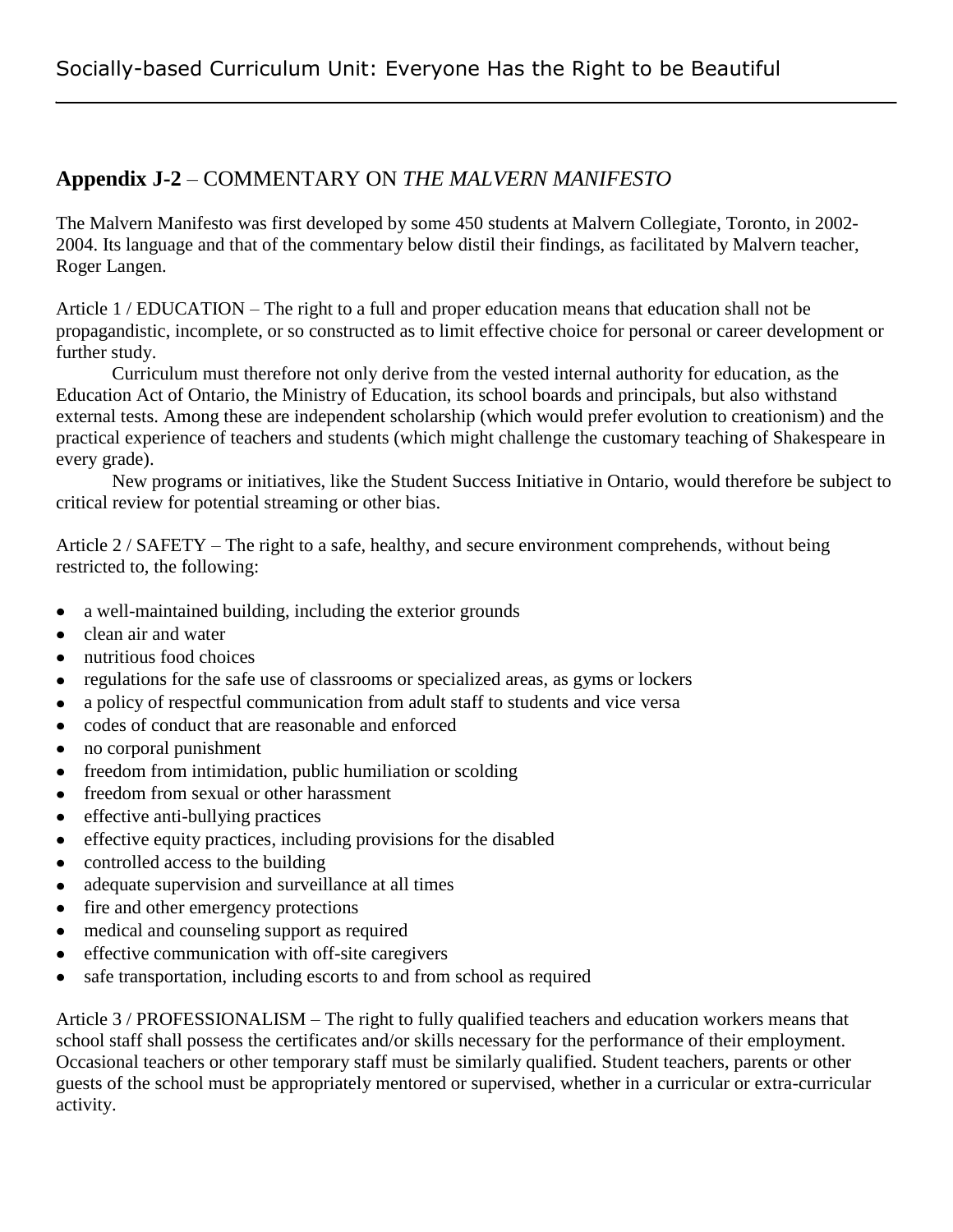Article 4 / EQUITY – With the exception of foreign visa students as defined by the Education Act, no student shall be charged fees or otherwise prevented or delayed from registering for and attending school, unless health, criminal, or other urgent concerns are demonstrably clear and present. The children of non-status parents, as well as Canadian children whose parents live outside the province or country, will be admitted to public schools without fee or undue inquiry into their legal status.

Students who require specialized or alternative education outside the regular school setting must have immediate and appropriate access to such education. This provision shall include those students whose behaviour is judged, whether from violence, criminality (as drug dealing or carrying a weapon) or reasons of mental health, to present a threat to the safety of other students or staff. Such students shall be placed in an alternative education setting in a timely and supportive manner.

Suspension of such students shall be for the purpose of assessment and placement and shall therefore not be punitive in intent. It follows that no other student shall be suspended from school for any other reason (e.g., skipping class, persistent lateness, inappropriate behaviour). Instead, such students may be "suspended" or sequestered in-school for the purpose of counseling and the furtherance of their education.

All students must have the core values of a public education effectively available to them in their schools. Additional, supporting or alternative values, as might flow from a religious or minority perspective, must be freely chosen by the student and not imposed.

Finally, the right to school during war is subject to reasonable standards of judgment for attending school safely, as circumstances may prevent or allow.

Article 5 / IDENTITY – This Article is at the heart of the Malvern Manifesto. It is intended to address the primary failing of most adolescent education systems or "high schools," the failure under Article 26 of the Universal Declaration of Human Rights to promote the development of the individual personality to its full human potential.

Schools have instead "repressed" or "bored" students in the false belief that teenagers are simply immature versions of the university-age learner, whose sole extrinsic requirement for learning is the discipline of the school. Contemporary adolescent brain research indicates that this assumption, and therefore current educational practice, is misconceived.

Article 5 directs schools to recognize the adolescent learner as having special needs for the development of his or her person ("rites of passage") in order to enhance his personality and secure her identity. Such development must occur within education where supervision and mentoring is available rather than (as now) beyond education, where chance is the sole authority.

#### *With respect to the ten sub-clauses of Article 5:*

5.1 / SOCIAL RIGHTS (or Talk Rights) – Socialization or "talking" during the school day is a right, not a bad behaviour. The teenage desire for talk serves a learning purpose and should not be confined to "discussion" or "group work" in class, repressed ("stop talking!"), or left to achieve its objectives untutored in the hallways, cafeterias, exterior grounds, or bathrooms.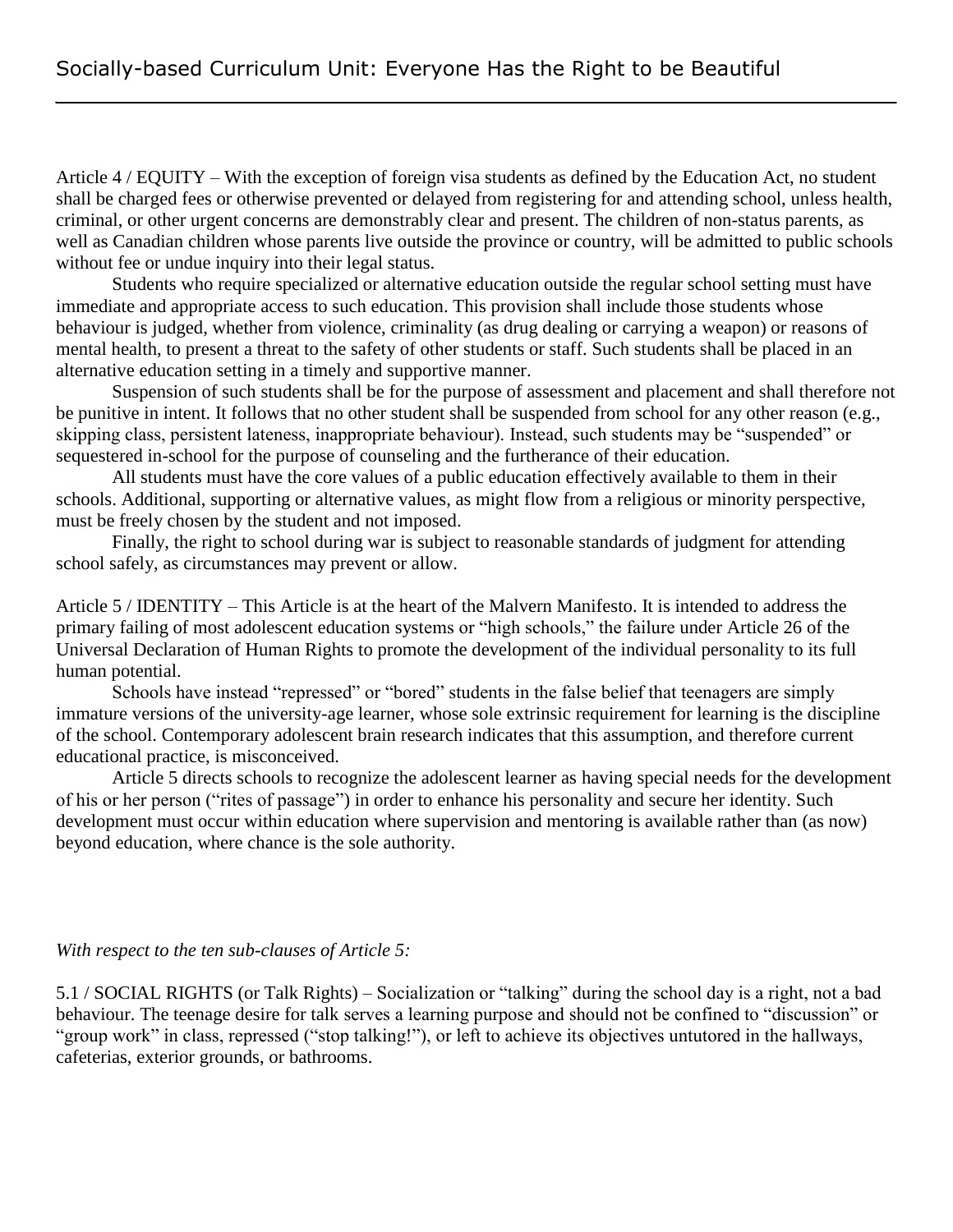5.2 / EXPERIENTIAL RIGHTS (Timetable Rights) – Appropriate adolescent activity during the school day means a timetable that flexes generously to incorporate adolescent interests while yet retaining the power to educate. The so-called "alternative school" is the model, where classroom time is often significantly reduced, greater individual attention possible, and other activities accommodated or introduced. This "timetable" clause (5.2) accordingly would identify certain objectives – the blending of curricular and extra-curricular activity into the school day for credit; the expansion of extra-curricular activity according to student and community input, as facilitated by the school; the supervised or mentored inclusion of community volunteers to support such activity; the reduction of the academic timetable to 40% or less of the school day; the introduction of modules for credit (e.g., 10 hours of English) to enhance the flexibility of the timetable and eliminate the current pass/fail "course" system (unresponsive to the volatility of adolescent experience or troubled home circumstances, and otherwise placing great pressure on adolescent self-esteem); and the establishment of timetable templates to ensure standards of practice and guarantees for academic achievement.

5.3 / OWNERSHIP RIGHTS – In order to ensure that the timetable is meaningful and to give students a sense of ownership over their day, it is imperative that students play a strong role in identifying, designing, and managing that part of the day that belongs to them. Teachers and other educators remain engaged as facilitators, mentors, and tutors, always present and on-site, but will strive to avoid "adultism," the overt and persistent intrusion into, or the covert manipulation of, adolescent experience. Under supervision, students must experience their own voice and learn responsibility through their own activities. Timetable design will include the possibility of lengthening, and flexing the start and end times, of the school day.

5.4 / MOVEMENT RIGHTS – Recognition of adolescent energy, which is restless, vibrant, moody, or quiet, requires relative freedom of movement during the school day. The adolescent part of the timetable makes room for this. But it must be understood that such participation may be variable or optional, as students may not always choose to attend those activities (e.g., the chess club, the video games room, the fashion center) to which they have assigned themselves. Such variability may be monitored, so that where students are (e.g., visiting another activity, taking a time-out) is clear; but such free decision-making should not be subject to an external correction. On the other hand, the academic part of the timetable, because reduced, must remain subject to normal standards for success (e.g., 80% minimum attendance, tutorial make-ups, respectful attention). Presumably, on this overall model, such success will be more attainable.

5.5 / ACTIVITY RIGHTS – In the traditional school day, the strongest part of the day for students significantly attaches to hands-on activities like music, drama, the arts, trade and information technologies, and physical education. We would expect these activities to migrate and/or expand into the non-academic part of the timetable to help meet and structure the adolescent need for participation and movement. The opportunity for both boys and girls for significant athletic activity throughout the day is especially to be recommended, as a right to a formal education in movement.

5.6 / EXPRESSION RIGHTS – As to the body, so to the mind. Students have a natural desire to know and a genius, as adolescents, for considering the world and its information in a fresh perspective. They are prepared to examine, challenge, and experiment in order to learn. They have a particular right, therefore, to free expression, in dress and opinion, in both the academic and non-academic environments of the school. Views shall be subject only to those constraints that are normal and reasonable for free speech. In order to accommodate the more particular restraints that apply to school-age learners (e.g., their involuntary membership in the school community, their greater impressionability relative to university learners), this proclamation recommends a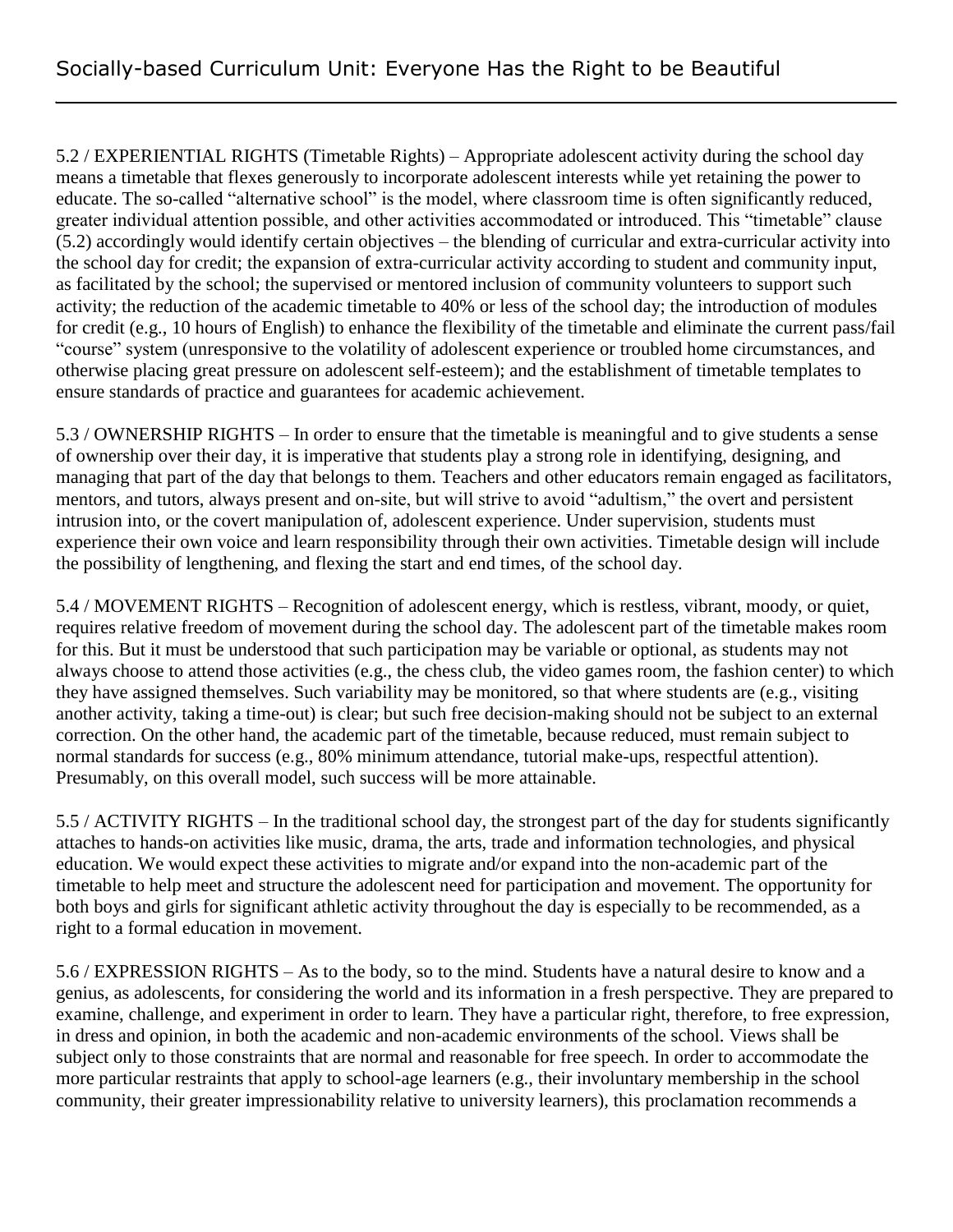protocol to govern or give guidance to the expression of academic freedom in the school. Such a protocol would serve as a framework to clarify rights and responsibilities for all parties in the network of relations that make up the school – in particular (as regards this document), of students with administrators, teachers, secretarial and caretaking staff, visitors, and other students or student groups. The protocol would also signify parental rights as appropriate.

5.7 / POLITICAL ACTION – Expression rights are meaningful if they are linked to the potential for responsible action. As per the protocol above, students must be able to organize action, including overtly political action, as their learning or personal interests direct. Insofar as such action conforms to the timetable of the school, the normal mechanisms shall apply, e.g., the assignment of a teacher (as per the "full-service" timetable described in 5.2) to mentor the gay-straight alliance club, or the vetting of posters for appropriate messaging. But the formation of such clubs or the putting up of (controversial) posters shall not be prevented. For actions which might supersede or temporarily suspend the timetable, the appropriate discipline shall be the responsibility of the debate or other rational circumstance leading to the action (e.g., a one-day walkout to protest a war); in which case the school will flex as necessary.

5.8 / COMMUNITY RIGHTS – The conventional timetable, with its arduous assignments and Prussian discipline, has had the effect of closing off the school to the larger community and forcing the development of two less natural communities within the building: 1) the relatively unsociable community of the classroom, dominated by systems of control; and 2) the unsupervised, raucous community of the cafeteria, hallways, and exterior grounds, where cliques form and threats of one hue or another blend with the hysteria of momentary freedoms. The open timetable, described under "experiential rights" (5.2) above, would correct this unnatural bifurcation of the internal community – one with an "absent" student, the other with an "absent" teacher – and replace it with a multi-role, fully engaged, and dynamic community free of odious regimen. At the same time, the external community, or the community at large, would have ample opportunity – indeed a strong invitation – to participate in the life of the school, bringing its skills, supports, and sense of reality to the school and, correspondingly, receiving the school in its own various locations and projects. In this way, the school would cease to be an isolated "prison" or "factory" cut off from everyday living, and instead become, like churches past, a central, vital force for the organization of cultural identities and values.

5.9 / LIAISON RIGHTS – Insofar as education for the  $21<sup>st</sup>$  century must include global reckonings on the environment, human rights, international law, and global trade, travel, and migration; and insofar as Canada, in particular, is a prime destination for immigrant and refugee populations, incorporating a myriad of values and outlooks; – students in Canadian schools must expand their sense of "community" to include others in other settings, whether these others be in other schools or other countries. Even in mono-cultural societies, other schools often have distinct "cultures," so that liaison with those schools and their students, through shared projects or simple interaction, creates perspective. Such local liaison is recommended for the entire student body, as opposed to, by happenstance currently, being restricted to sports teams or debating teams. On a global level, electronic communications makes it possible to develop relationships with schools and students in other countries. A structure for matching or twinning schools in Canada to schools in other countries for projects based on shared identity, human rights concern, or other purpose, such that all countries might be "mapped" through a network of relations in Canadian schools, is much to be recommended. Such an extensive sharing of information among students within their educational settings gives promise of a greater understanding among cultures and nations in the maturing years to come.